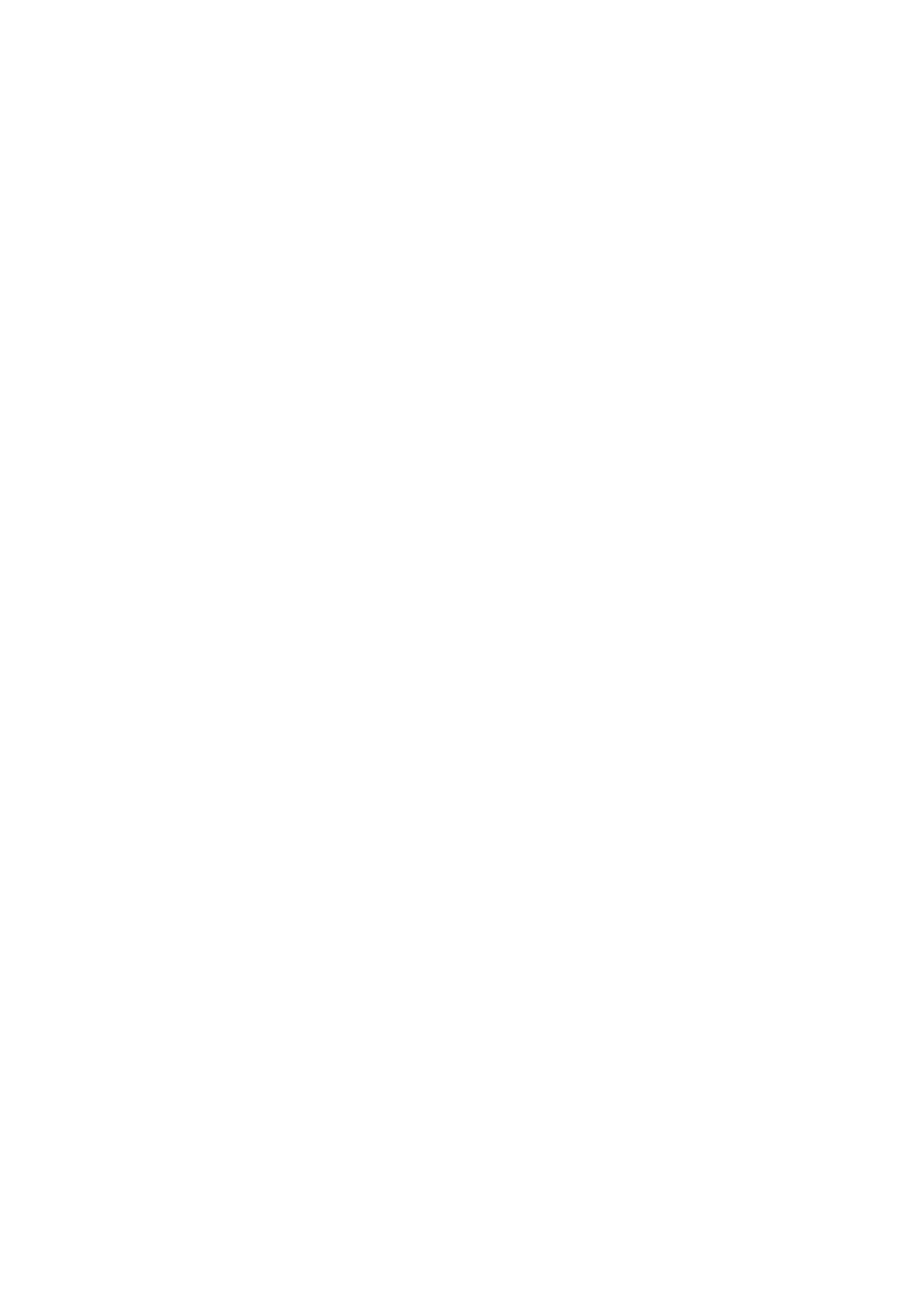## **Contents**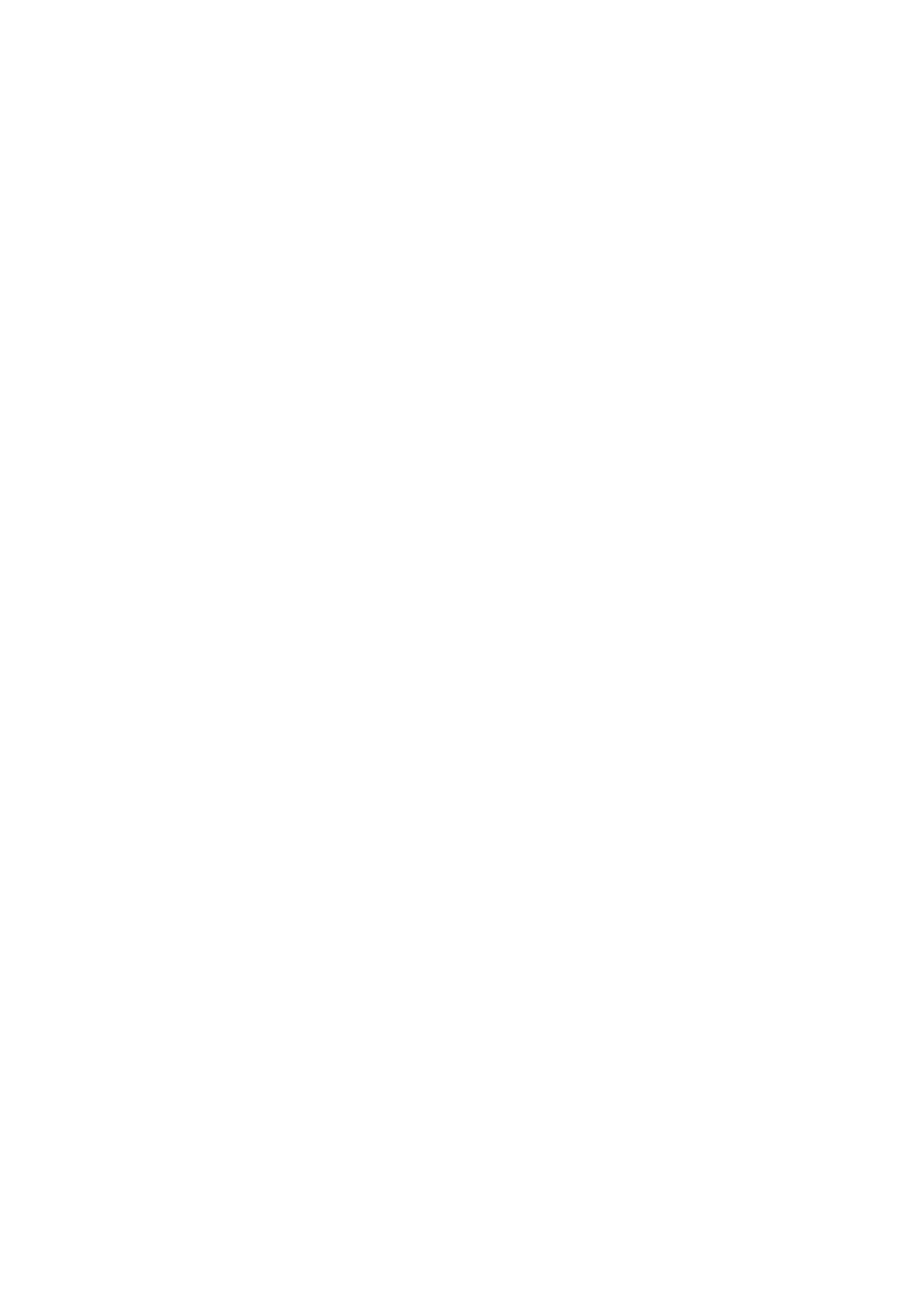

1

## **I. LEGISLATIVE AND PLANNING FRAMEWORK**

#### <span id="page-4-1"></span><span id="page-4-0"></span>**1. International, state and regional framework**

In 1995, the **Beijing Declaration and Platform for Action** arising from the Fourth World Conference on Women organised by the UN, put forward the following strategic objective: "To review, adopt and maintain macroeconomic policies, and development strategies which consider the needs of women and support them in their efforts to overcome poverty".

This proposal arises from the confirmation of the over-representation of women as the poorest people on earth; an imbalance which far from correcting itself, is on the rise. Twenty years on, the review of this document recognises significant advances regarding legislation but indicates that **women continue to face multiple limitations regarding their ability to get out of the poverty trap, especially those derived from their disproportional responsibility for providing unpaid domestic work and care**[1](#page-4-2) **.**

In Europe, only in the last six years of the recession, the number of people living in poverty has increased by 5 million. The recession has led to severe cuts in public spending in diverse European countries, as well as a series of reforms to welfare policies under the constant pressure of financial markets. In these regards, transformations have occurred in the EU towards a strongly neo-liberal model in terms of economics. However, the **European Strategy 2020** has been defined with the aim of attenuating the effects of this prevailing economic model and getting 20 million people out of poverty. Aware of the absence of gender diagnosis in the *European Strategy 2020*, this year (2016) the European Institute for Gender Equality (EIGE) has started an in-depth study on poverty, connecting gender with other categories of inequality and placing an emphasis on the most vulnerable groups of women. The objective is to analyse trends in political and social actions, monitor the impact of the recession on the lives of men and women in Europe and develop a new indicator for understanding the relationship between poverty, gender and migrations. Furthermore, at the end of 2015, the European Council approved a resolution for fighting against the feminisation of poverty at the regional level.

One important step forward in Spain was the passing of **Organic Law 3/2007 of 22 March, on effective equality of men and women**. This so-called equality law is based on the recognition that formal equality is insufficient in eradicating the multiple determining factors that place women in a disadvantaged position. Discrimination in salaries and widower's pensions, female unemployment, and difficulties conciliating personal, family and working life, among others, are some of the questions addressed by this law, with the aim of promoting the social transformations needed to achieve full, effective and real equality. This regulation is contained, among others, in the Spanish Constitution, which in article 9.2 orders public authorities to "promote the conditions so that the freedom and

<span id="page-4-2"></span> $1$  Social and Economic Commission of the United Nations "Examination and assessment of the application of the Beijing Declaration and Platform for Action and the outcome documents of the twenty-third special session of the General Assembly. Secretary-General's report". 15/12/2014. Available at

<sup>&</sup>lt;http://www.un.org/ga/search/view\_doc.asp?symbol=E/CN.6/2015/3&referer=/english/&Lang=S>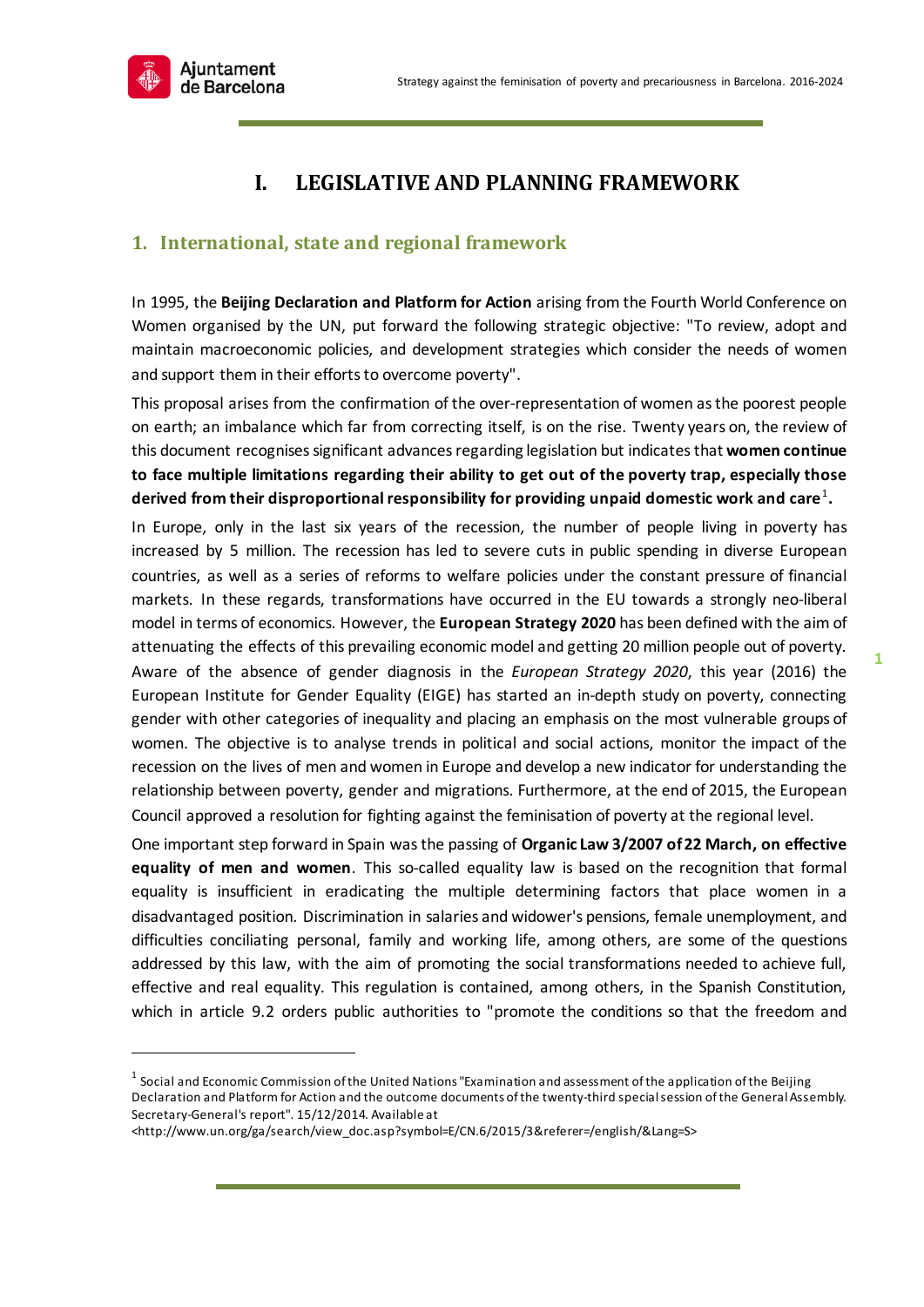

equality of the individual and groups of which they form part is real and effective; remove obstacles that hinder or prevent its fulfilment and facilitate the participation of all citizens in political, economic, cultural and social life"<sup>[2](#page-5-0)</sup>.

In **Catalonia**, the **Statute of Autonomy** recognises the rights related to social services and sets out the social welfare and cohesion as key principles that must guide public policies on the subject. As a result, the recently passed **Law 17/2015 of 21 July on the effective equality of men and women** insists that, in practice, men and women do not enjoy the same rights. Persisting inequalities are due to social structures founded in numerous stereotypes present in families, education, culture, the media, the working world and social organisation, among other areas. Therefore, **actions must be taken structurally in order to eliminate factors which place women in a situation of subordination and social and economic disadvantage compared to men, and which prevents women from fully exercising their rights as citizens**. [3](#page-5-1)

However, as is the case in the European sphere, **the legal advances made so far are insufficient,** especially in a context both in Spain and Catalonia, where the implementation of measures *actually hampers* the socio-economic *empowerment* of women. Some of these policies have been called "**austerity policies"***,* initiated in Spain in May 2010 with the first plan for cuts to spending amounting to € 15 M (1.5% of Spanish GDP) and followed by various reforms to the labour market (2010 and 2012) and pensions (2011 and 2013), the amendment of Article 135 of the Spanish constitution in 2011 and the signing of the memorandum of understanding with the European Commission in 2012, which specifies the bail-out of the banking sector under the supervision of the Troika.

These actions have caused, among others: a reduction in budgets and personnel in public services, which especially affects women due to the feminisation of the public sector; a decrease in public spending on care services due to freezing of Law 39/2006 on personal autonomy, or the reduction in public places in crèches and family grants<sup>[4](#page-5-2)</sup>, which strongly impacts female-dominated sectors and at the same time transfers the burden to the domestic area (Gálvez and Rodríguez: 2012, Pérez Orozco:  $2011$ <sup>[5](#page-5-3)</sup>. Likewise, austerity policies have modified the conditions for contributory pensions and will widen the gender gap for income over the coming years, due to the more discontinuous working careers and more part-time work for women (Pazos: 2013, 2014, Gala: 2014)<sup>[6](#page-5-4)</sup>. Flexibility of working

<span id="page-5-0"></span> <sup>2</sup> Preamble to Law 12/2007 of 11 October on social services. Available at

<sup>&</sup>lt;http://portaljuridic.gencat.cat/ca/pjur\_ocults/pjur\_resultats\_fitxa/?action=fitxa&documentId=415692>

 $3$  Preamble to Law 17/2015 of 21 July on the effective equality of men and women. Available at

<span id="page-5-1"></span><sup>&</sup>lt;http://portaldogc.gencat.cat/utilsEADOP/PDF/6919/1436051.pdf>

<span id="page-5-2"></span> $^4$  Suppression by the Government of Catalonia of the "Educa3" program "xec nadó" (money paid upon birth of a baby) or investment in crèches, to highlight but a few examples.

<span id="page-5-3"></span><sup>5</sup> Gálvez, Lina and Rodríguez, Paula (2012), "La desigualdad de género en las crisis económicas" (Gender inequality in economic recessions) / Pérez Orozco, Amaia (2011), "Crisis multidimensional y sostenibilidad de la vida" (Multidimensional crisis and the sustainability of life), in *Investigaciones Feministas,* <https://revistas.ucm.es/index.php/INFE>.

<span id="page-5-4"></span><sup>6</sup> Pazos, María (2014), *"L'aclaparadora lògica del sistema de pensions"* (The crushing logic of the pension system). Nous Horitzons, 206, 42-49 / Gala, Carolina (2014), "Últimas reformas en materia de pensiones" (Latest reforms on the subject of pensions), presentation in the journal El Gènere de la troika (The Troika's gender)*.* Observatori IQ (Up-to-date statistics on the lives of men and women in Catalonia), 21 March 2014, Barcelona.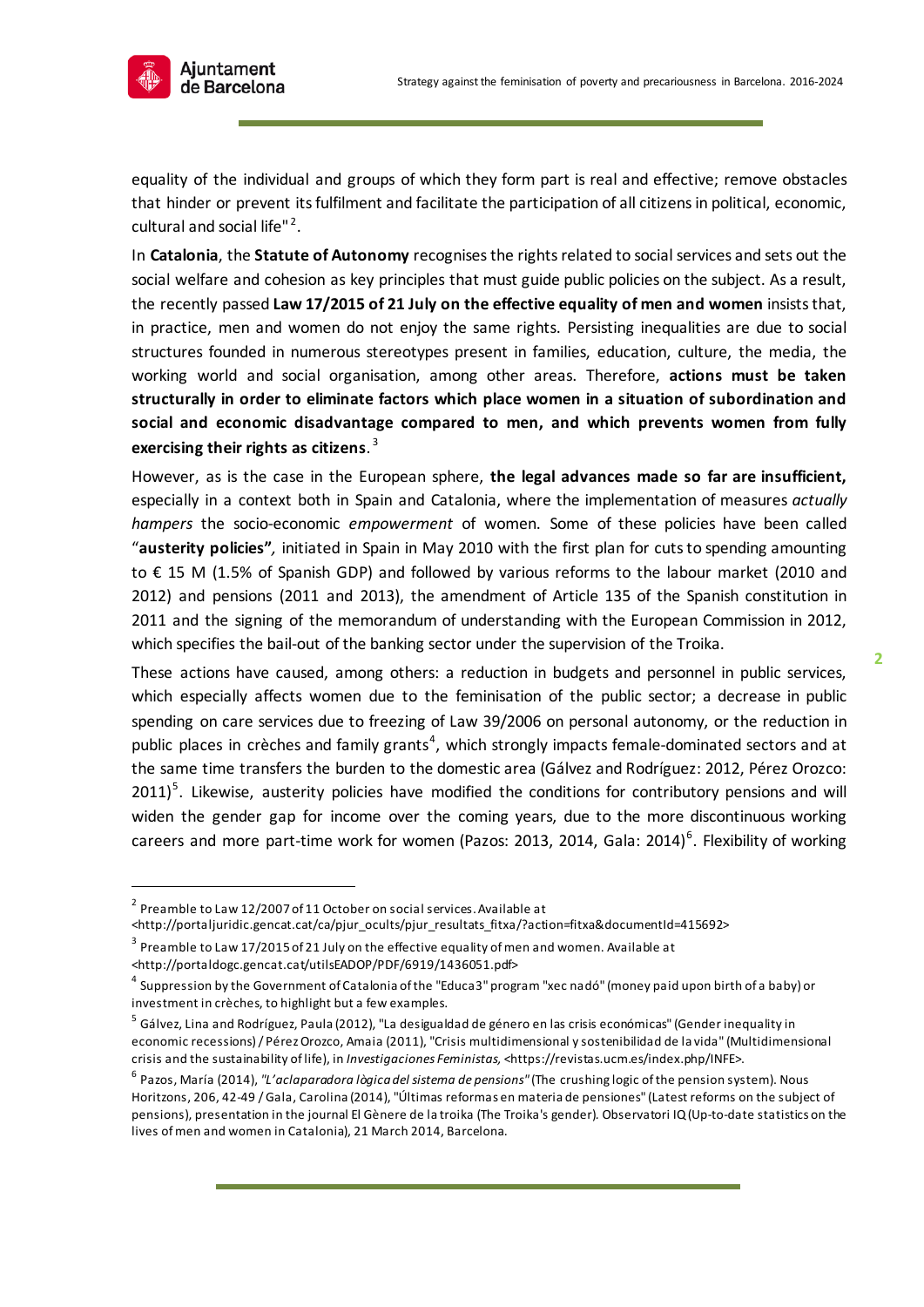

conditions and weakening of collective negotiation, lowering of firing costs<sup>[7](#page-6-1)</sup>, reduction in reconciliation rights and other cuts in rights, which lead to greater instances of part-time, temporary and precarious work situations suffered by women have all occurred in the job market. Furthermore, economic and financial austerity policies have coincided with public actions aimed at modifying the existing gender regime. This has translated into the suppression of institutional bodies promoting gender equality, the elimination of specific services intended for women and staff and budget cuts related to the fight against gender-based violence.

In recent years, **numerous studies** have been published, especially the **CEDAW Spain**[8](#page-6-2) (2015) "shadow" report, that denounce this situation and **reaffirm** the need to limit and combat the repercussions of budgetary cuts affecting the most vulnerable groups, as well as **carry out new, inclusive economic policies that consider the carer crisis and environmental sustainability, and which are capable of re-establishing the well-being and good living of citizens, especially women**.

## <span id="page-6-0"></span>**2. The fight against women's poverty by Barcelona City Council**

The fight against women's poverty by Barcelona City Council became a priority from 2005, with the approval of the *Municipal plan for social inclusion.* The programmatic roll-out of this document, as well as giving rise to the creation of new models of basic social services and home help, involves the approval of diverse action plans that, since then, have been designed to **tackle situations of vulnerability** in specific collectives: homeless, elderly, family, children and adolescents Despite its diverse orientation, both the *Municipal plan for social inclusion* and the different sector-based plans, identify gender as a category for explaining female poverty. All of which, as they have been renewed, have gradually incorporated some corrective measures to combat the unequal impact of poverty on women in the groups to which they apply.

In **2009**, the new *Action programme against poverty* restores the commitment to an inclusive Barcelona and way beyond articulating a public services system for prevention, care and social inclusion of persons and groups in situations of or in risk of economic vulnerability, **it aims to build itself on the value of social transformation and the redistribution of real opportunities.** Although the programme identifies the fact that being a woman is one of the main risk factors for enduring poverty, **it only includes some actions directly aimed at women** in exceptionally vulnerable situations, such as old women living alone and single-parent families, usually headed by women.

Since then, some improvement measures for the socio-economic conditions of migrant women, lesbians or the Roma community have been inserted into other plans: the *Municipal plan for the gay,* 

<span id="page-6-1"></span> $^7$  Law 3/2012, R.D. 2/2012 —which supports Temp. Emp. Agencies —, R.D. 4/2013 of support measures for self-employed, including the new part-time contract (*minijobs)*for young people.

<span id="page-6-2"></span> $8$  The responsibility of CEDAW Sombra (Shadow) platform Spain, an entity formed by non-governmental organisations for women, international cooperation and human rights, is to assess compliance with the *Convention on the elimination of all forms of discrimination against women (CEDAW)*.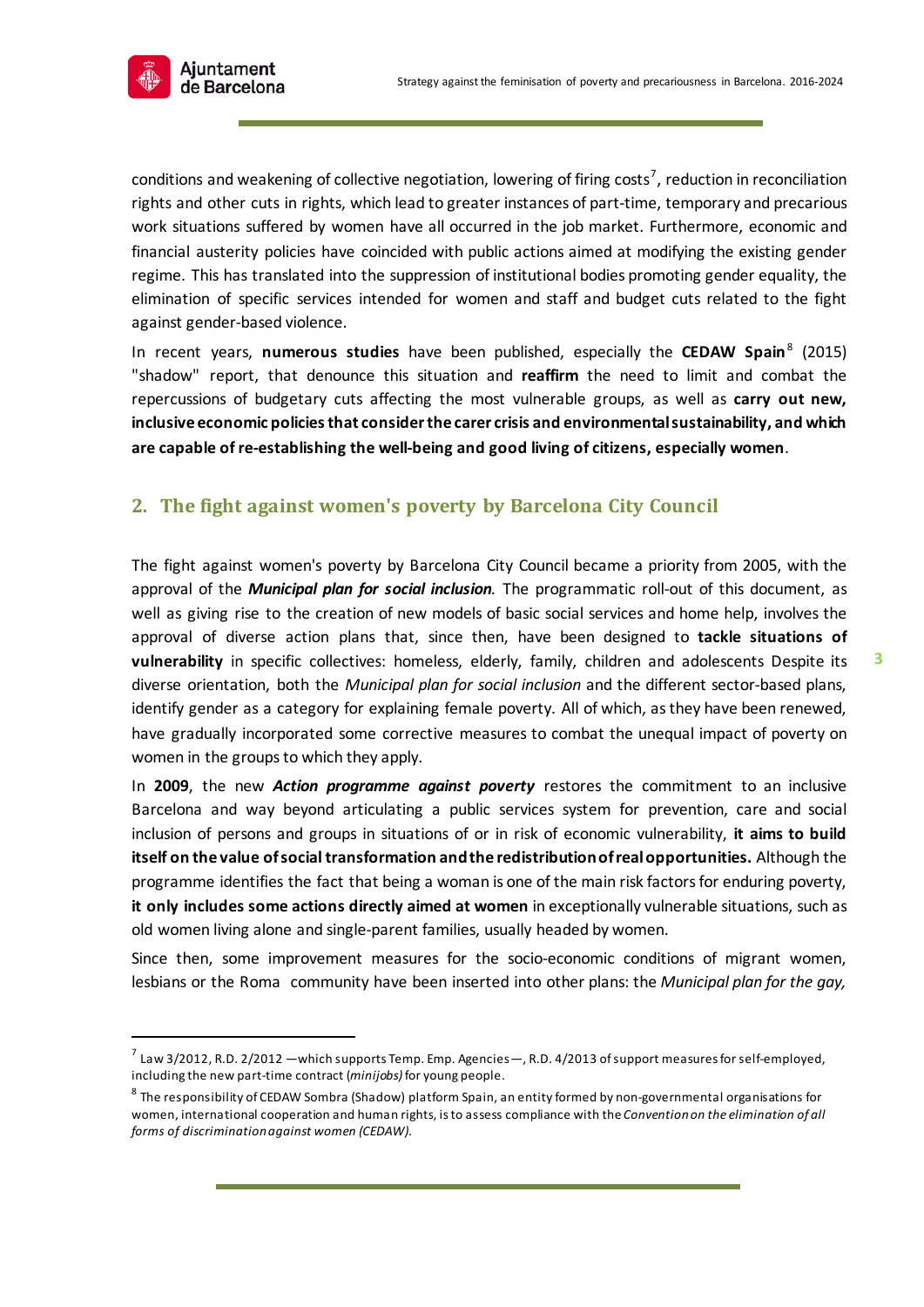

*lesbian, transsexual and bisexual community (2010-2015)*, the *Immigration work plan (2012-2015)* and the *Local strategy with the Roma community in Barcelona (2015)*. Additionally, the *Municipal plan for women (2008-2011),* followed by *Municipal plan for effective equality of men and women (2012- 2015),* have promoted actions aimed, respectively, at addressing situations of vulnerability and guaranteeing equal access and conditions for women in the professional field.

However, **currently**, as inequality in the city of Barcelona has risen considerably and the different administrative levels continue deploying economic policies that have a negative effect on the lives of women and in the medium-term will cause a considerable increase in the current inequalities between men and women, **it is essential to define a strategy against the feminisation of poverty and the farreaching precariousness, which is of a structural nature.** This strategy is included in the government measure *Urgent actions in the fight against poverty: for a fairer and more equal Barcelona*, presented at the plenary session of Barcelona City Council at 23 July 2015. The main objective of this strategy is to establish a clear road map, shared by the entire City Council, that goes beyond occasional assistance in some plans and enables us to move forward towards real and effective equality between men and women and remove obstacles that lead to the feminisation of poverty and precariousness.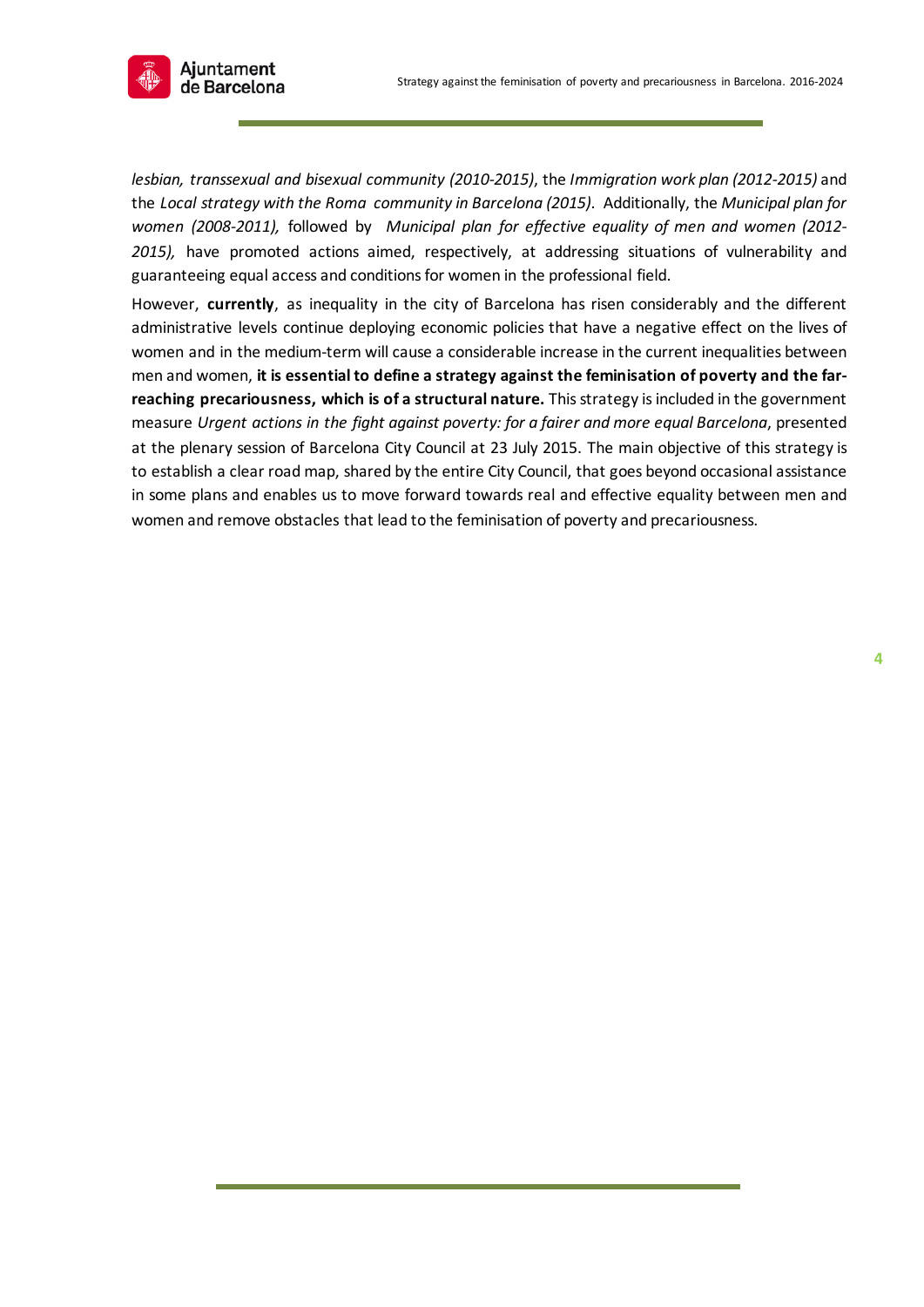

## **II. STRATEGY'S AIM AND PRINCIPLES**

#### <span id="page-8-1"></span><span id="page-8-0"></span>**1. Aim**

*The aim of this strategy against the feminisation of poverty and precariousness is* **the reduction of female poverty —in the medium and long term— in the city of Barcelona***. Hence, this document presents a municipal action that highlights both the roots of the process of the feminisation of poverty and precariousness, as well as the instruments and measures to tackle its most structural aspects.*

Barcelona is not a poverty-free city, as over one quarter of the population, 28% to be precise, is at risk or in a situation of exclusion. Of the total population in this situation in the city, 55% are women and 45% men. The poverty gender analysis indicates that, beyond the material resources available, there are other dimensions such as lack of time, work overload, health status, etc., that configure not only the way in which women suffer poverty differently, but also precariousness.

Recently, social movements -including feminism- have conceptualised precariousness as new situations that are not only expressed based on economic poverty. Although precariousness is closely linked to working conditions and their degradation, today it also involves other aspects of the lives of people, which are not linked to the formal job market. Thus, it includes the situation of people doing all kinds of work, paid or unpaid, the lack of time or balance, the impossibility of living a full life due to a lack of opportunities or obstacles generated by inequalities - gender, origin, class, functional diversity, etc. - despite people being better educated than previous generations. Furthermore, on many occasions, precariousness in the life of women is expressed through situations of stress, submission, a decline in their ability to participate and even a process of *disempowerment*.

Consequently, the policies for fighting against poverty and precariousness must provide differentiated responses, and to this end, Barcelona City Council has opted for a specific programme of action from a gender-based, structural perspective. When discussing the **reduction of poverty and precariousness**, we refer to **guaranteeing basic needs and rights in order for people to enjoy real opportunities for development**. We understand that there are every-day emergency situations that require attention as quickly as possible. From the data we have available and testimonies we have gathered, we know that there are many women who cannot wait until this strategy bears fruit. It is necessary for social action and welfare policies of Barcelona City Council and other public administrations to cover these demands while, simultaneously, the **Strategy against the feminisation of poverty and precariousness (hereinafter EFPP) is developed to achieve change of a more structural nature in the medium and long term**.

The feminisation of poverty cannot be tackled by means of approaches limited to social protection. On the contrary, a set of coherent public policies must be generated that are both comprehensive and continuous, with a direct impact on the structural factors of exclusion and discrimination that make women more vulnerable to suffering from poverty than men. For said purpose, the **EFPP** opts for the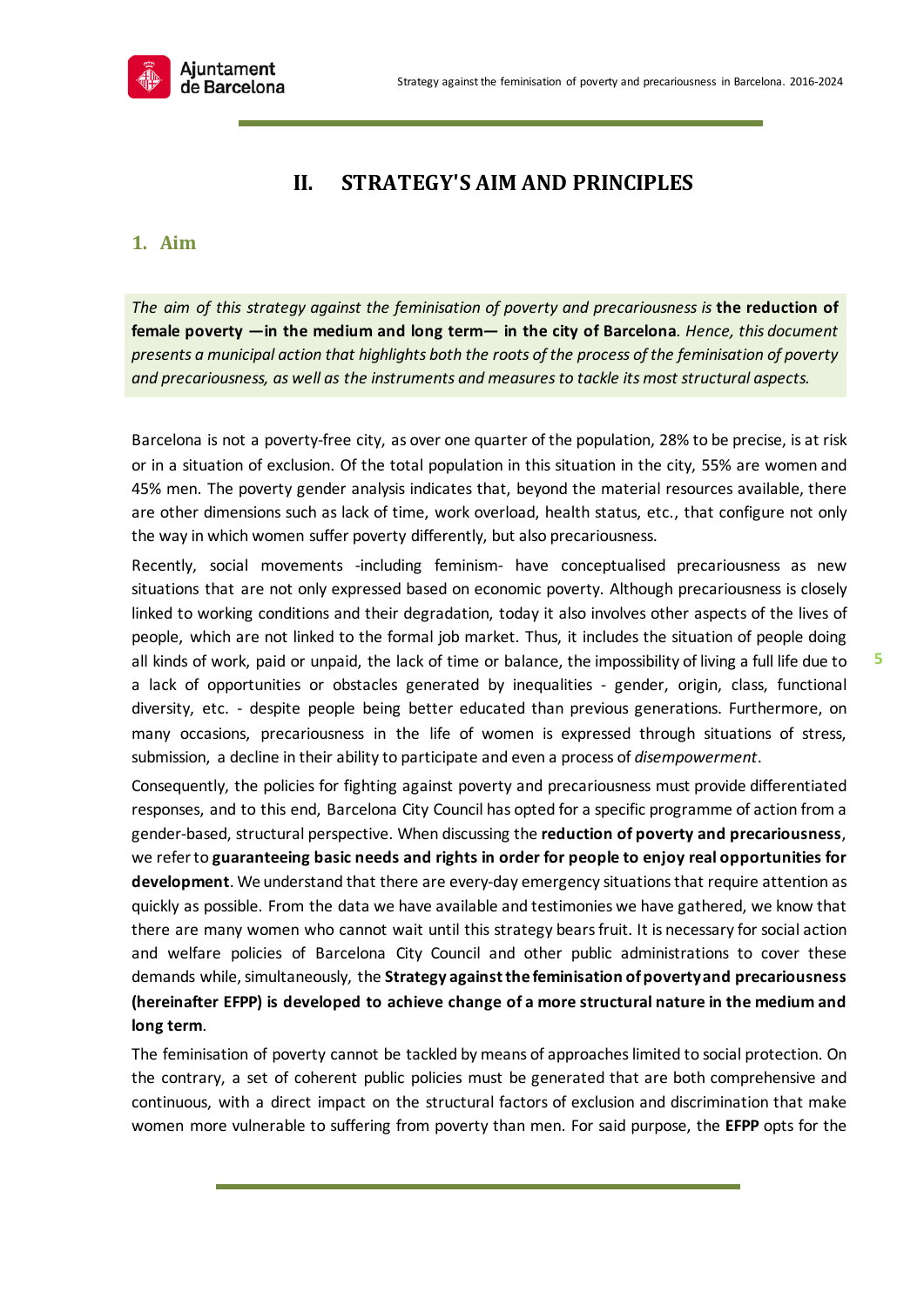

creation of an economic, political and social environment that enables this goal to be reached. In this direction, the strategy presented herein will consider three basic dimensions so that women can develop and avail themselves of opportunities: redistribution, recognition and representation<sup>[9](#page-9-1)</sup>. In terms of redistribution, then, socio-economic inequalities will be tackled, as well as inequalities in time organisation, having an impact, for example, on the pay gap, women's access to loans and working bonuses, the redistribution of time, etc. With regards to recognition, actions will be promoted at the most symbolic levels, for example the valuation of care work. And finally, with regards to representation, work will be carried out to combat the difficulties facing women with least material resources and time, for them to participate in society on an equal footing. In order to be able to carry out all of the strategy's objectives, it will have a duration of eight years.

In this **EFPP** we often speak of **women or groups of women who are vulnerable, at risk of exclusion or living in poverty**. Until we have created our own **local poverty indicator** we will work on the basis of IPREM (Spanish Public Multiple Effect Income Indicator), which is the criteria used for granting loans and social aid. The creation of our own indicator is a priority of the EFPP that is found in the "Data and IT systems" work stream, and is also generated in coordination with the **synthetic index for social exclusion**, worked on by Barcelona City Council.

## <span id="page-9-0"></span>**2. Principles**

1

The two principles that will be included all throughout this *Strategy against feminisation of poverty*  are**:** the **intersectionality** of gender with other categories of inequality and the *empowerment* **and socio-political participation** of women.

These are not only concepts that guide the spirit of the EFPP but also form part of the process of elaboration, execution, monitoring and evaluation. Hence, they are both governing principles and elements of instrumental management.

#### *The intersectionality of gender with other categories of inequality:*

Although all women, in one way or another, can potentially suffer gender inequalities, **there are other factors of inequality** such as origin, age, functional diversity, sexual orientation and identity, social class or family structure, among others, which combine to determine the access to rights and opportunities of women individually.

Intersectionality is an analytical tool that enables us to understand and respond to the way in which gender crosses other axes of inequality and how they contribute to unique experiences of oppression

<span id="page-9-1"></span><sup>9</sup> Dimensions indicated by Nancy Fraser (2001) in *Escalas de Justicia*, Herder Editorial: Barcelona.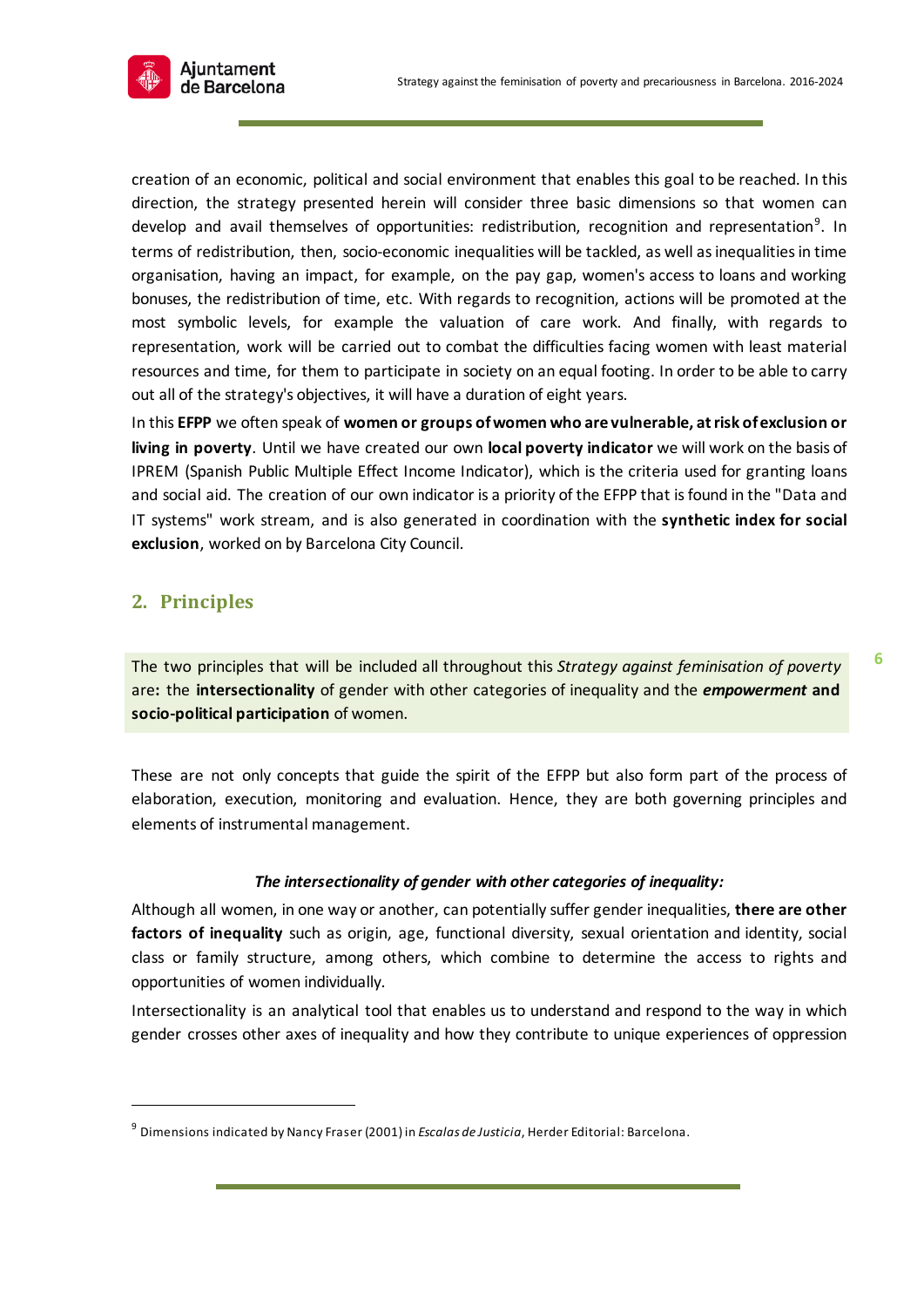

1

#### or privilege. Therefore, it is a **key tool for analysing how to configure female profiles of social exclusion and poverty, as well as designing and deploying all actions of the strategy**.

Barcelona's data on poverty shows, for example, that the risk of poverty for women compared to men changes when they are over 65 years of age, have functional diversity, are head of a single-parent family or are migrant women. Hence, the City Council proposes to tackle the specific situations that determine the poverty risk of these diverse women, but without stigmatising or excluding possible situations that have not been contemplated.

The intersectional analysis proposes that the combination of inequalities should not be understood as a sum which increments the burden, but should be analysed as a combination that produces substantially different experiences (Crenshaw:  $1989$ )<sup>[10](#page-10-0)</sup>. In other words, the objective is not to show how one group is more victimised or privileged than another, but to discover the significant differences and similarities to be able to overcome the inequalities and establish the conditions necessary for everyone to enjoy a dignified life.

Hence, the **EFPP** specifically integrates the principles of intersectionality:

- $\checkmark$  Both in the design and the specification of its elaboration methodology: interviews and discussion groups where the experiences, needs and proposals of diverse women have been collected.
- In the diagnosis and content of the actions, which on one hand considers the multiplicity of axes of inequality generated by specific situations and on the other, guarantees sufficient flexibility not to exclude any situation not contemplated which may generate vulnerability.
- In the creation of indicators that enable the visibility of diversity. And also indicators for monitoring and evaluation that will require actions to be proposed in terms of intersectionality.

#### *The* **empowerment** *and socio-political participation of women:*

*Empowerment* is the process whereby women strengthen their abilities (individual and social), protagonism, autonomy and authority to promote change and transform relationships of subordination**. By means of this process, women become aware of their own rights: they identify situations of gender-based discrimination and value their interests, strengthen their abilities and begin processes of change that promote strength from an individual and group perspective, as well as in terms of their close relationships.**

A true strategy against the feminisation of poverty cannot be created without considering the *empowerment* and socio-political participation of women. Women at risk of social exclusion may suffer from the lack of time to dedicate to activities other than those aimed at sustaining life and accessing urgent material and financial resources. Therefore, both collective and individual *empowerment* of

<span id="page-10-0"></span> $^{10}$  Crenshaw, Kimberle (1989) "Demarginalizing the Intersection of Race and Sex: A Black Feminist Critique of Antidiscrimination Doctrine, Feminist Theory and Antiracist Politics". *University of Chicago Legal Forum,*  <http://chicagounbound.uchicago.edu/cgi/viewcontent.cgi?article=1052&context=uclf>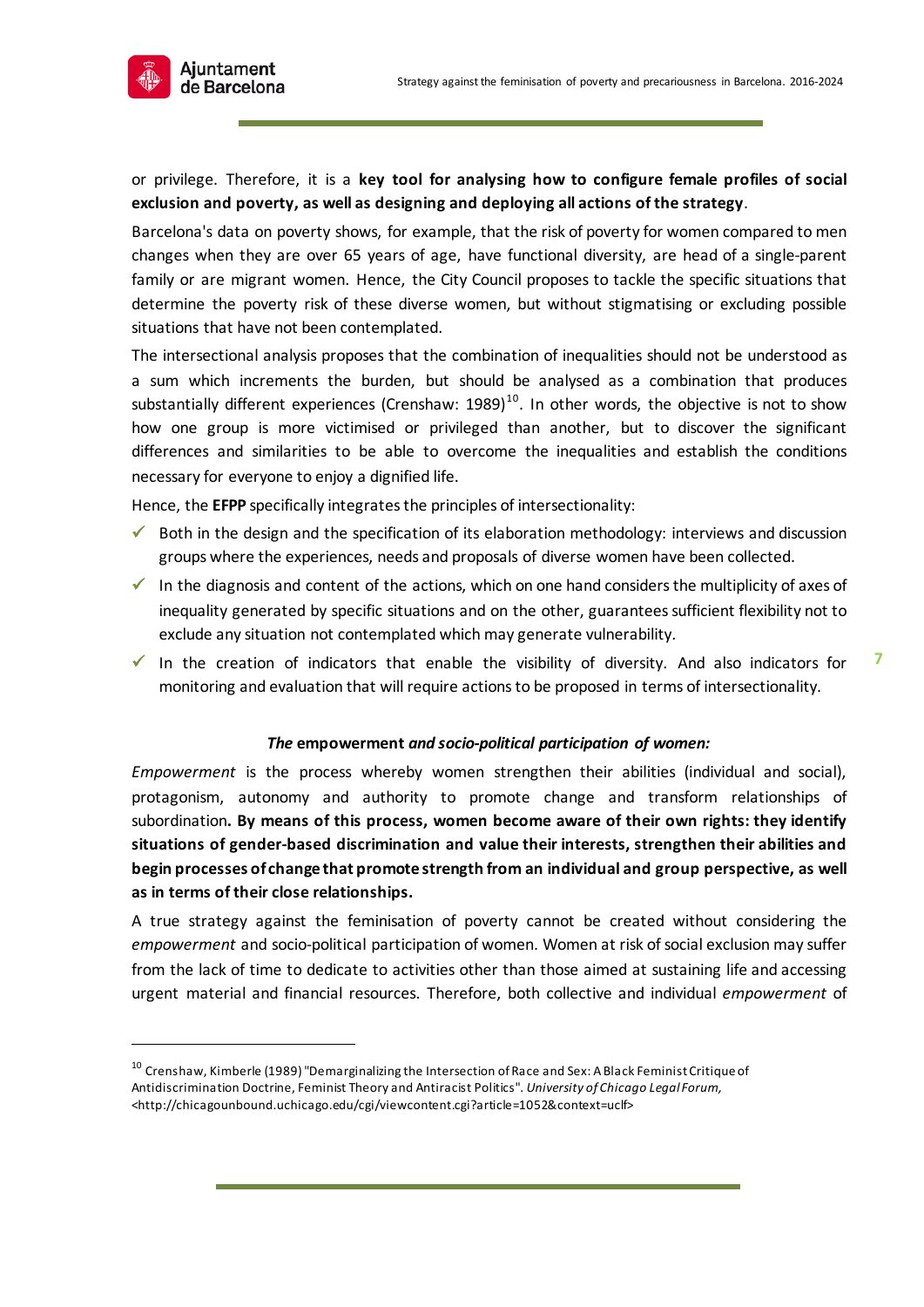

women (and not just social handouts) and the promotion of policies that facilitate their involvement in public life, must be defined as rights that run through the Strategy.

Furthermore, **this** *empowerment* **must be nourished by strengthening the relationship between the public action of the city council, community action by feminist groups and social movements** that work from a gender-based viewpoint. During elaboration of the strategy, it was considered essential to seek a **balance between the public-state sphere and the community**. A balance that does not involve the substitution or the co-opting of one area for another, but **collaborative work between the public administration and the social sector, with multiplying effects from the strategy's perspective of**  *empowerment*.

Thus, the **EFPP** addresses *empowerment* and the participation of women in all of its areas and phases, specifically:

- In the methodology behind the Strategy, which is based on gathering the voices of women and experts on the subject. This female participation is carried out based on the acceptance and valuing of the abilities and interests of women. That is, highlighting and valuing their specific learning and experiences in order to incorporate them into the strategy as key elements.
- The participation of women and expert entities in the design of the strategy, as well as its monitoring and evaluation.
- The actual content of the actions that reject the essence of a handout-based existence and opt for a strategy of *empowerment* and the strengthening of informal community networks of women, as the focal point of self-organisation and participation.
- The creation of indicators for monitoring and evaluation that require the actions to be proposed in terms of *empowerment* and the participation of women.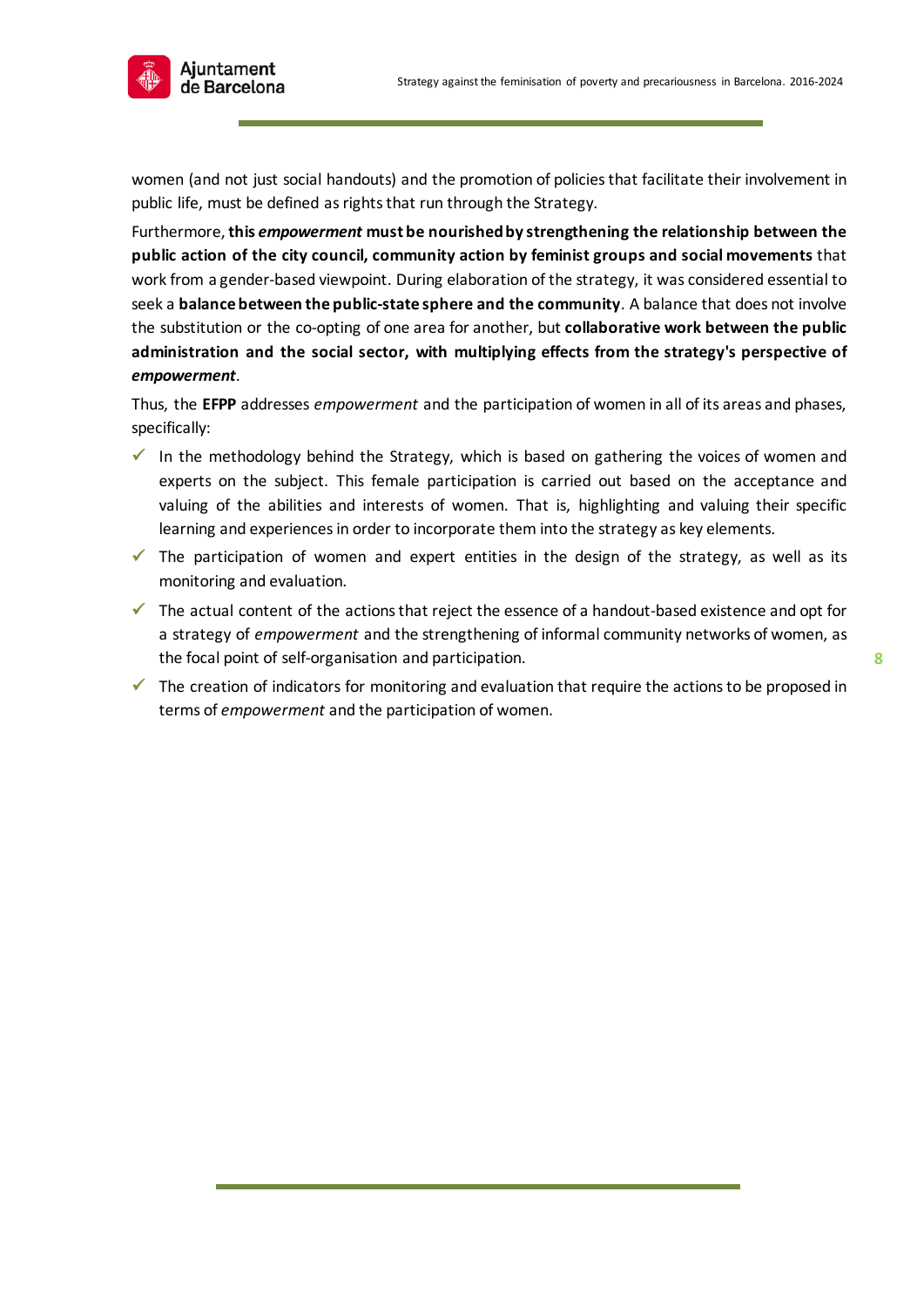

## **III. ELABORATION METHODOLOGY**

<span id="page-12-0"></span>The working process for the development of the strategy against the feminisation of poverty and precariousness in Barcelona is based on a methodology that involves two parallel lines of activities: on the one hand, work groups and on the other, methods for collecting the voices and participation of women. Firstly, a diagram of the process that was carried out is presented, followed by a description of the contents and work carried out.

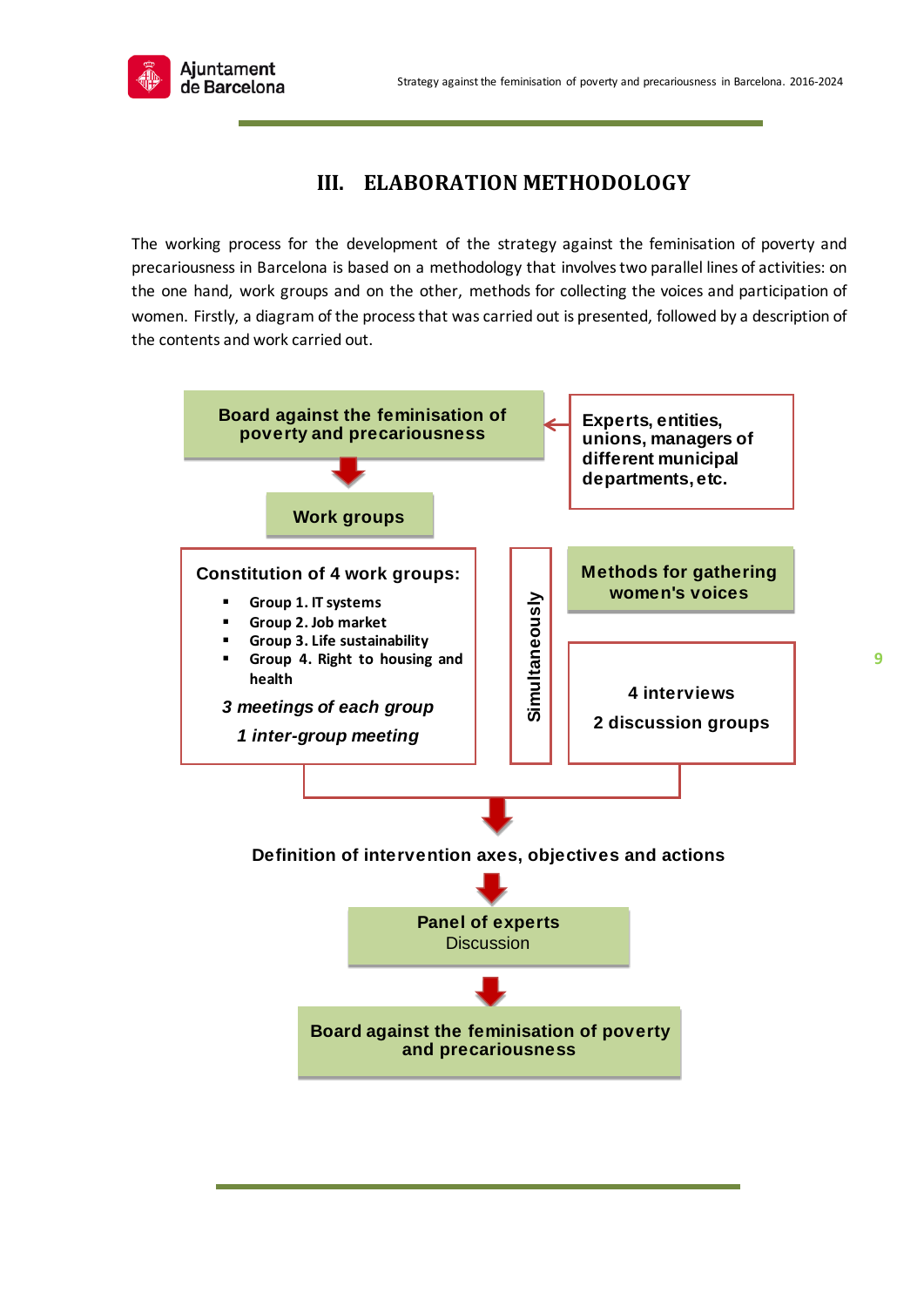

The start of the work to develop the strategy against feminisation of poverty and precariousness in Barcelona was formalised with the **constitution and meeting of the Board against the feminisation of poverty**, which was held on 19 October 2015. The session involved the participation of academic experts, entities from the third sector and the different municipal departments involved, union representatives, etc. The objective of the strategy was presented, an initial diagnosis of the feminisation of poverty in the city was made and the proposed methodology and working process was explained.

As well as the board, **4 subject-based work groups** were set up. The **subjects** addressed by each work group are as follows:

- **Group 1. Data and IT systems**: The first thing noted when discussing the feminisation of poverty, is the existence of two obstacles that, when combined, prevent it from being sized up correctly and hinder in-depth knowledge being obtained. On the one hand, the use of male-oriented indicators that fail to recognise the specific reality of women and lead to many situations of poverty remaining invisible. For example, as Cristina Sánchez explains, "...often poverty is calculated based on household income, which assumes the equal availability of this income to all its members, ignoring the situations of gender dominance that arise in certain homes». Furthermore, it has been detected that many IT systems that collect data about the multidimensional reality of poverty do not separate data by gender. In this context, one must bear in mind that, paradoxically, there is a legal framework in force that requires public administrations to separate data by gender in all surveys, research and data collection they may carry out. Still, this work group is aimed at determining and defining an IT system that the City Council should have available to it in order to obtain in-depth knowledge of the phenomenon and tackle it in all of its dimensions.
- **Group 2. Job market:** Within the framework of a capitalist economic system, access to and permanency in the formal job market is the basic mechanism for social inclusion and enjoyment of citizens' rights. The fact that patriarchy and gender division at work directly penalise the presence of women in the job market means that they are prone, to a greater extent than men, to vulnerability and social exclusion. It is understood, therefore, that, beyond measures to gradually correct the source of inequality, i.e. gender division at work, first it is necessary to carry out positive actions for the access to and permanency of women in the job market, both formal and informal, by seeking formulas that consider social and cooperative economy. This is the work area of the second group.
- **Group 3. Life sustainability:** Under the framework of gender division of labour, it is the lack of social and economic value placed on the tasks carried out by women that hinders their access to their rights as citizens. In this sense, as the daily tasks assigned by the gender division of labour are not incorporated into the formal market, but remain on the periphery of the dominant economic system, they do not have access to the income or rights provided by formal work. Furthermore, it should be understood that society must take responsibility for such basic daily tasks, as they certainly provide benefit to society as a whole, and not only to those who carry them out and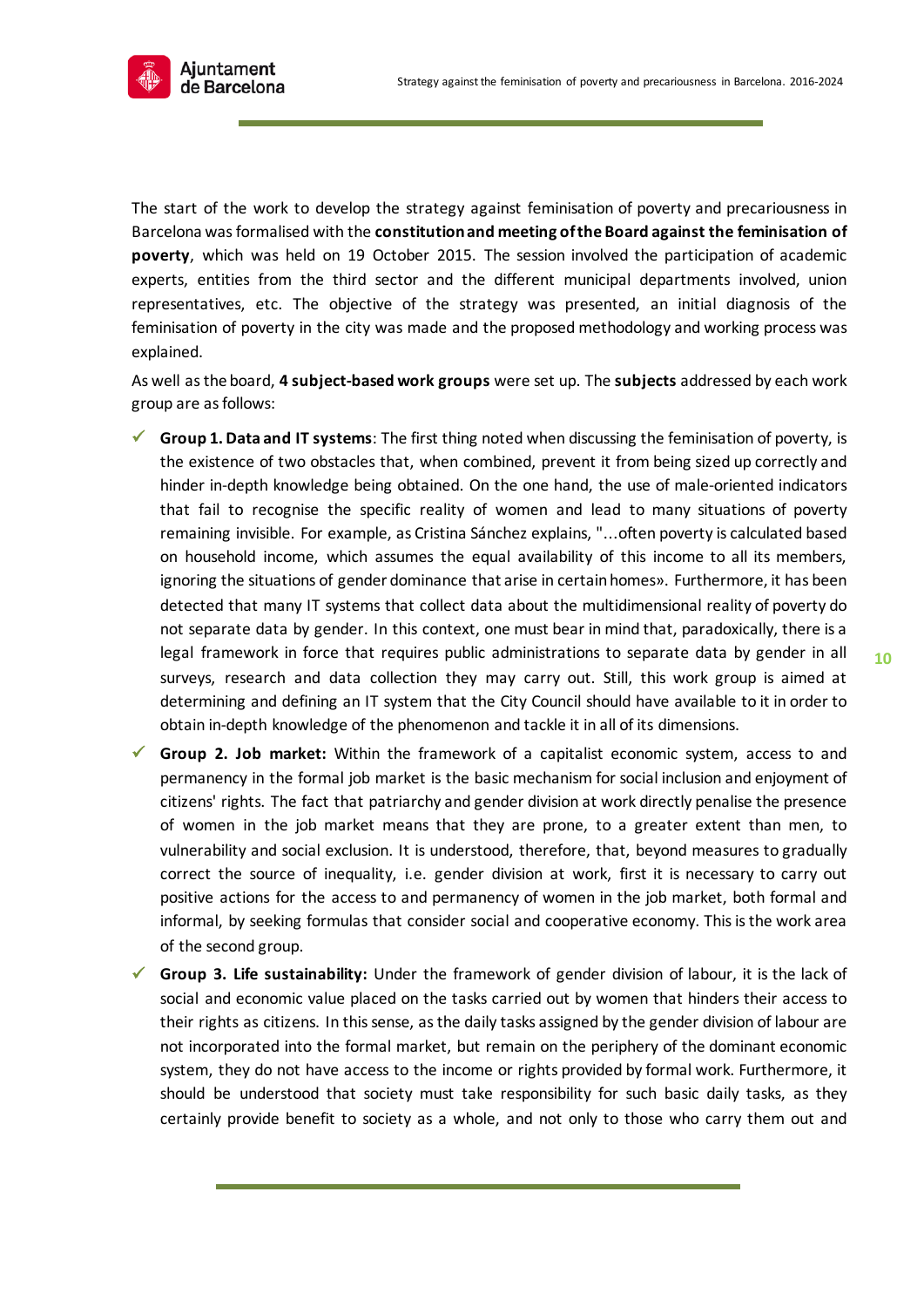

receive them directly. Therefore, a third work group is aimed at proposing measures to address the social responsibility for these life-sustaining daily tasks, the burden of which cannot fall only on women.

 **Group 4. Right to housing and health:** The right to housing is an essential right to live with dignity and security, to develop freely as an individual and even participate in public life. That is, it is a basic right for social inclusion, access to which shows patterns that differ between men and women in Barcelona. Under this framework, faced with the recession and its impact on the right to housing, the new municipal government is rolling out a set of strategic measures to deal with the issue of housing (on which work will be carried out to incorporate the gender perspective effectively). Furthermore, it has been considered important to tackle it from the perspective of social rights policies and specifically, under the framework of the strategy against the feminisation of poverty, especially considering specific situations such as homeless women.

Likewise, the increase in poverty and the resulting worsening of living conditions arising from the recession, as well as the austerity measures taken in the area of public health, have had direct repercussions on the health of women. Apart from the economic difficulties that prevent them from being able to take care of their own health, loss of employment or the termination of benefits they may be receiving also has an impact. The main symptoms experienced by women are muscular and joint pain, depression, anxiety, difficulty sleeping, anguish, stress, loss of selfconfidence in themselves and insecurity. Furthermore, women have specific health issues determined by the growing condition of poverty, which is reinforced by the cut-backs being made to the health system. For all of these reasons, the forth group has looked into what the municipal intervention should be in these areas.

Once the groups were configured, according to the preferences and specialities of the persons and entities participating on the Board (see Appendix 1), **which met 4 times during the entire process**. To be more precise, work group meetings were held (see Appendix 2) in November and December 2015 and January and March 2016. Each meeting was driven using participation techniques and **the contents worked on** were as follows:

- **1st session:** generation of a shared and agreed diagnosis. This session also involved debating how to gather women's voices. The sessions of each work group were held on the 10 and 11 November 2015. Based on a request to create a new group specifically for education, presented to the Board, a meeting was held on this subject with different participants on 10 November. It was decided that the Board should work on education as a transversal element with the other groups.
- **2nd session:** closing of the shared diagnosis by means of the provision of information and data by the persons and entities participating in the work groups. Furthermore, priorities and objectives began to be set out and the first action proposal for the strategy was made. These sessions were held on 14 and 15 December 2015.
- **3rd session, inter-group**: sharing of the status of the work in each group and reaching an agreement regarding the tools to incorporate or improve the intersectionality criteria and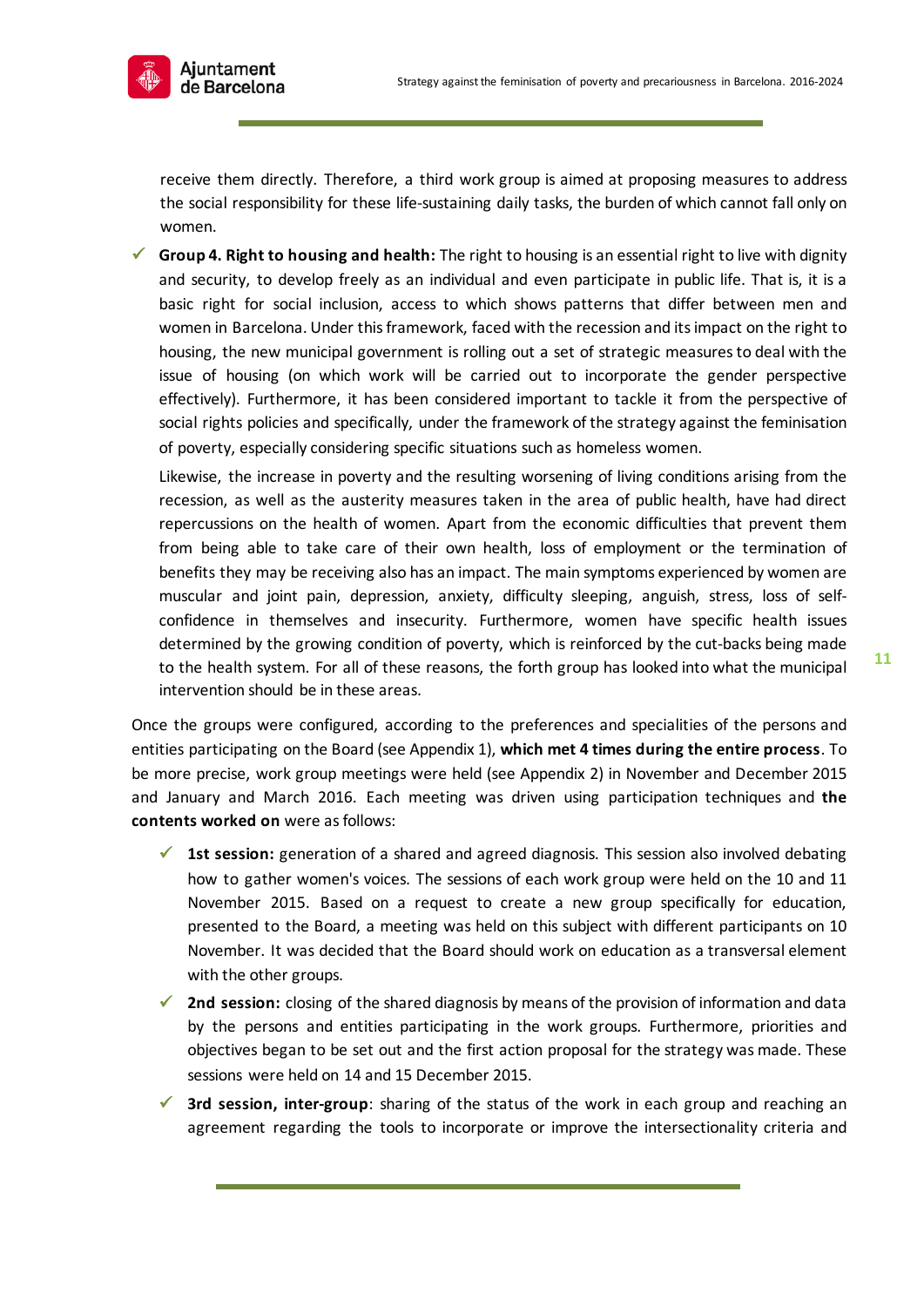

promote the *empowerment* and socio-political participation of women under the framework of the Strategy. Hence, the objective of this session was to promote transversal work and coordination between the groups, and it was held on 27 January 2016.

 **4th session:** presentation of the diagnosis based on interviews and discussion groups held. Furthermore, the first version of the actions of the EFPP was shared along with a first approximation of the management model. This session was held on 17 March.

Simultaneous to the work with the groups, **4 interviews and 2 discussion groups were held** in which **women's voices were incorporated**, as well as their experiences and needs, which added to the diagnosis and action proposal. The profiles of the women interviewed, as well as the date on which they were held, are as follows:

| <b>Profile</b>                                | Day interview was held |
|-----------------------------------------------|------------------------|
| Long-term unemployed woman                    | 22 February            |
| Woman in a situation of gender-based violence | 10 February            |
| Single-mother                                 | 10 February            |
| Woman with difficulties accessing housing     | 18 February            |

Regarding the 2 **discussion groups**, the first **highlighted intersectionality and** the second, **the life cycle of the women**. The participating profiles were as follows:

| <b>Group discussion</b>         | <b>Profile</b>                                |
|---------------------------------|-----------------------------------------------|
| 1. Focused on intersectionality | Migrant woman working in a low skilled sector |
| 11 February from 10:00 a.m. to  | Unemployed woman                              |
| 1:30 p.m.                       | 2 transsexual women                           |
|                                 | 2 unemployed women with functional diversity  |
| 2. Focused on life cycle        | Unemployed woman under 30                     |
| 18 February from 10:00 a.m. to  | Daughter of a single-parent family            |
| $1:30$ p.m.                     | Single-mother                                 |
|                                 | Single-mother with functional diversity       |
|                                 | 3 unemployed women over 45                    |
|                                 | Female carer of dependent person, over 45     |
|                                 | Woman living alone over 65                    |
|                                 | Unemployed woman with functional diversity    |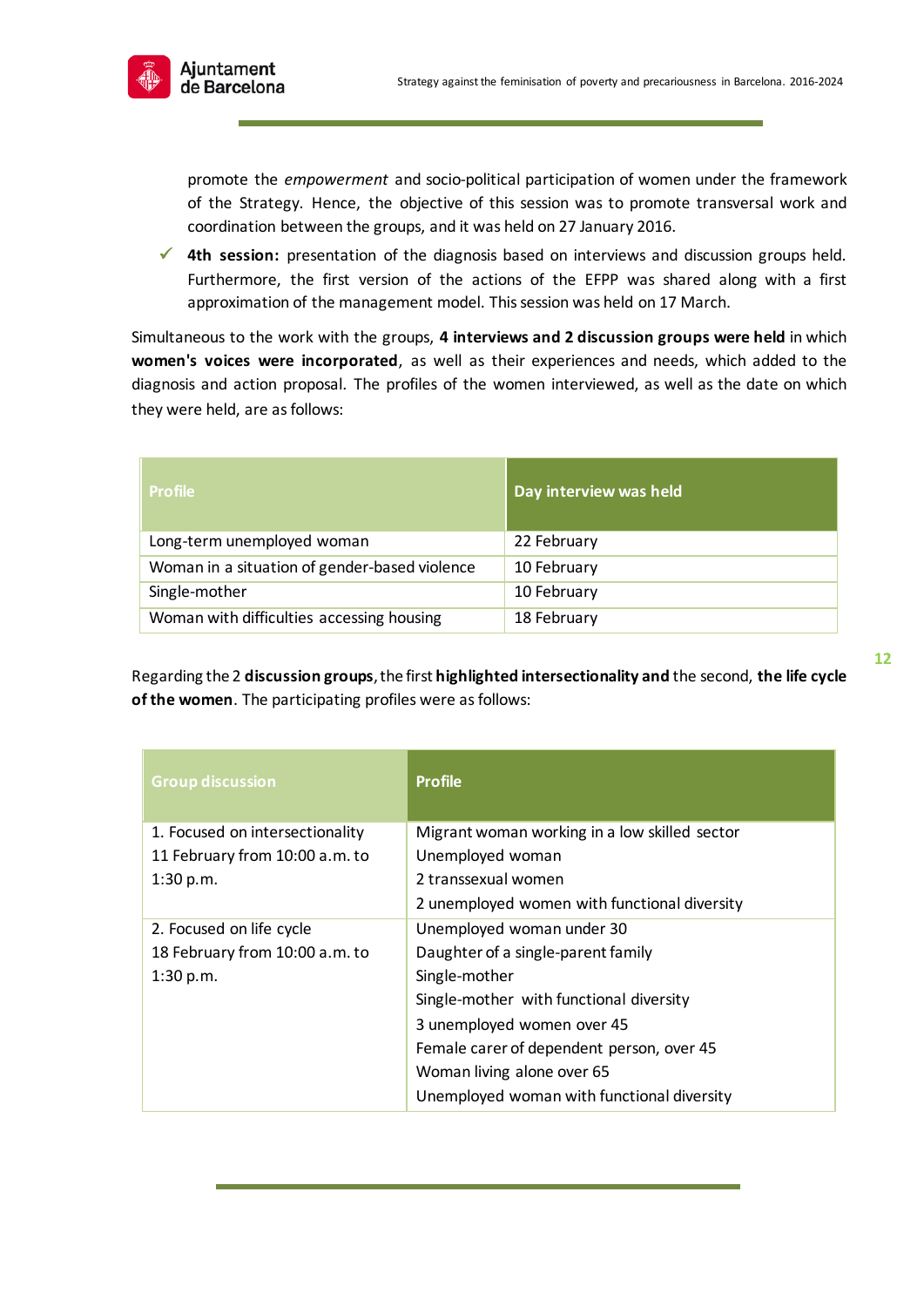

With the provisions of the work group, interviews and discussion groups, a first version of the strategy was created and presented to a **Panel of experts** for their **feedback**. The panel's meeting was held on 13 April 2016. The people who participated are indicated in Appendix 2.

Lastly, **a plenary session of the Board against the feminisation of poverty and precariousness** was held, during which the definitive document of the strategy was presented.

Ultimately, beyond the participation of experts and gathering the voices and experiences of women in poverty, **the design of the Strategy proposed was based on the logic of co-production with citizens.** In this sense, we understand that the elaboration process of public policies is enriched when it involves all agents. Furthermore, taking the contributions of those working daily with the issues involved and further still, those experiencing them into consideration, is a democratising element of the responses and the traditional institutional format of public administrations.

For too long now, the experiences, needs and requests of women has been given no importance when formulating public actions. Hence, their issues have often remained invisible and unsolved. This fact worsens when we discuss women in poverty or at risk of falling into social exclusion. In this sense, it was deemed essential to share the diagnosis and definition of issues, and the planning and elaboration of responses in a cross-disciplinary way, involving the 20 participating departments and institutes of the City Council, the provisions of the 33 feminist entities and experts in poverty and gender of civil society, and the experiences and requests of 20 women.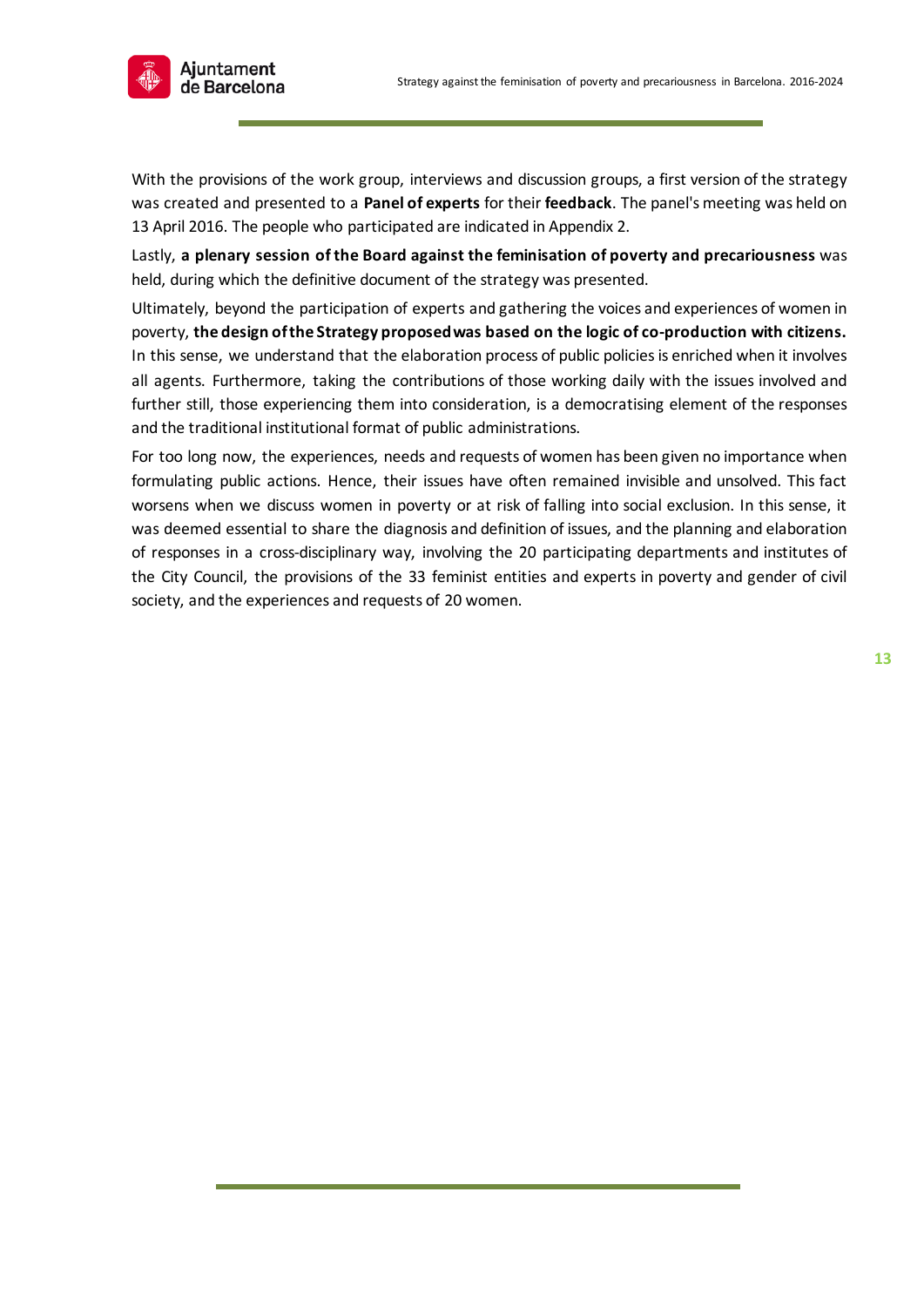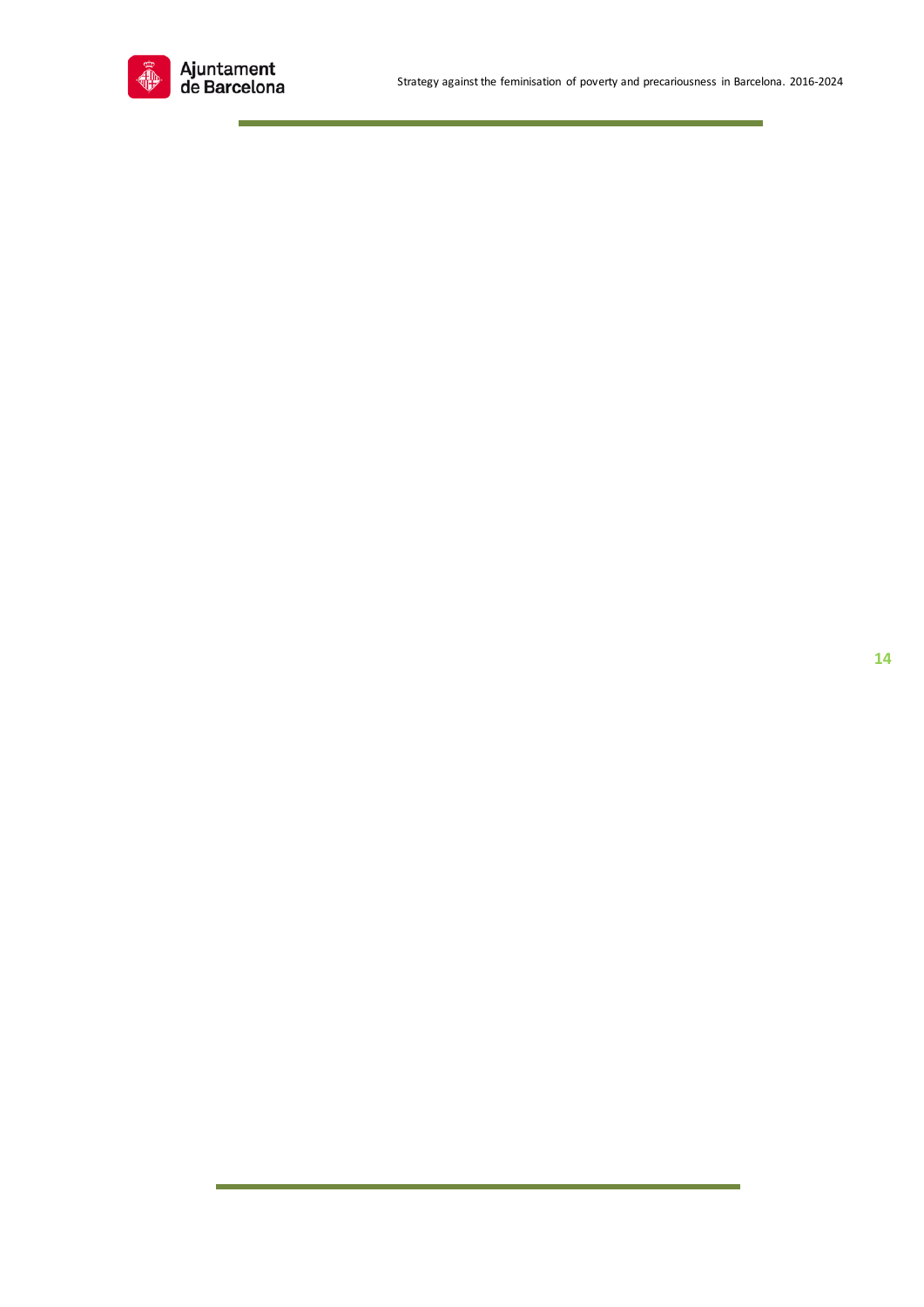

#### **IV. DIAGNOSIS**

<span id="page-18-0"></span>Barcelona is not a poverty-free city, as over one quarter of the population, 28% to be precise, is at risk of poverty. As explained earlier, situations of poverty and material deprivation do not affect men in the same way as women: **of the population at risk of poverty 55% are women**. The lives that must be sustained in situations of poverty, the factors that lead people to situations of poverty and the impact of policies on them getting out of these situations, is different for men and women. **This diagnosis shows the specific characteristics of women in entering, living and leaving poverty in different areas significantly explanatory of the phenomenon**.

#### *The job market*

In our society, the job market is the main access to income; for this reason it is a **key element when tackling the generation of situations of poverty**. With regards to women, the job market has traditionally been an area of inequality, where women suffer discrimination for being women and also, discrimination specific to the current job market. This combination of arbitrary and specific discrimination means that **the average income of women from paid work is still 18% less than that of men**.

Furthermore, **unemployment** affects women in a more severe manner than men, especially when it is sustained long term. 30% of unemployed women in the city have been unemployed for over 2 years and almost 47% for over 1 year. These percentages drop to 25.4% and 42.1% for men, respectively. With regards to other **job market conditions**, there are more women working without a contract, 50% more temporary contracts for women than men, and 60% more women with part-time work contracts, while the salary gap in Catalonia is 20%.

The other phenomenon of arbitrary discrimination is **sexual or gender-based harassment**. In this sense, although up-to-date data on incidents is unavailable, the fact that two situations of harassment with job-related consequences were brought to attention in the discussion groups was significant: the case that an migrant woman was fired when she rejected sexual harassment while working at a person's home and the case of a separated woman who lost her job due to situations of harassment by her ex-partner. That is, be it in the work place or private domestic area, sexual harassment has **direct consequences on women accessing and remaining in the job market**.

Furthermore, the usual axes of inequality -age, place of birth, health, sexual orientation and identity, etc.- generate diverse experiences of the risk of poverty. Thus, **unemployment and lack of work permits and certified studies exclude women from the formal job market, in which there is a greater guarantee of rights**: *"I have been here and working on the black market for 11 years. I was caring for an old lady, two years ago. I have also done other things. With no education, or work, what are you going to do? Make a living on the streets, like most women"*.

Prostitution is one of the few resources that transsexual people have due to the serious discrimination against sexual diversity present in our culture. Especially when this **transsexuality** is visible, the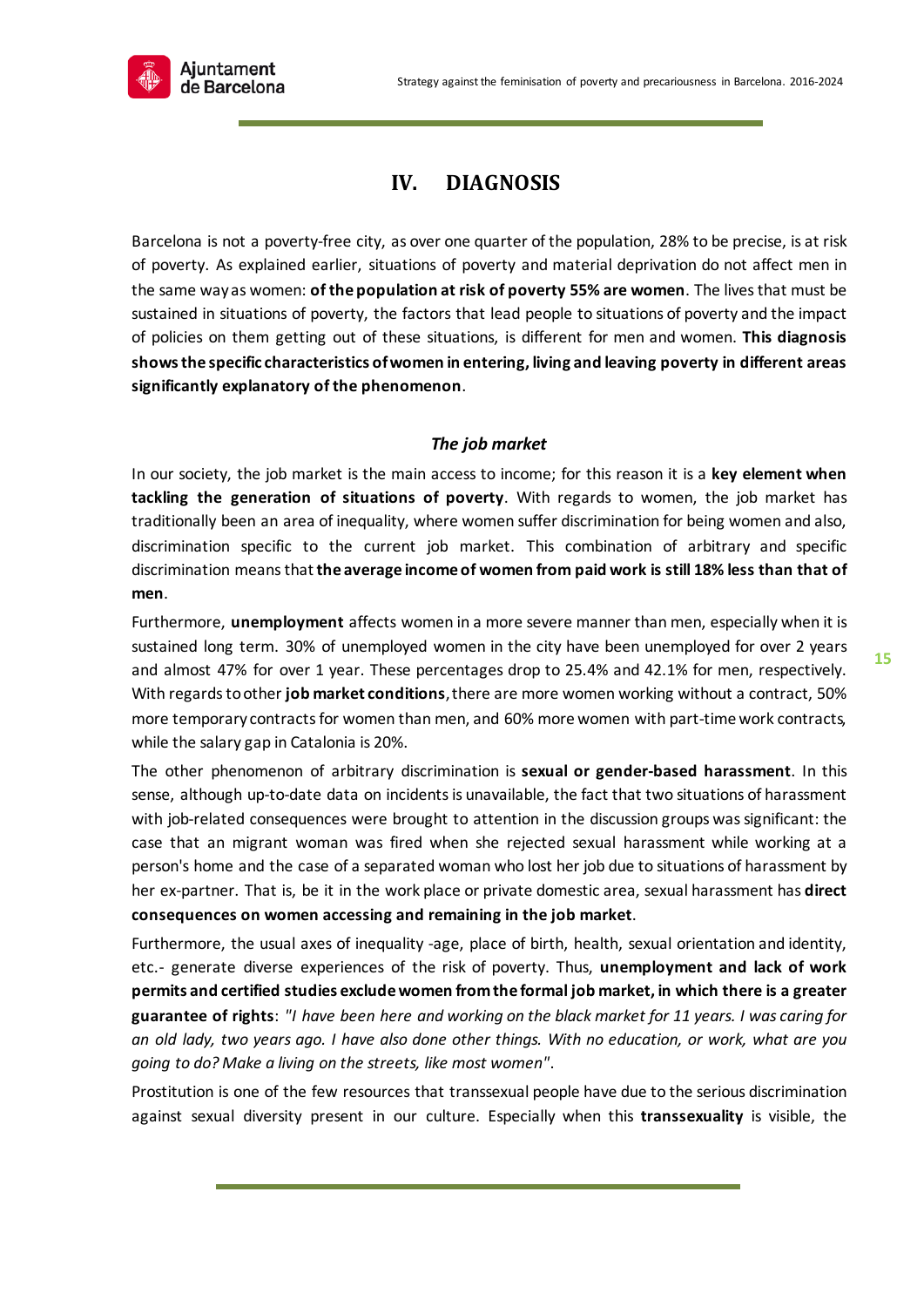

discrimination suffered by these people in the formal job market is systematic. Furthermore, difficulties in changing names on official documents generate an added difficulty.

**State of health** is an element that conditions access to the job market and at the same time is affected. A woman who had an operation on her heart valve states: *"This hinders me finding work. And I don't receive any disability benefit, all the doors are closed to me"*. The **backfeed between the deterioration of the state of health and working precariousness**, combined with insufficient support from the Administration, is also a key factor in generating poverty.

**Age** is also a definitive factor when accessing the job market: *"I'm looking for work, but at 55 it's very difficult to find. The story is: you lose your job and you lose everything else"*. If we consider age, origin and lack of studies (or recognition of studies), we can envisage people entering and remaining in poverty, just like the life story of a 42 year old woman born in Santo Domingo: *"I don't have a profession. In my country I worked in cleaning and waiting. But that was when I was 20 or 22 years old, now I don't have the body for it"*. In these situations, access to the job market is more sustainable when you are young, but due to the negative impact of the three axes (age, origin and education), poverty appears.

As we can see, the interaction between the axes of inequality are really intertwined; access to the job market from an early age inhibits education: *"I had to give up my education to start working at 11 years of age"*, and now the lack of education prevents her access to the job market: *"If you don't have studies or experience, they won't give you a job"*. This vicious circle prevents the creation of an opportunity for insertion, but when one arises it must be carried out in a way that guarantees the continuity and support of women.

*"I have done training courses. I ended up as a sales assistant, at the check-out, of the Fundació de l'Esperança (Hope Foundation) and did work experience at Carrefour. But sometimes not everyone likes you... I also went on to be a promoter for Danone, but I don't know what happened, they fired me. I don't know if I understood what I was supposed to do properly or if I gave away too much produce. They called the foundation and said that I hadn't passed the test. But I believe they should have spoken to me and given me a chance, because everyone needs to be taught. That made me feel really awful".*

**Education** is one of the main requirements in the job market and one of the main requests arising from the discussion groups. However, more important than education was the fact women in poverty need to **access the job market as the main route to exit poverty**. Faced with the question asked in interviews, and corroborated in the discussion groups of, "what do you need to improve your life?", the main answer was: *"A job"*.

Nonetheless, as a result of the systematic factors of discrimination suffered by women and despite their main source of income being work income, **employed women present a greater risk of poverty than employed men** (14%, compared to 11.6%). That is to say, access to the job market is part of the solution to tackle the elements of the feminisation of poverty, but at the same time, reformulation is required for it to be an effective solution.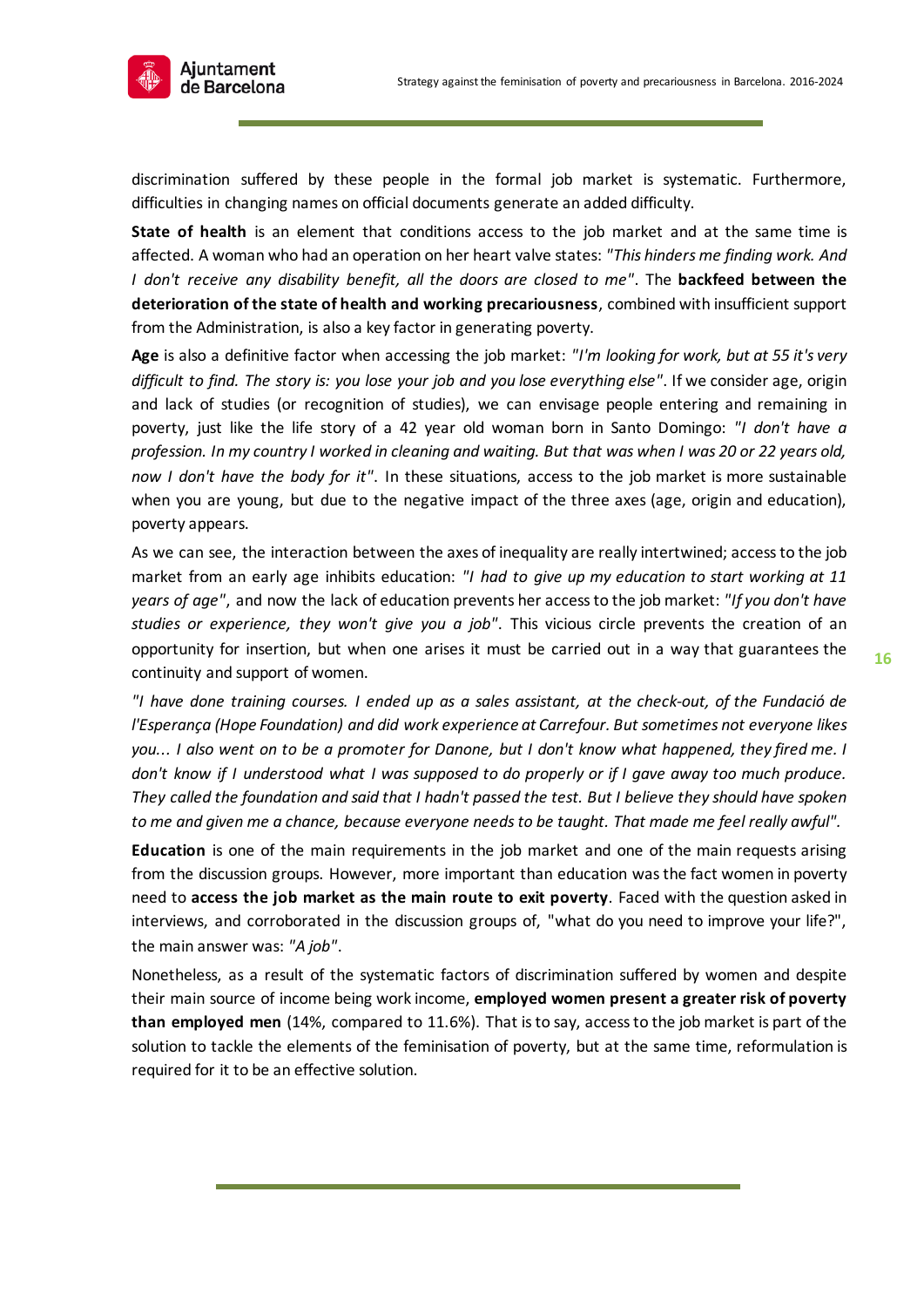

#### *Other sources of income*

In our economic system we can differentiate two main sources of income: the job market (main source of income for 46% of women, 10 percent less than men) and the **public system or social transfers or benefits** (main source of income for 27% of women, just like men). As a result of this unequal distribution in main sources of income, we find that **the percentage of women with no income whatsoever (21%) is significantly higher than for men (16%)**.

The absence of a salary implies resorting to social benefits: *"Myself, I don't work. I sometimes work if something comes up. Right now I earn 400 Euro from the Active Insertion Income (RAI)[11](#page-20-0). I have learned to live on this amount".* The interviewee states that she can't make ends meet, but above all stresses that *"the benefit ends in July"*. Another voice highlights the insufficiency of temporary measures in reference to the Law on unpaid pensions<sup>12</sup>: "Something positive...is the early payment of pensions, but *it is only 18 months. And then what do you do? This measure is great, but it's like burying your head in the sand"*.

Apart from social benefits, **the family can also be an area of support**. Some women interviewed state that they receive help from parents or friends but in general for women in a situation of poverty, the family has not provided social opportunities but instead has been the cause of becoming poorer, due to family burdens assumed alone after having husbands who made their lives difficult.

This is the case where women live with abusive partners: *"I was paid the Active Insertion Income (RAI) for the last 3 years due to abuse. Then, an educational grant. Soon my [13](#page-20-2) City Council card for buying food and clothes will be out of date. I currently don't have any income and my social worker is looking for solutions. And, when I can, I send money to my family".* Data from SARA<sup>[14](#page-20-3)</sup> (a support service for women suffering gender-based violence) indicates that the number of women earning between 0 and € 600 increased by 6.09% between 2013 and 2014. In fact, 7 in every 10 women are found in a situation of vulnerability and at risk of social exclusion, which inhibits achieving an independent life, above all when raising children. According to statistics from 2014 on the **level of income** of women attending SARA, **7 in 10 received between 0 and 600 Euro**, which represents **71.52% of the total women assisted in 2014, compared to 67.41% in 2013**. **9 in 10 women either have no income** or earn less than 1,000 Euro a month, which represents **89.89%** of all women assisted.

In cases without violence, income via transfer can become insufficient due to non-payment of alimony by the ex-husband: *"I receive [from social transfers] only 400 Euro. And with my daughter's school expenses —89 Euro— and the house, I don't have any margin. My daughter's father doesn't pay her alimony"*.

<span id="page-20-0"></span><sup>&</sup>lt;sup>11</sup> Active Insertion Income

<span id="page-20-1"></span> $12$  Law on unpaid alimony assumed by the Administration when ex-partners do not comply with their sentences.

<span id="page-20-2"></span><sup>&</sup>lt;sup>13</sup> Barcelona Solidarity Card.

<span id="page-20-3"></span><sup>&</sup>lt;sup>14</sup> Assistance, Recovery and Shelter Service to assist situations of gender-based violence.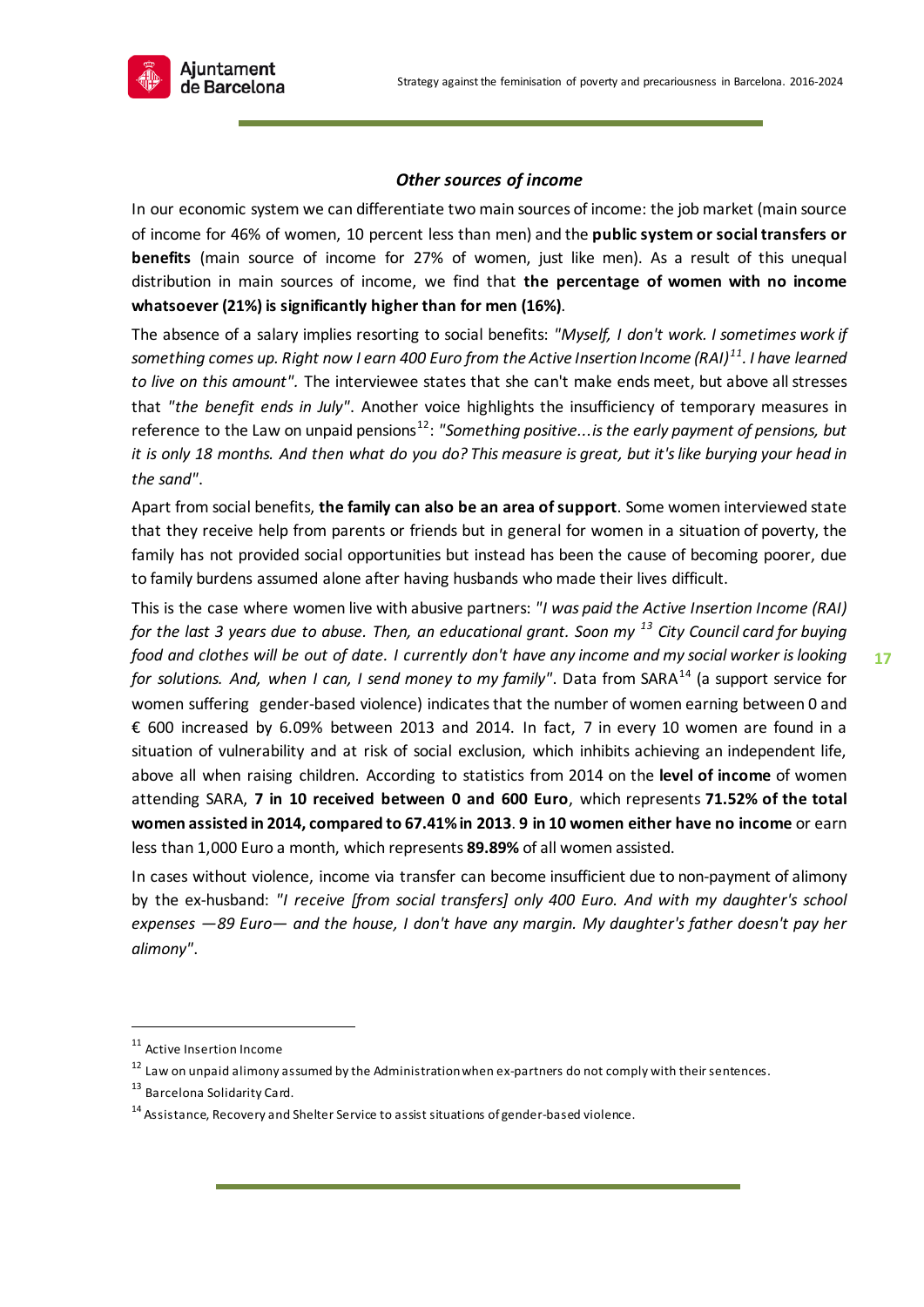

The **process of access to social services** also merits some reflection: although they are a key tool for assistance in cases of poverty, the intervention of these services are not free from the risk of stigma: *"The social worker is looking to see what I can do to find work. Before it helped me to go and get food, but I didn't ask for my card to be renewed because I feel awful always having to ask. This month they paid my child's room and glasses. Lucky I have assistance, because otherwise I would still be working the streets"*. Some women state that *"having a social worker is off-putting"* and barriers and distance are generated from this service, like in the case of this single-mother. *"I'm sure that there must be hundreds like me. And we are not on Social Services"*.

This phenomenon of distancing yourself from social services due to stigma adds a shortfall to the social services themselves: **fragmentation of assistance**. The separate administrations and entry points make access to resources difficult and multiply the stigma. One woman states: *"There is a large void in the City Council. Social services should tutor and accompany you more. I don't dare any more. And we are having a terrible time"*. Another woman in the situation of poverty and suffering gender-based violence compared this fragmented model of social services with those of SARA: *"I see a great void compared with SARA, which takes you by the hand... I can't make ends meet but personally, I wouldn't dare"*.

#### *Housing*

Housing is one of the **main expenses** to which the women interviewed and discussion groups refer and at the same time, it is the last poverty indicator we can detect. Before giving up a home, people will have faced other situations of poverty such as that of energy or food, and precariousness in cohabiting situations. In 2015, **61% of emergency social housing was given to women**.

**Emergency support** of the social services is perceived negatively: *"I had to wait two months to be able to access a shelter. The issue of entering a shelter is extremely heartbreaking and depressing"*. Other people trying to access **social housing**: *"I've had my name down for social housing for the last year with no luck. I pay € 300 for a room in a shared apartment [...]. I have to pay what they ask because many places won't accept children".*

In this sense, the family appears again with two possible roles. On the one hand, the role of support, although it is usually perceived as a temporary solution; for example the case of a woman in the situation of poverty where her daughter pays the rent for the home and she states that for her that *"is not the solution"*. Furthermore, a detrimental role: the case of gender-based violence where the woman had to move to her parents, but continues paying the mortgage she co-signed for with her exhusband. The woman in this case reflects: *"Justice says you are right, but doesn't help you. I'm the victim and I'm paying for it. That doesn't compensate me. He's in the house. I left the house practically empty handed. Now I can't go back home"*.

With regards to **energy poverty**, many strategies for energy saving are shared: *"I do everything, I take the water from my shower and use a bucket to throw it down the toilet. I have a social bonus for electricity."*.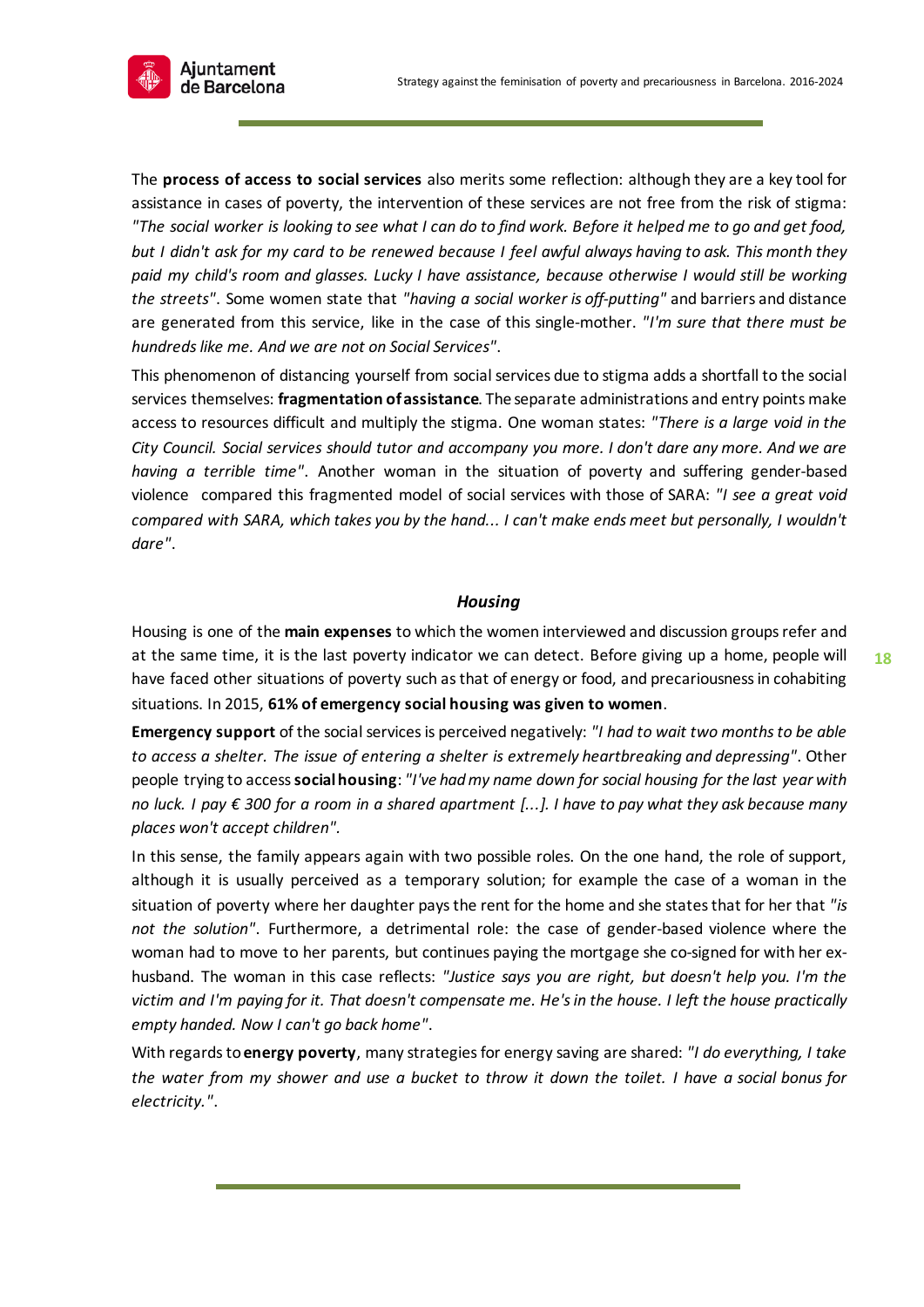

#### *Domestic and care work*

**Health, caring for others and oneself, time and conciliation** are factors with a direct effect on **the quality of life** of people and which, in their absence generate poverty.

The **self-assessment of the state of health among the women is worse than among the men**. 26% of women consider it as regular, bad or really bad, whereas 16% of men have the same opinion about their own state of health. Also, 26% of men consider their state of health as being really good, compared to 21% of women who are of the same opinion.

When situations of unemployment or abuse become **situations of poverty**, **they affect the health status** of women: *"I have horrendous anxiety. I can't sleep at night and I've put on weight"*. In other cases, the worsening of their health status is a direct consequence of having no income; the first thing to be given up appears to be the dentist. However, there is a phenomenon that particularly affects women, due to the tasks assigned to them socially: *"Sometimes I don't know how to ask for help, because I have always given it, and that's what happens to all women"*.

Furthermore, there is an **unequal distribution between men and women when taking on the care of dependant persons**. The shortcomings in healthcare, education, dependency, assistance for vulnerability, violence, etc., all of these tasks which the state ceases to assume are being transferred to women. The lack of income to seek outside care means that women are burdened with multiple responsibilities: *"I care for my daughter [14 years] and my father who is unwell. Now my daughter is getting bigger. When she was small, I was also caring for her grandmother. Also, the child had lunch at school"*.

Regarding the weekly hours dedicated to household tasks, 58% of men dedicate between 1 and 20 hours, whereas 73.2% of women dedicate between 10 and 40 hours or more. Likewise, this unequal social assignment naturalises that women are the leading carers, and that men occasionally collaborate in the task: *"When I take courses, the father says to leave our child with him instead of a stranger. He picks him up at 5 and if he has to feed him, he will. He does this, but doesn't pay his monthly amount"*.

The implication of social services when supporting carers is totally insufficient, according to the statements made in the discussion groups and interviews. For example, there is the case of a woman whose father is 90 years old and whose mother has senile dementia: *"I went to social services and they sent me a carer for one hour, three days a week. At work they gave me a month off to care for my mother. But just one month is not the solution. We can't even sleep"*.

In the case of **female single-parent families**, conciliation is even more important when there are no economic resources. From these positions they ask for more after-school activities for children, so that *"single-parent families can have the same opportunities as others"*.

Lastly, **time for oneself is a great sacrifice in situations of poverty** when you have people depending on your care. Taking care of yourself takes second place to caring for others: *"At the weekend, if he stays with his father or watches TV, draws, etc., I have time for myself to wash my hair, paint my nails...".* The social network and friends also takes a back seat in available time: *"I still have some*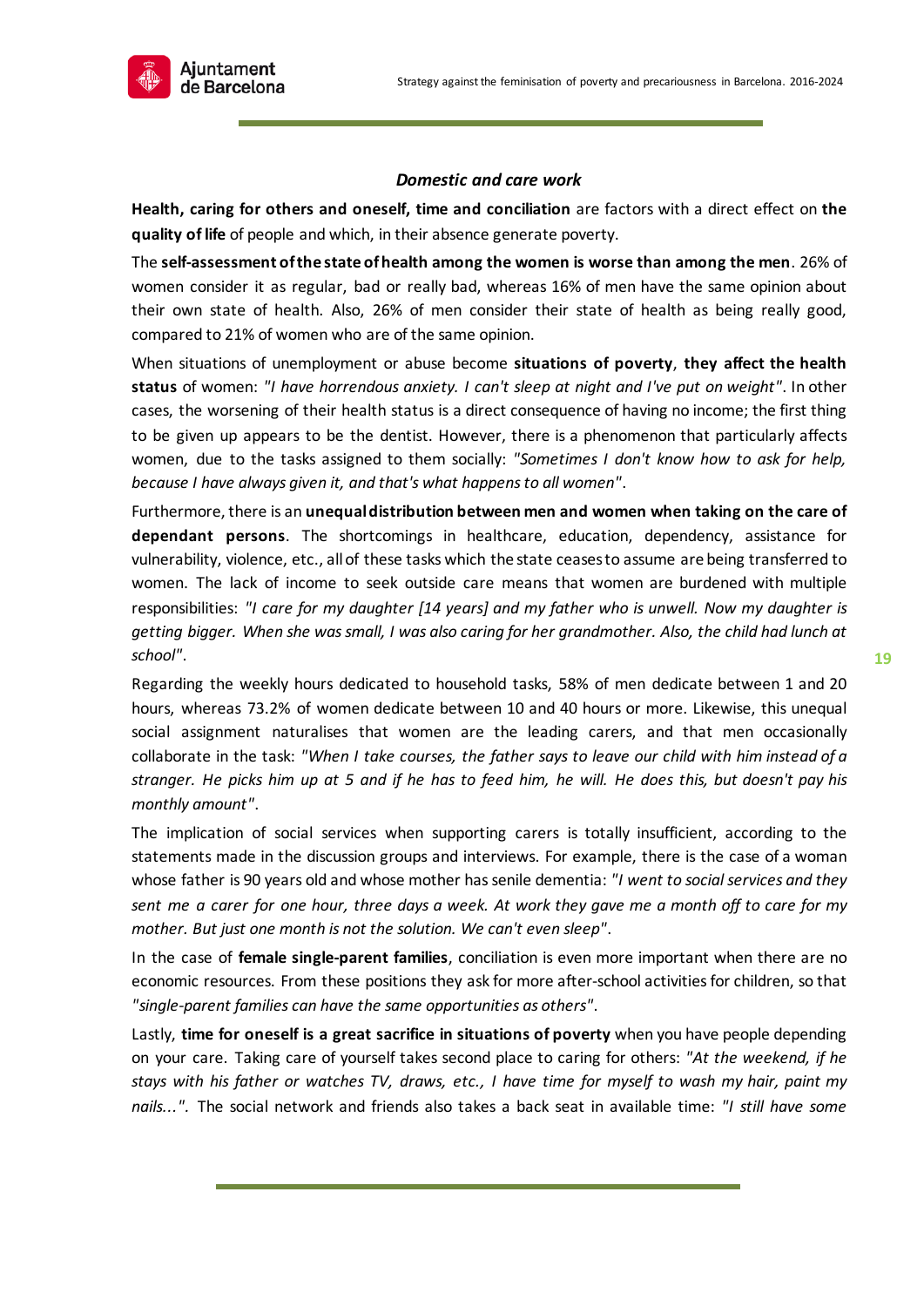

*friends from my old life but I can't meet up with them because I won't leave the child alone to go to a club"*. For many migrant women, their social network is very weak from the get-go, which is impacted by a significant lack of time: *"I don't even have time to brush my hair"*. In all cases, the concept of free time, both personal and recreational, is obscure. *"When you find yourself in this situation, you don't even remember what it is you like"*.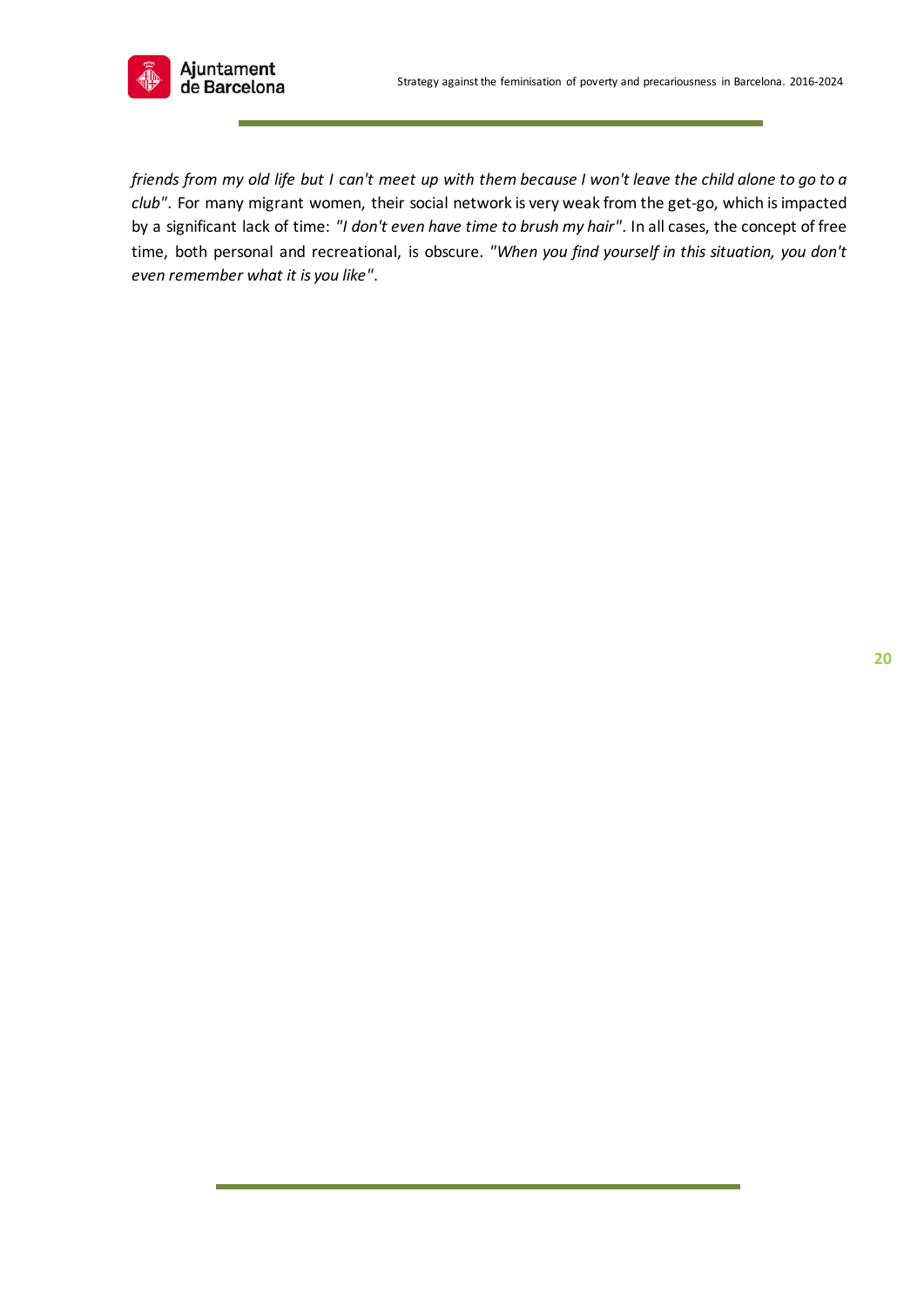

## **V. INTERVENTION AXES**

<span id="page-24-0"></span>The intervention axes of the strategy against the feminisation of poverty and precariousness have been designed according to the factors identified as key factors that intervene in this phenomenon. The actions proposed have been ordered to provide solutions to the problems detected, according to working areas that facilitate their implementation. Three great intervention axes are proposed, divided into different sections:

- 1. Data and IT systems
- 2. Economy for life and time management
- 3. City of rights

The **71 actions** described below result from the requests that arose during the elaboration and diagnosis process carried out. During the validity period of the EFPP the following actions were carried out and new ones added. Appendix 1 specifies those carried out in 2016 and their assigned budget.

#### <span id="page-24-1"></span>**1. Data and IT systems**

Proper intervention on the elements of the feminisation of poverty requires in-depth knowledge of the phenomenon. Generating an accurate data information system with a gender-based perspective is a basic need for viewing female poverty. The legal non-compliance with segregating all data by gender, as well as the lack of indicators showing specific situations of women in processes of poverty, gives rise to the need to redefine the IT systems.

In response to this shortfall, the aim is to provide the City Council with an IT system that enables it to become aware of the phenomenon of the feminisation of poverty in a comprehensive and in-depth manner.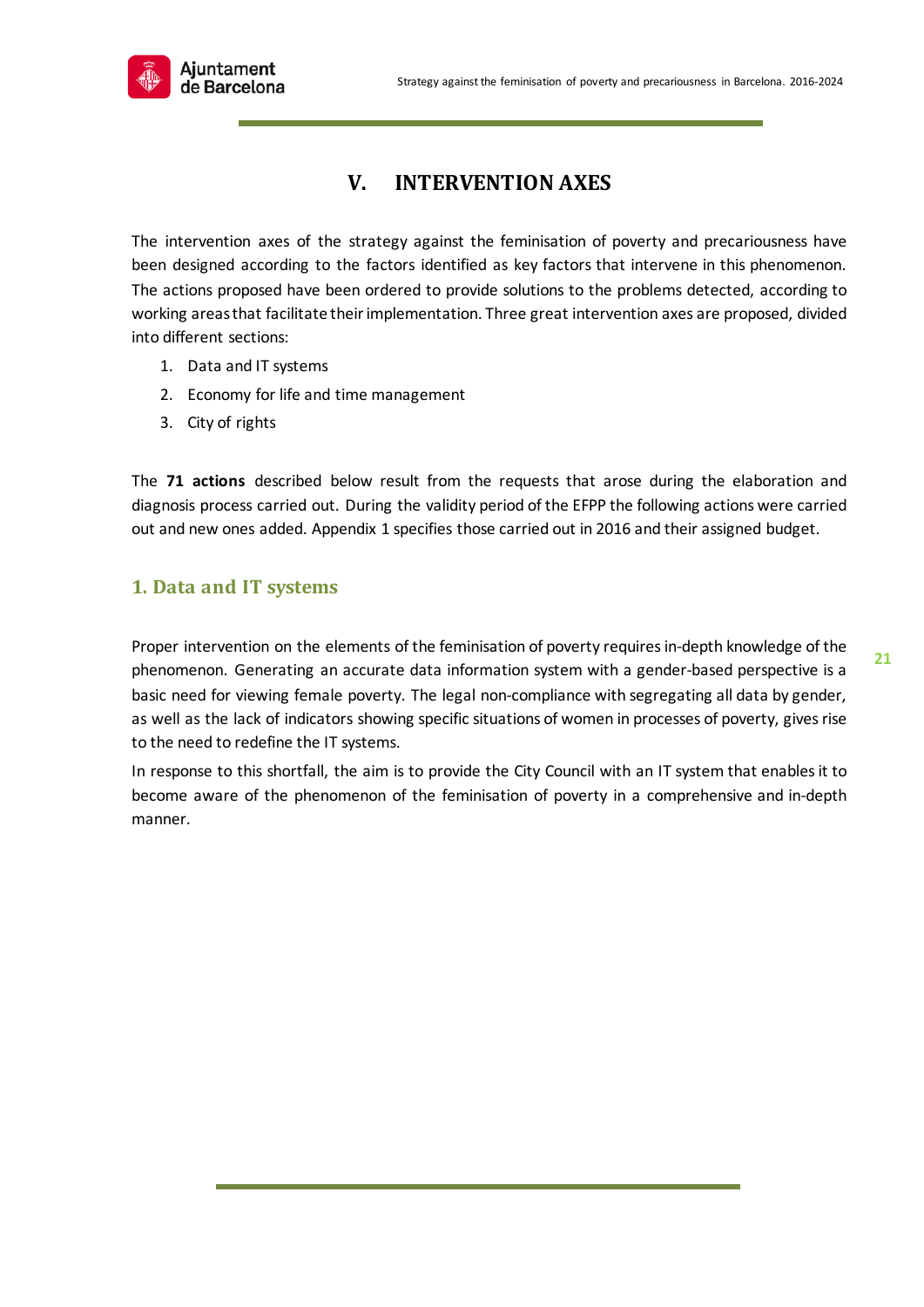| <b>Objective</b>                                                                                                                                                                               | <b>Actions</b>                                                                                                                                                                                                                                                                                                                                              | <b>Responsible parties</b>                                                                                                                                   |
|------------------------------------------------------------------------------------------------------------------------------------------------------------------------------------------------|-------------------------------------------------------------------------------------------------------------------------------------------------------------------------------------------------------------------------------------------------------------------------------------------------------------------------------------------------------------|--------------------------------------------------------------------------------------------------------------------------------------------------------------|
|                                                                                                                                                                                                | 1. Separation of data by gender in all surveys, research and<br>data collection carried out, with special attention given to the<br>separation of data in intervention actions.                                                                                                                                                                             | The entire City Council                                                                                                                                      |
| 1. Provide the City<br>Council with an IT<br>system that enables<br>it to become aware<br>of the phenomenon<br>of the feminisation<br>of poverty in a<br>comprehensive and<br>in-depth manner. | 2. Generation of a local poverty indicator that is<br>multidimensional and enables the integration of a gender-<br>based perspective.                                                                                                                                                                                                                       | Departments: Cross-<br>disciplinary nature of<br>gender / Research and<br>Awareness / Feminism<br>and LGTBI                                                  |
|                                                                                                                                                                                                | 3. Generation of crossings and new specific studies that<br>demonstrate the elements of the feminisation of poverty<br>throughout the life cycle.                                                                                                                                                                                                           | Departments: Cross-<br>disciplinary nature of<br>gender / Research and<br>Awareness / Feminism<br>and LGTBI                                                  |
|                                                                                                                                                                                                | 4. Dissemination of the annual report with data on gender and<br>the job market (Social and Economic Commission of<br>Barcelona). This report must be reviewed to guarantee the<br>inclusion of new indicators, and it will include<br>recommendations for fighting against precariousness and the<br>salary gap, and offer a collection of best practices. | Barcelona Activa /<br>Social and Economic<br>Council of Barcelona<br>(CESB) / Departments:<br>Feminism and LGTBI /<br>Cross-disciplinary<br>nature of gender |

## <span id="page-25-0"></span>**2. Economy for life and time management**

Economy for life is aimed at ensuring suitable life conditions for all people. And to reach this goal, it is based on the recognition and valuation of all work needed for survival, reproduction and well-being of the population.

This economy must cover two interdependent areas: the job market, and domestic and care work. It should be noted that the frontier between these areas is not static but porous and changing<sup>[15](#page-25-1)</sup>. Therefore, this axis includes what we called life sustenance and the job market, during the strategy's definition process.

Considering this interdependence, 5 priority objectives are set out in this axis: 3 focusing on the job market<sup>[16](#page-25-2)</sup> and 2 on domestic and carer work<sup>[17](#page-25-2)</sup>.

<span id="page-25-1"></span> <sup>15</sup> Carrasco, Cristina (2011), "The carer's economy: current situation and pending challenges". *Revista de Economía Crítica* (no. 11).

<span id="page-25-2"></span> $^{16}$  Especially worked on by group 2, "Job market". 2011. Pg. 205-225.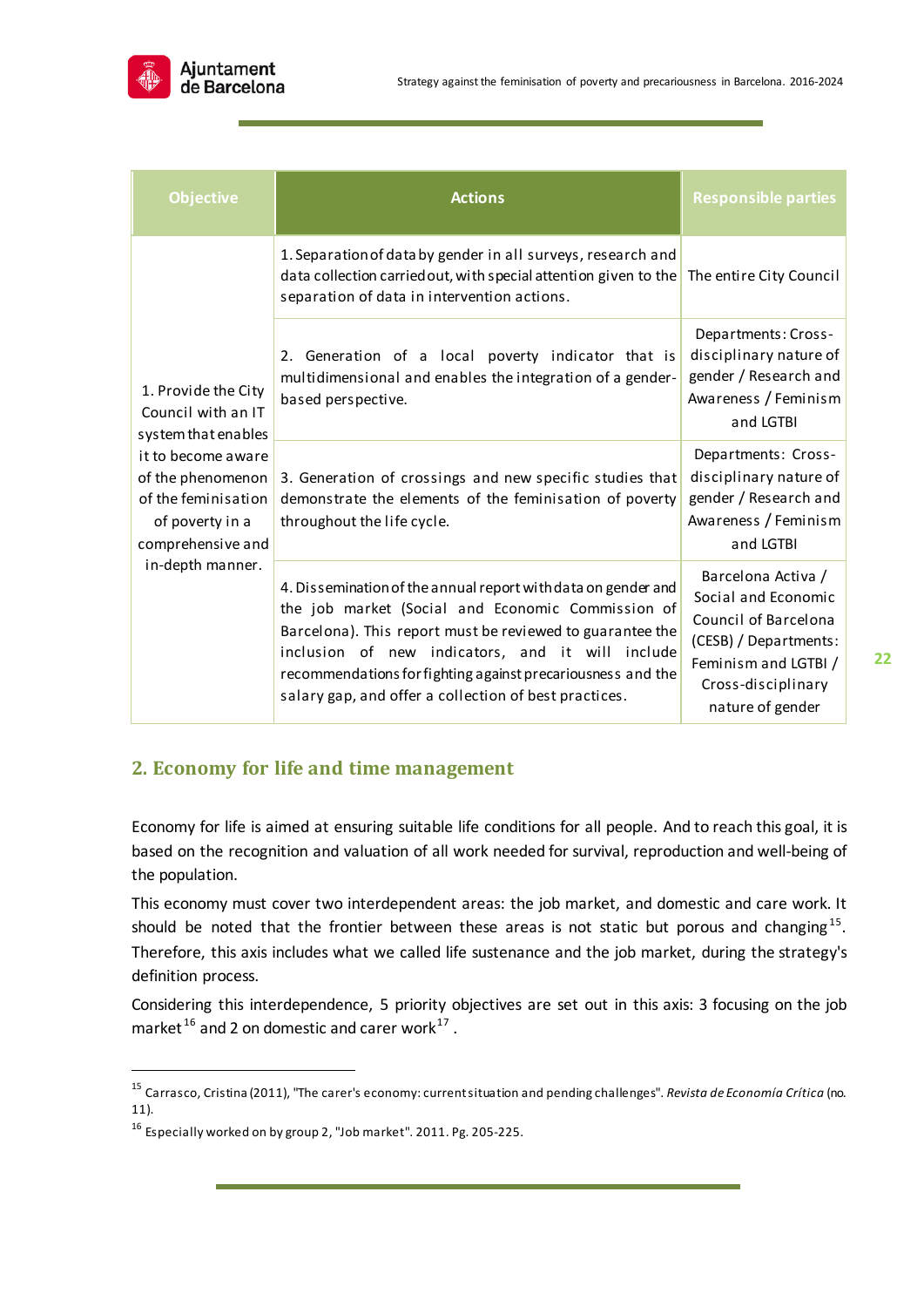

• **With regards to the job market,** the objectives are based on: the need for the promotion of qualifications and accreditation, as well as insertion into and permanence in the job market for women in a situation of vulnerability; the development of strategies to combat structural gender inequality present in the job market and which generate greater vulnerability of women to poverty, and promote the dignity of the most female-dominated sectors, as well as the fight against occupational segregation.

| <b>Objectives</b>                                                                                                                          | <b>Actions</b>                                                                                                                                                                                                                                                                                           | <b>Responsible</b><br>parties                                                                             |
|--------------------------------------------------------------------------------------------------------------------------------------------|----------------------------------------------------------------------------------------------------------------------------------------------------------------------------------------------------------------------------------------------------------------------------------------------------------|-----------------------------------------------------------------------------------------------------------|
| 1. To promote the<br>qualification and<br>accreditation of<br>professionals, as well as<br>the insertion into and<br>permanence in the job | 5. Development of a comprehensive programme for training,<br>accreditation and insertion into quality, stable jobs for women<br>in situations of vulnerability. This programme must offer a<br>continuous accompaniment service for users with a minimum<br>duration of two years.                       | Barcelona Activa                                                                                          |
|                                                                                                                                            | 6. The incorporation of a gender-based perspective into the<br>LABORA programme.                                                                                                                                                                                                                         | Municipal Institute<br>of Social and<br><b>Health Services</b><br>(IMSS) / Barcelona<br>Activa / entities |
|                                                                                                                                            | 7. Creation of protected employment for women with<br>difficulties accessing and remaining in the job market: over<br>45s, in situations of gender-based violence, functional<br>diversity, chronically ill, transsexuals, migrants, long-term<br>unemployed, among others in situations not considered. | Barcelona Activa                                                                                          |
| market for women in<br>situations of vulnerability.                                                                                        | 8. Design of occupational plans and subsidised contracts for<br>the aforementioned groups.                                                                                                                                                                                                               | Barcelona Activa                                                                                          |
|                                                                                                                                            | 9.<br>Development of comprehensive measures within<br>companies to promote the contracting of women in situations<br>of vulnerability. Among these, we can highlight increasing<br>awareness, socially responsible subsidisation, agreements, etc.                                                       | Barcelona Activa                                                                                          |
|                                                                                                                                            | 10. Establishment of an agreement with the Catalan Institute<br>of Professional Qualifications to create channels that facilitate<br>the accreditation of professions and skills (abilities) of women<br>in situations of vulnerability.                                                                 | Catal an Institute of<br>Professional<br>Qualifications<br>(ICQP) / Barcelona<br>Activa                   |
|                                                                                                                                            | 11. Creation of an accompaniment service for professional                                                                                                                                                                                                                                                | Barcelona Activa                                                                                          |

 $17$  Mainly proposed by group 3, "Life sustenance".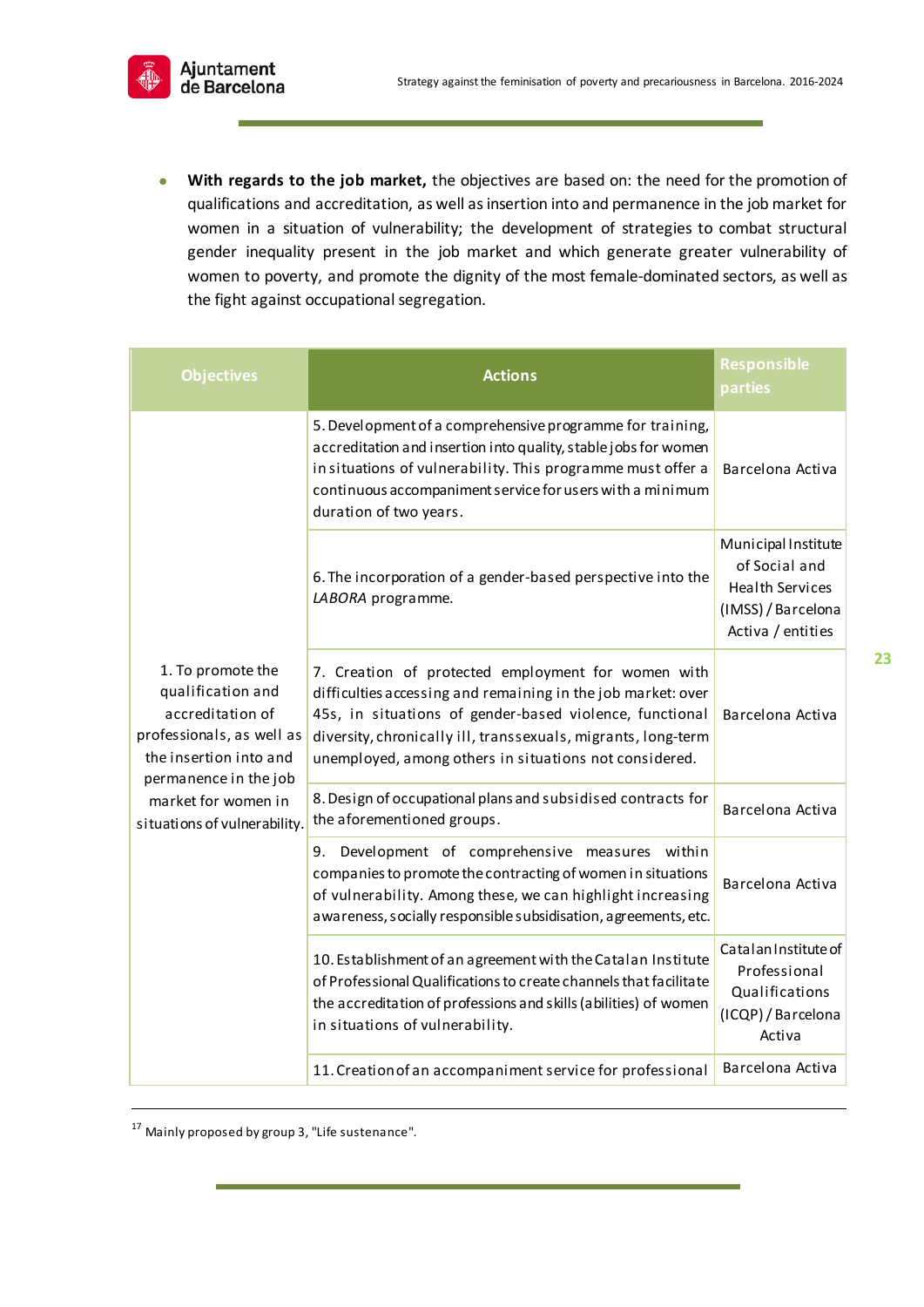|                                                                                                                         | accreditation and approval of titles.                                                                                                                                                                                                                                                                                                                                                                                                                            |                                                                                                  |
|-------------------------------------------------------------------------------------------------------------------------|------------------------------------------------------------------------------------------------------------------------------------------------------------------------------------------------------------------------------------------------------------------------------------------------------------------------------------------------------------------------------------------------------------------------------------------------------------------|--------------------------------------------------------------------------------------------------|
|                                                                                                                         | 12. Promotion of accreditation and qualification alternatives<br>of professionals and the extension of the already existing<br>offers, especially in low-income neighbourhoods.                                                                                                                                                                                                                                                                                  | Barcelona Activa                                                                                 |
| 2. Combat gender                                                                                                        | 13. Design and promotion of a seal of quality, with a gender-<br>based perspective, to recognise companies that offer<br>dignified, egalitarian positions with genuine co-responsibility<br>measures.                                                                                                                                                                                                                                                            | Department of<br>Presidency and<br>Economy                                                       |
| inequality in the formal<br>job market, which makes<br>women vulnerable to<br>poverty.                                  | 14. Establishment of gender equality clauses in all public<br>contracts of the City Council.                                                                                                                                                                                                                                                                                                                                                                     | Head Office of<br>Administrative<br>Contracting<br>Coordination                                  |
|                                                                                                                         | 15. Foster a city-wide minimum wage.                                                                                                                                                                                                                                                                                                                                                                                                                             | Department of<br>Presidency and<br>Economy                                                       |
|                                                                                                                         | 16. Creation of a social and solidarity-based entrepreneurship<br>for women working in the female-dominated and precarious<br>sectors (cleaning, trade and caring for persons) or in situations<br>of unemployment. This service must offer guidance, training,<br>access to credit and accompaniment in the creation of<br>cooperatives or associations (for care or with other aims)<br>which enables women to access dignified, stable and<br>regulated work. | Barcelona Activa /<br>Commissioner of<br>Cooperative, Social<br>and Solidarity-<br>based Economy |
| 3. Promote the dignity of<br>the most female-<br>dominated sectors and<br>meanwhile combat<br>occupational segregation. | 17. In the aim of combating irregular work contracts and<br>precariousness in the area of care, and to facilitate the<br>creation of care cooperatives in the city, as well as mediation<br>between users of said service and cooperatives, in the aim of<br>strengthening this demand instead of resorting to the<br>submerged economy, and contracting of cooperatives by<br>means of service cheques.                                                         | Barcelona Activa /<br>Commissioner of<br>Cooperative, Social<br>and Solidarity-<br>based Economy |
|                                                                                                                         | 18. Technical guidance for companies in the sectors of trade,<br>cleaning and caring for people in order for them to create<br>equality measures aimed at combating occupational<br>segregation.                                                                                                                                                                                                                                                                 | Department of<br>Gender<br>Mainstreaming<br>(CIRD)                                               |
|                                                                                                                         | 19. Under the framework of the Strategic tourism plan for<br>Barcelona, the establishment of an agreement between<br>unions and companies to guarantee commitment to improving<br>working conditions in the sector.                                                                                                                                                                                                                                              | Tourism                                                                                          |
|                                                                                                                         | 20. Extension in the tourism sector of the international                                                                                                                                                                                                                                                                                                                                                                                                         | Tourism                                                                                          |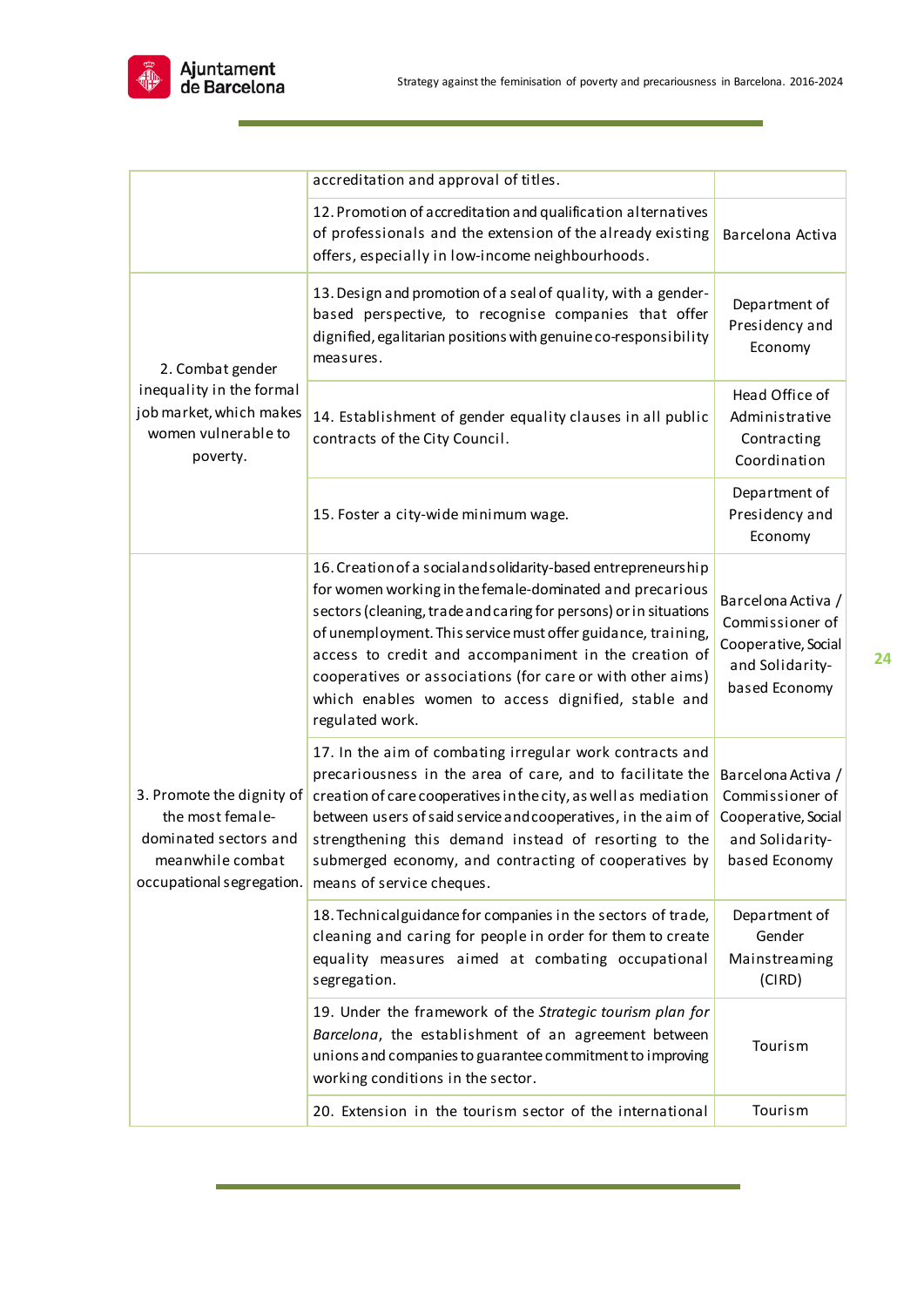

accreditations for quality, such as *Biosphere*, which include environmental, social and gender issues.

• **With regards to domestic and care work,** the objectives are focused on: promoting shared responsibility in domestic and care work between all the parties involved (homes, the community, the private sector and Public Administration); and the reorganisation of time in the municipal sense in the aim of breaking the central role of productive work and for care, social and personal time to become central political priorities.

| <b>Objectives</b>                                                                                                                                                                       |                       | <b>Actions</b>                                                                                                                                                                                                                                                                                                                                     | <b>Responsible parties</b>                                                                                      |
|-----------------------------------------------------------------------------------------------------------------------------------------------------------------------------------------|-----------------------|----------------------------------------------------------------------------------------------------------------------------------------------------------------------------------------------------------------------------------------------------------------------------------------------------------------------------------------------------|-----------------------------------------------------------------------------------------------------------------|
| 4. Promote shared<br>responsibility in<br>domestic and care<br>work between all<br>parties involved:<br>homes, the<br>community, the<br>private sector and<br>Public<br>Administration. | The home              | 21. Awareness campaigns at educational<br>centres to promote shared responsibility<br>at home.                                                                                                                                                                                                                                                     | Education                                                                                                       |
|                                                                                                                                                                                         |                       | 22. Extension of the Canviem-ho (let's<br>change it) project for the devel opment of<br>actions to raise awareness and promote<br>shared responsibility among men.                                                                                                                                                                                 | Department of Feminism<br>and LGTBI (Assistance and<br>information points for<br>women (PIAD))                  |
|                                                                                                                                                                                         |                       | 23. Creation of a platform for the<br>identification and dissemination of<br>initiatives<br>community<br>care<br>and<br>coeducational experiences. It will have<br>virtual support, but will be developed<br>regionally: districts, schools and parent's<br>(Parent's Association<br>association<br>(AMPA)).                                       | Commissioner of<br>Cooperative, Social and<br>Solidarity-based Economy<br>/ Education / Districts /<br>entities |
|                                                                                                                                                                                         | The community         | 24. Development of an awareness<br>campaign to promote dignity and<br>recognise the value of unpaid care work<br>and the sexual division of the work. This<br>campaign will place special emphasis on<br>the need to involve the entire community<br>in shared responsibility and disseminate<br>platform of community care<br>the<br>initiatives. | Commissioner of<br>Cooperative, Social and<br>Solidarity-based Economy<br>/ Education / Districts               |
|                                                                                                                                                                                         | The private<br>sector | 25. Carrying out a study to evaluate the<br>possibility of subsidising female-<br>dominated companies that carry out<br>for<br>shared<br>genuine<br>measures                                                                                                                                                                                       | Department of Presidency<br>and Economy / Barcelona<br>Activa                                                   |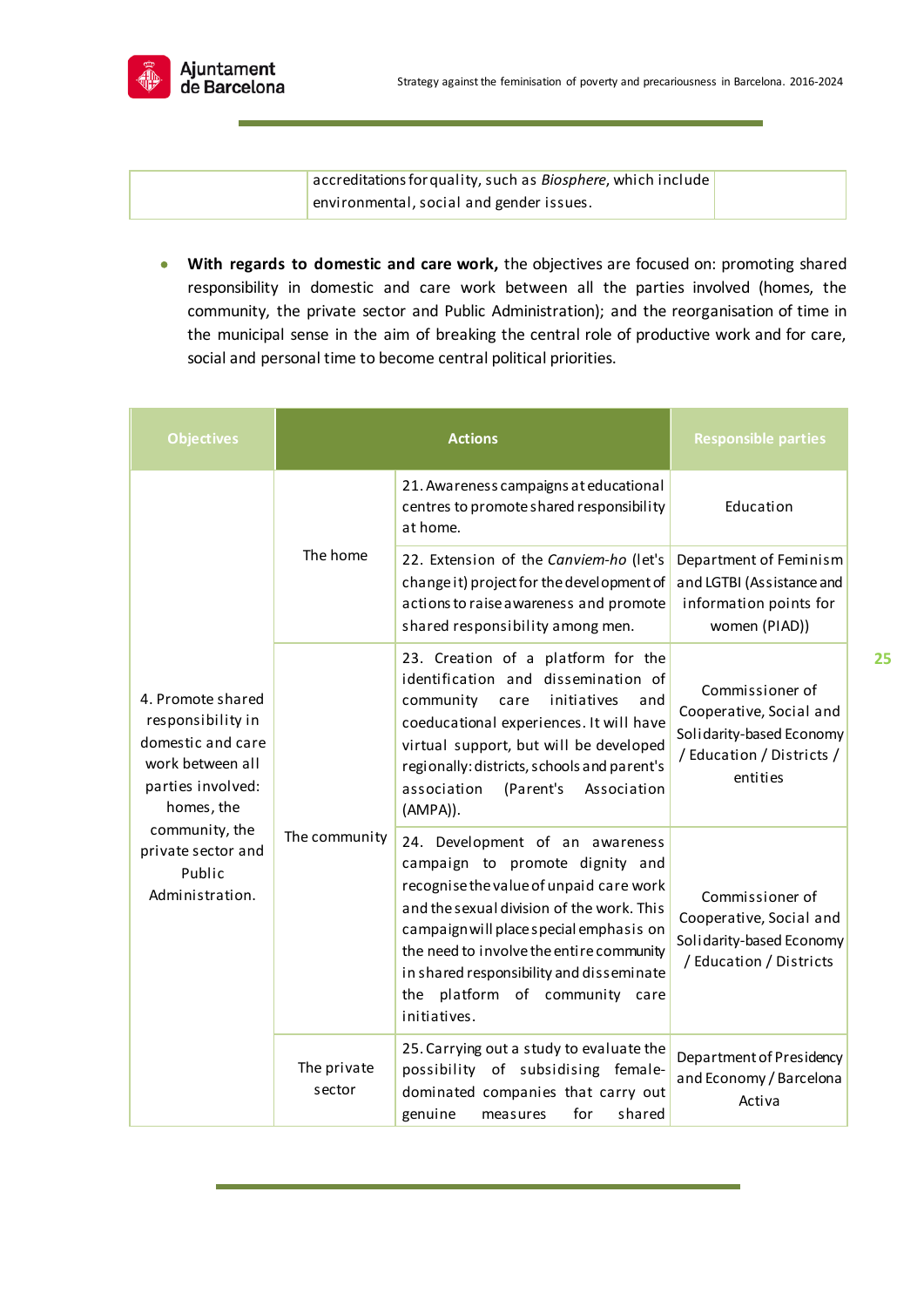

|                                                                                                                              |                                                                                                                                                        | responsibility. Followed by a pilot test<br>with a small number of companies.                                                                                         |                                                                                                                       |
|------------------------------------------------------------------------------------------------------------------------------|--------------------------------------------------------------------------------------------------------------------------------------------------------|-----------------------------------------------------------------------------------------------------------------------------------------------------------------------|-----------------------------------------------------------------------------------------------------------------------|
|                                                                                                                              |                                                                                                                                                        | 26. Coordination with the Government of<br>Catalonia for the monitoring of plans for<br>equality and shared responsibility of<br>companies located in Barcelona.      | Department of<br>Employment /<br>Department of Feminism<br>and LGTBI                                                  |
|                                                                                                                              | Public<br>Administration                                                                                                                               | 27. Extension of home-help services,<br>telecare, crèches and social meals, with<br>prioritisation by neighbourhood.                                                  | Municipal Institute of<br>Social and Health Services<br>(IMSS) / Education / ADSIS<br>Foundation                      |
|                                                                                                                              |                                                                                                                                                        | 28. Study of the need for new care<br>services for senior citizens according to<br>their level of income.                                                             | Municipal Institute of<br>Social and Health Services<br>(IMSS) / Social, Solidarity-<br>based Economy                 |
|                                                                                                                              |                                                                                                                                                        | 29. Extension of the RESPIR plus<br>programme and of the IMD (Municipal<br>Institute for Disabled People) in order to<br>offer more places and longer stays.          | Municipal Institute of<br>Social and Health Services<br>(IMSS) / Municipal<br>Institute for Disabled<br>People (IMPD) |
|                                                                                                                              |                                                                                                                                                        | 30. Offering of free after-school activities<br>and educational recreation for the<br>children of women in situations of<br>vulnerability, especially single-mothers. | Municipal Institute of<br>Social and Health Services<br>(IMSS) / entities                                             |
|                                                                                                                              |                                                                                                                                                        | 31. Actions for the Government of<br>Catalonia to review the grant criteria and<br>benefits for single-parent families.                                               | Department of Feminism<br>and LGTBI                                                                                   |
|                                                                                                                              |                                                                                                                                                        | 32. Increase in the offer, amount and<br>coverage of school meal subsidies.                                                                                           | Municipal Institute of<br>Social and Health Services<br>(IMSS) / Education / ADSIS<br>Foundation                      |
| 5. Re-organise time<br>at the municipal<br>level to put both<br>work and care, social<br>and personal time at<br>the centre. | 33. Promotion of social debate on the use of time using the<br>media and schools.                                                                      |                                                                                                                                                                       | Commissioner of<br>Cooperative, Social and<br>Solidarity-based Economy                                                |
|                                                                                                                              | 34. Implementation and synchronisation of extended public<br>service hours and allowing municipal paperwork and<br>processes to be carried out online. |                                                                                                                                                                       | Commissioner of<br>Cooperative, Social and<br>Solidarity-based Economy                                                |
|                                                                                                                              | 35. Joint assessment with the Government of Catalonia on<br>extending the use of time survey sample in Barcelona.                                      |                                                                                                                                                                       | Commissioner of<br>Cooperative, Social and<br>Solidarity-based Economy                                                |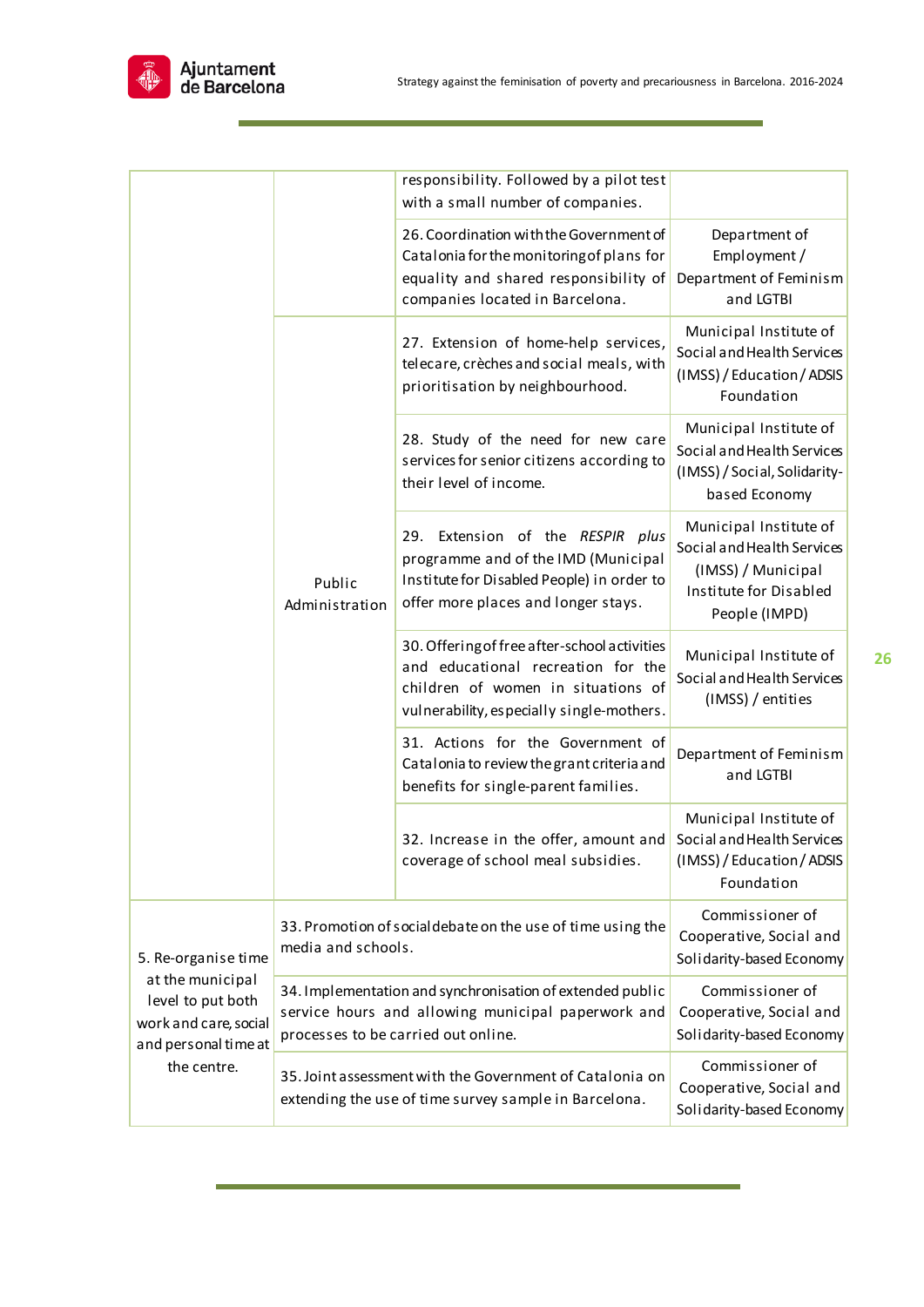

#### <span id="page-30-0"></span>**3. City of rights**

Barcelona is a city of rights, of fundamental rights and also those inherent to all persons, without which it would be impossible to be able to live a good life. A city of rights is that which guarantees the upholding of human rights, designed and lived also from a gender-based perspective. This means that the government, regardless of its political orientation or configuration, has the obligation to protect and guarantee the access of all citizens to a set of rights.

In this sense, access to a dignified home and suitable healthcare coverage are two indispensable conditions for living with safety and well-being and developing ones personality and own interests. They are also a prerequisite for accessing another essential right, that of participation in public life.

In summary, this axis covers the basic issues for the social inclusion of people: rights to housing, healthcare, basic social conditions and *empowerment* without which it is impossible to act in the longterm against the feminisation of poverty. With regards to the different guidelines for men and women, the following are the proposed as priority objectives:

- **In relation to housing:** the need to extend the offer of attainable housing, guarantee priority access to this offer to women in situations of poverty or vulnerability and ensure that homes comply with suitable conditions of health and comfort.
- **In relation to health:** the fight against malnutrition derived from situations of poverty, universal access to healthcare, with a special emphasis on the sexual and reproductive rights of women and the improvement of women's life quality by means of practising sports.
- Lastly**, in relation to basic social conditions,** *empowerment* **and socio-political participation**: promote economic support, especially for elderly women and single-parent families, guarantee basic social conditions for homeless women, review the social services model and promote projects and programmes intended to offer and facilitate tools to women for their self-organisation.

A list of actions proposed in response to the objectives put forward in each are as follows: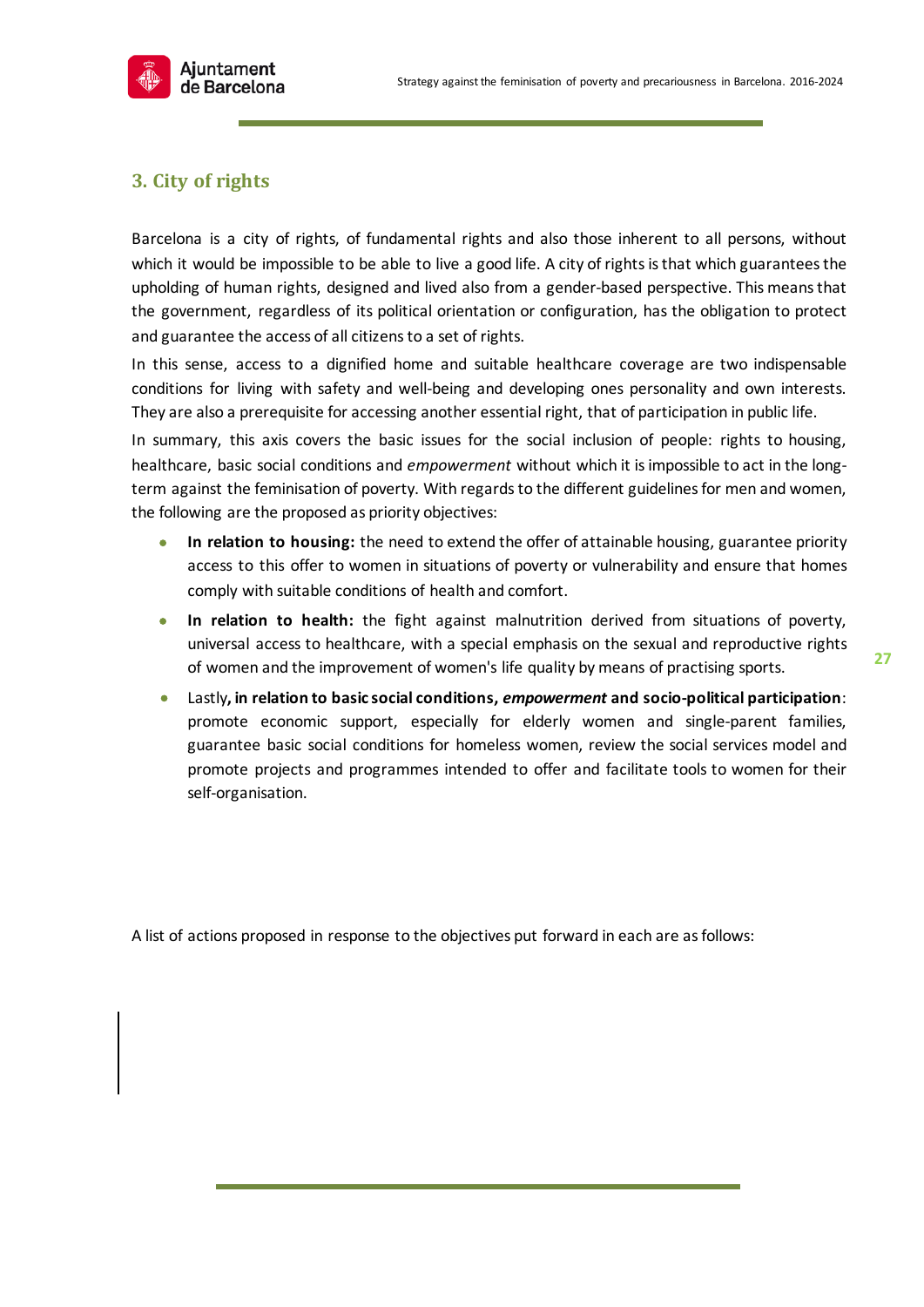

#### *Housing*

| <b>Objectives</b>                                                                                                               | <b>Actions</b>                                                                                                                                                                                                                                                                       | <b>Responsible party</b>                                                                                                                                                                                                                  |
|---------------------------------------------------------------------------------------------------------------------------------|--------------------------------------------------------------------------------------------------------------------------------------------------------------------------------------------------------------------------------------------------------------------------------------|-------------------------------------------------------------------------------------------------------------------------------------------------------------------------------------------------------------------------------------------|
|                                                                                                                                 | 36. Launching of policies to promote the incorporation of<br>housing that is currently empty into the market by means<br>of, for example, the application of tax incentives (IBI (local<br>property tax) subsidies).                                                                 | Barcelona Housing<br>Consortium / Housing                                                                                                                                                                                                 |
|                                                                                                                                 | 37. Increase the offer of social housing for women in<br>situations of vulnerability.                                                                                                                                                                                                | Barcelona Housing<br>Consortium / Housing                                                                                                                                                                                                 |
|                                                                                                                                 | 38. Improve access to information on the benefits of the<br>single-parent card.                                                                                                                                                                                                      | Department of Social Rights                                                                                                                                                                                                               |
| 1. Increase the housing<br>offer, both public and<br>private, especially<br>aimed at women in<br>situations of<br>vulnerability | 39. Specific guidance for single-parent families in legal<br>issues regarding social and housing rights.                                                                                                                                                                             | Department of Social Rights /<br>Municipal Institute of Social<br>and Health Services (IMSS) /<br>Department of Feminism and<br>LGTBI (Assistance and<br>information points for<br>women (PIAD)) / Barcelona<br><b>Housing Consortium</b> |
|                                                                                                                                 | 40. Increase the number of emergency houses intended<br>for women in situations of gender-based violence or<br>single-parent families.                                                                                                                                               | Barcelona Housing<br>Consortium                                                                                                                                                                                                           |
|                                                                                                                                 | 41. Exploration of alternative models of housing tenancy<br>that facilitate accessibility, such as housing cooperatives in<br>properties assigned for use or shared housing.                                                                                                         | Barcelona Housing<br>Consortium / Housing                                                                                                                                                                                                 |
|                                                                                                                                 | 42. Promotion and improvement of the coordination<br>between the services for approaching and detecting<br>situations of vulnerability that intervene in the process of<br>accessing housing. Social Services, etc.                                                                  | Social Rights Department /<br>Barcelona Housing<br>Consortium                                                                                                                                                                             |
| 2. Guarantee priority<br>housing access to<br>women in situations of<br>vulnerability.                                          | 43. Training from a gender and intersectionality<br>perspective of personnel of the aforementioned services,<br>especially CAPs (local health clinics). Among others, tools<br>should be provided to detect situations of vulnerability for<br>them to be communicated and assigned. | Resources Department /<br>Barcelona Housing<br>Consortium                                                                                                                                                                                 |
|                                                                                                                                 | 44. Improvement of the access routes to information<br>related to resources available for housing and the<br>simplification of access processes to these resources.                                                                                                                  | Barcelona Housing<br>Consortium / Municipal<br>Institute of Social and Health<br>Services (IMSS)                                                                                                                                          |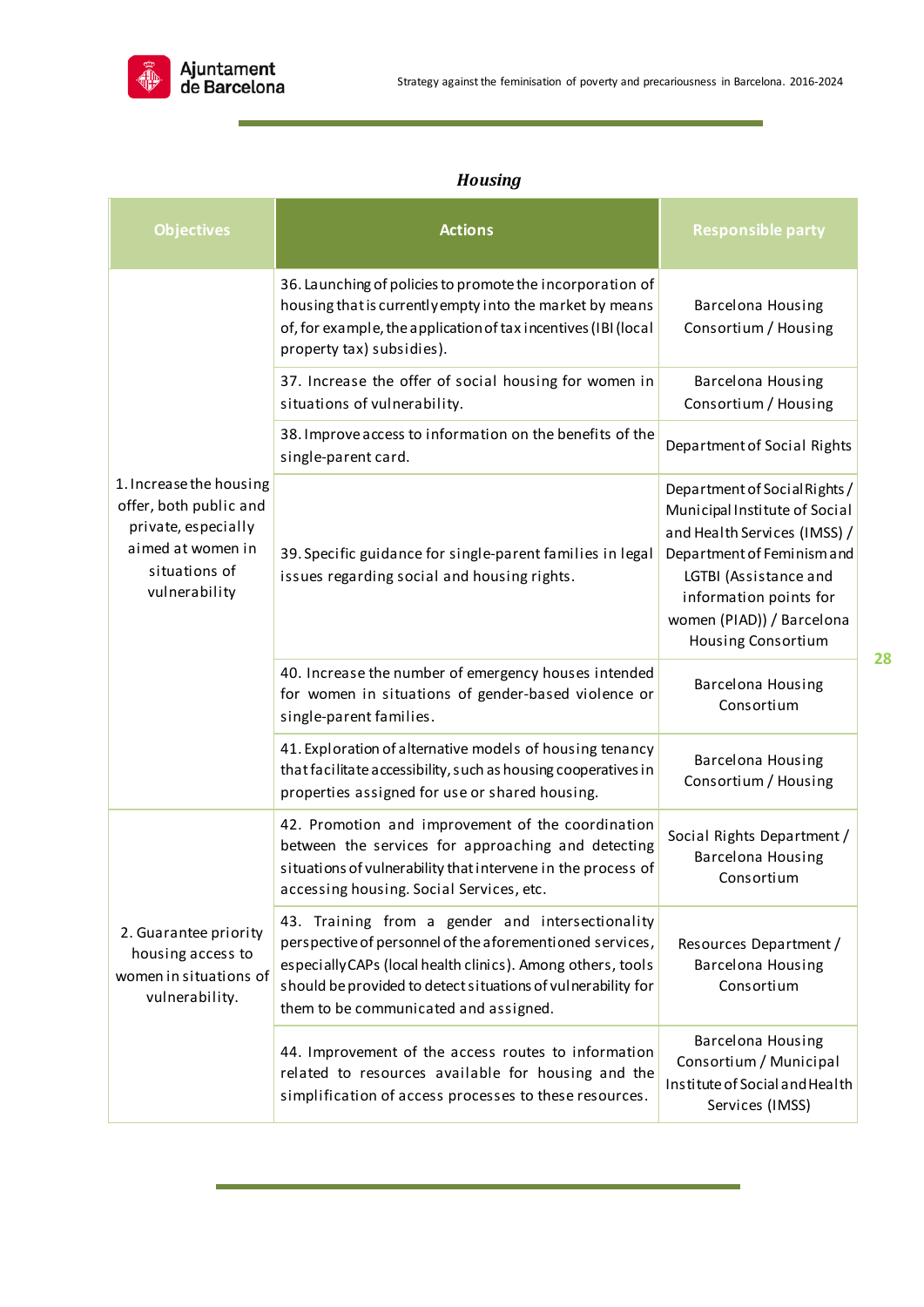

|                                                                                                                                                             | 45. Design of individualised monitoring programmes for<br>cases of eviction to enable us to identify and understand<br>the factors that lead to the loss of the home.<br>Reinforcement of the guidance and accompaniment in<br>these cases. | Municipal Institute of Social<br>and Health Services (IMSS) /<br>Barcelona Housing<br>Consortium |
|-------------------------------------------------------------------------------------------------------------------------------------------------------------|---------------------------------------------------------------------------------------------------------------------------------------------------------------------------------------------------------------------------------------------|--------------------------------------------------------------------------------------------------|
|                                                                                                                                                             | 46. Inclusion of the gender-based perspective in board<br>meetings held for the renovation of housing and buildings.                                                                                                                        | Barcelona Housing<br>Consortium / Housing                                                        |
| 3. Combating energy<br>poverty and improving<br>the habitability and<br>conditions of housing of<br>women in situations of<br>poverty and<br>vulnerability. | 47. Increase of renovation grants assuming 100% of costs<br>and review of access criteria by level of income,<br>establishing a higher income in the case of single-parent<br>families.                                                     | Barcelona Housing<br>Consortium / Housing                                                        |
|                                                                                                                                                             | 48. Improvement of the access routes to information<br>related to grants for combating energy poverty and the<br>simplification of the process for them to be obtained.                                                                     | <b>Barcelona Housing</b><br>Consortium / Housing                                                 |
|                                                                                                                                                             | 49. Reinforcement of renovation programmes for housing<br>affected by pathologies such as insufficient thermal<br>insulation.                                                                                                               | <b>Barcelona Housing</b><br>Consortium / Housing                                                 |
|                                                                                                                                                             | 50. Pressure on energy supply companies to offer rate<br>regulation according to variables including level of income<br>and particular needs accordingto age, state of health and<br>composition of the home.                               | Municipal Institute of Social<br>and Health Services (IMSS)                                      |
|                                                                                                                                                             | 51. Guarantee of basic energy supplies-gas and electricity-<br>with free supply for women without resources.                                                                                                                                | Municipal Institute of Social<br>and Health Services (IMSS)                                      |

#### *Health*

| <b>Objectives</b>                                                                                                             | <b>Actions</b>                                                                                                                | <b>Responsible party</b>                                                          |
|-------------------------------------------------------------------------------------------------------------------------------|-------------------------------------------------------------------------------------------------------------------------------|-----------------------------------------------------------------------------------|
| 1. Fight against<br>malnutrition and bad diet<br>due to situations of<br>poverty, both regarding<br>women and their families. | 52. Guarantee universal access to a balanced diet by means of<br>measures such as the Barcelona Solidarity Card               | Municipal Institute of<br>Social and Health<br>Services (IMSS)                    |
|                                                                                                                               | 53. Guarantee the availability of energy and access to suitable<br>facilities for cooking in conditions of health and safety. | Municipal Institute of<br>Social and Health<br>Services (IMSS) /<br>Department of |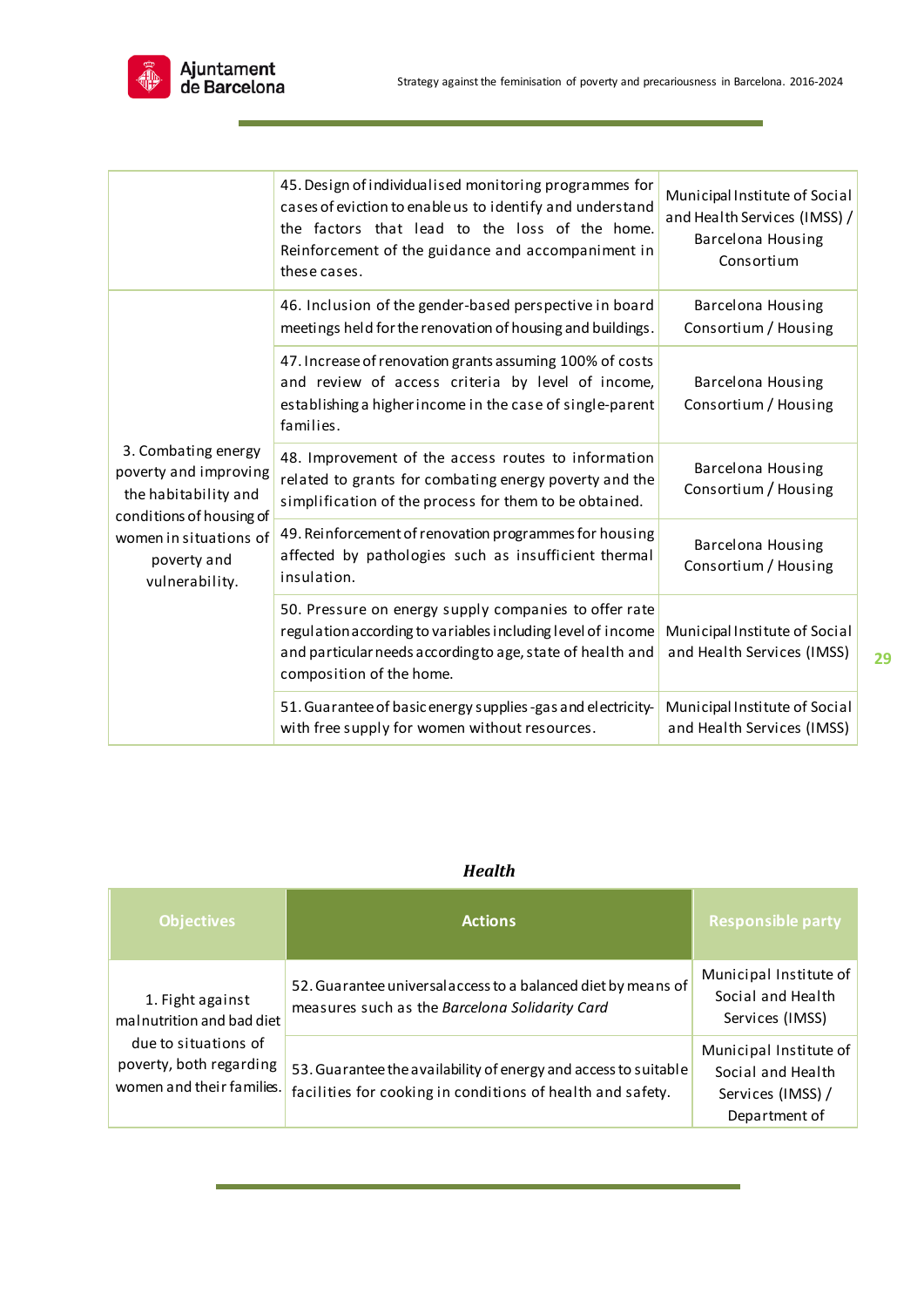

|                                                               |                                                                                                                                                                                                                                                                                                                                          | Feminism and LGTBI                                                                                                                                                             |
|---------------------------------------------------------------|------------------------------------------------------------------------------------------------------------------------------------------------------------------------------------------------------------------------------------------------------------------------------------------------------------------------------------------|--------------------------------------------------------------------------------------------------------------------------------------------------------------------------------|
|                                                               | 54. Provision of educational and awareness activities<br>promoting healthy eating considering intersectional and<br>gender-based perspectives.                                                                                                                                                                                           | Municipal Institute of<br>Social and Health<br>Services (IMSS) /<br>Department of<br>Feminism and LGTBI /<br>Public Health Agency<br>(ASPB)                                    |
|                                                               | 55. Implementation of positive actions that guarantee priority<br>access to healthcare for especially vulnerable groups of<br>women.                                                                                                                                                                                                     | Barcelona Healthcare<br>Consortium                                                                                                                                             |
|                                                               | 56. Reinforcement of coverage of preventive programmes and<br>services (breast cancer screening, early detection of cervical<br>cancer protocols, etc.) so that they reach all women.                                                                                                                                                    | Barcelona Healthcare<br>Consortium                                                                                                                                             |
| 2. Ensure universal access<br>to healthcare for all<br>women. | 57. Exploration and implementation of measures to guarantee<br>access to basic provisions and complements (glasses, hearing<br>aids, dental treatment, sanitary towels, nappies, etc.) of the<br>most vulnerable groups. Special consideration for chronic<br>medical treatment as a structural measure of impoverishment.               | Healthcare Department<br>/ Barcelona Healthcare<br>Consortium                                                                                                                  |
|                                                               | 58. Training from a gender-based perspective of healthcare<br>personnel to prevent the medicalisation of ailments<br>associated with the traditional gender role, detect and<br>a dequately assist possible situations of gender-based violence<br>through healthcare services and de-stigmatise and prevent<br>prejudice due to gender. | Resources Department<br>/ Barcelona Healthcare<br>Consortium                                                                                                                   |
|                                                               | 59. Reinforcement of psychological care from a gender-based<br>perspectives for female carers.                                                                                                                                                                                                                                           | Department of<br>Feminism and LGTBI<br>(Assistance and<br>information points for<br>women (PIAD))                                                                              |
|                                                               | 60. On the subject of psychological care, reinforcement of<br>coordination with social and healthcare services and socio-<br>cultural mediation aimed at integrating accompaniment and<br>the elaboration of a diagnosis. Focus on neighbourhoods or<br>districts with lower incomes.                                                    | Department of<br>Feminism and LGTBI /<br>Municipal Institute of<br>Social and Health<br>Services (IMSS) /<br>Barcelona Healthcare<br>Consortium /<br>Immigration<br>Commission |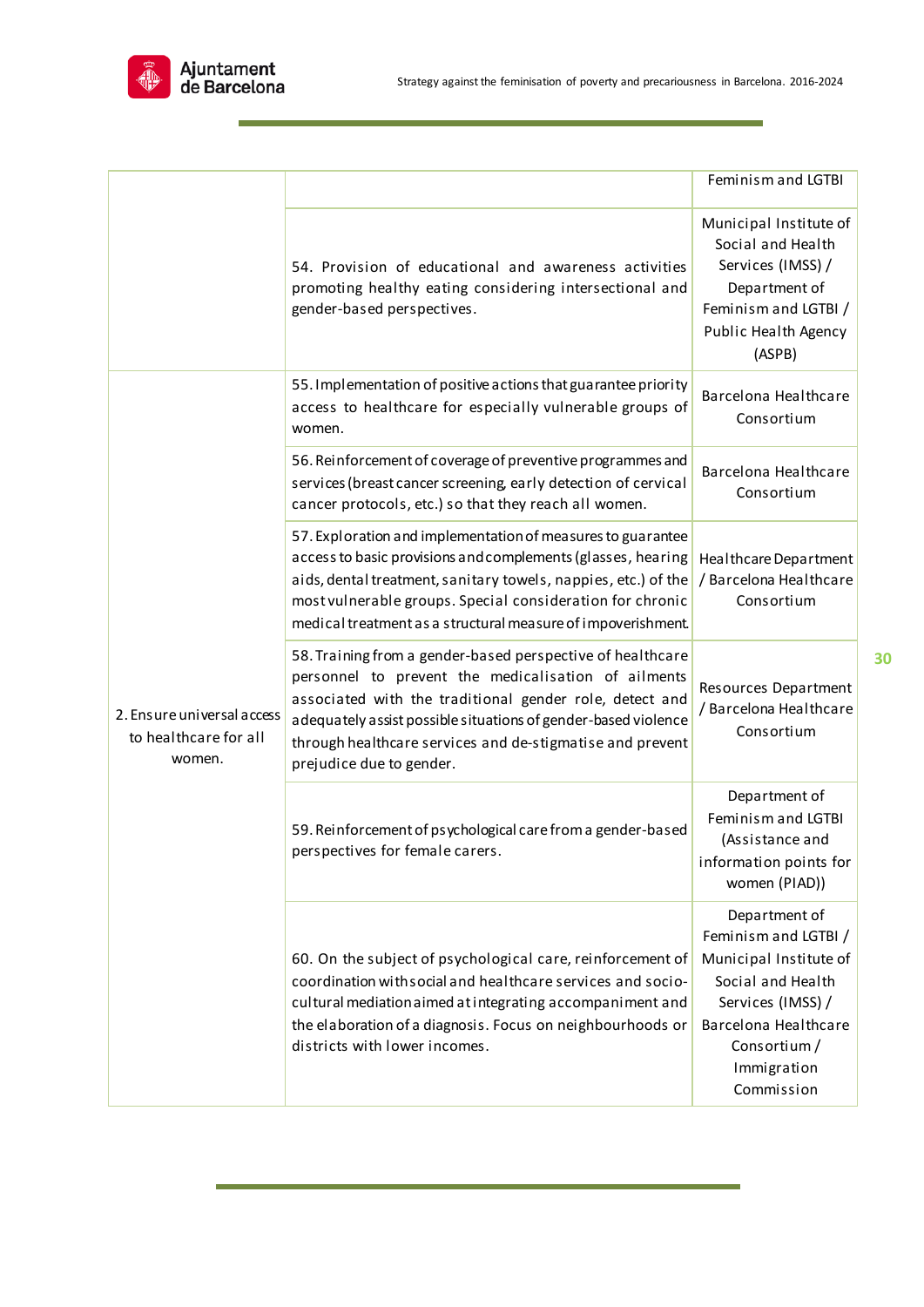

|                                                                                                                                                          | 61. Guarantee of free and open access to birth control<br>methods, both pharmacological and non-pharmacological, for<br>women in situations of poverty or vulnerability, and above all<br>women in situations of violence and with the menopause.<br>Promotion of barrier methods, for its effect of double<br>prevention.                                                                                               | Barcelona Healthcare<br>Consortium / Public<br>Health Agency (ASPB) /<br>Department of<br>Feminism and LGTBI<br>(Assistance and<br>information points for<br>women (PIAD)) |
|----------------------------------------------------------------------------------------------------------------------------------------------------------|--------------------------------------------------------------------------------------------------------------------------------------------------------------------------------------------------------------------------------------------------------------------------------------------------------------------------------------------------------------------------------------------------------------------------|----------------------------------------------------------------------------------------------------------------------------------------------------------------------------|
|                                                                                                                                                          | 62. Reinforcement of training and awareness actions for the<br>prevention of unwanted pregnancies, with a special focus on<br>adolescents (SIRIAN programme).                                                                                                                                                                                                                                                            | Public Health Agency<br>(ASPB)                                                                                                                                             |
| 3. Facilitate access to<br>sports activities or those<br>related to the promotion<br>of the public health of<br>women in situations of<br>vulnerability. | 63. Design of a specific plan to promote health and sports for<br>people in situations of vulnerability considering, among other<br>things, access at reduced prices to municipal sports facilities or<br>specific programmes, the inclusion of gender criteria in the<br>assignment of ordinary subsidies and the incorporation of<br>intersectional and gender-based perspectives in the review of<br>membership fees. | <b>Barcelona Sports</b><br>Institute (IBE)                                                                                                                                 |
|                                                                                                                                                          | 64. Reinforcement and dissemination of Barcelona Sports<br>Institute (IBE) programmes aimed at promoting sports practice<br>among women (such as Mares escoles school moms), as well<br>as those that try to guarantee universal access through free<br>activities that are close to the user (Activa't als parcs (get<br>active at the park) aimed not only at the elderly, Caminades<br>Barnatresc (Walking), etc.).   | <b>Barcelona Sports</b><br>Institute (IBE)                                                                                                                                 |

## *Basic social conditions, empowerment and political and social participation*

| <b>Objectives</b>                                                                                                                                               | <b>Actions</b>                                                                                                                                                                                                                                                 | <b>Responsible parties</b>     |
|-----------------------------------------------------------------------------------------------------------------------------------------------------------------|----------------------------------------------------------------------------------------------------------------------------------------------------------------------------------------------------------------------------------------------------------------|--------------------------------|
| 1. Promote basic social<br>conditions,<br><i>empowerment</i> and the<br>socio-political<br>participation of women in<br>situations of greater<br>vulnerability. | 65. Provision of inclusion-based economic support to<br>households and people with difficulty covering basic needs,<br>beginning with elderly women with non-contributory<br>pensions, disability pensions and single-parent families.                         | Department of Social<br>Rights |
|                                                                                                                                                                 | 66. Creation of a support programme for women in situations<br>of homelessness, considering existing resources and those<br>which should exist at the level of healthcare, assistance,<br>housing and insertion, and do so from a gender-based<br>perspective. | Department of Social<br>Rights |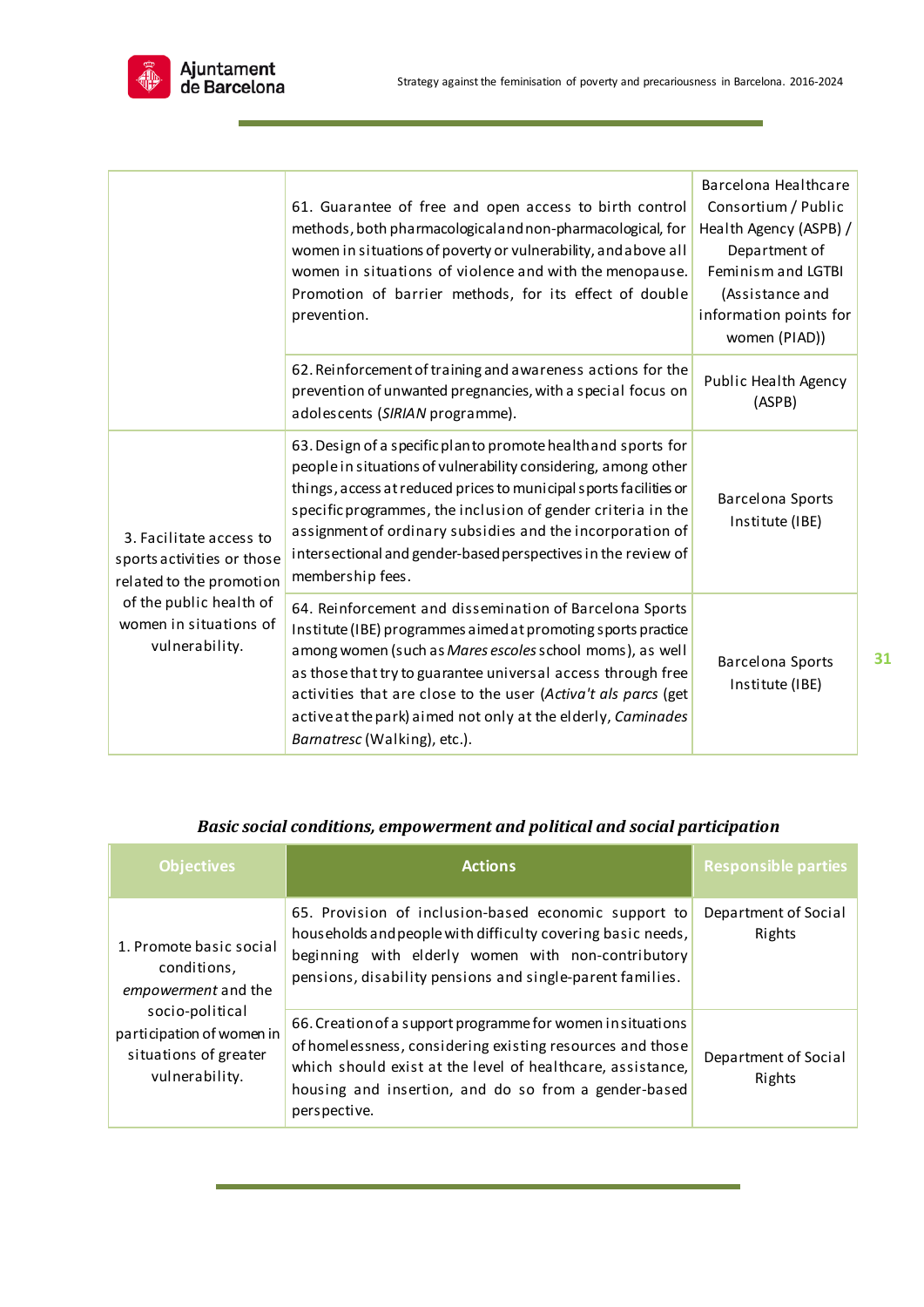

| 67. Redefinition of the assistance model of social services to<br>ensure that it includes a gender-based perspective and reduce<br>the perception of stigma of women by whom it is used.                                                                                    | Department of Social<br>Rights                                                                                     |
|-----------------------------------------------------------------------------------------------------------------------------------------------------------------------------------------------------------------------------------------------------------------------------|--------------------------------------------------------------------------------------------------------------------|
| 68. Creation of an educational programme (in the form of<br>workshops) on female leadership and empowerment for<br>women in situations of vulnerability, with the attendance of<br>female mentors who have gone through similar situations.                                 | Department of<br>Feminism and LGTBI<br>(Assistance and<br>information points for<br>women (PIAD)) /<br>entities    |
| 69. Extension of the assistance and information points for<br>women (PIAD) service for the development of awareness<br>actions and the promotion of community work networks.                                                                                                | Department of<br>Feminism and LGTBI<br>(Assistance and<br>information points for<br>women (PIAD))                  |
| 70. Provision of meeting areas and tools for women working in<br>homes and the tourism sector to provide them with support<br>for self-organisation and the defence of their rights.                                                                                        | Department of<br>Feminism and LGTBI /<br>Department of<br>Participation and<br>Districts / Districts /<br>entities |
| 71. Review of prices for women in situations of vulnerability<br>and for women who have been evicted, as well as guaranteed<br>free access to other public services which may contribute to<br>easing their situation; playgroups, activities in community<br>centres, etc. | Department of Social<br>Rights                                                                                     |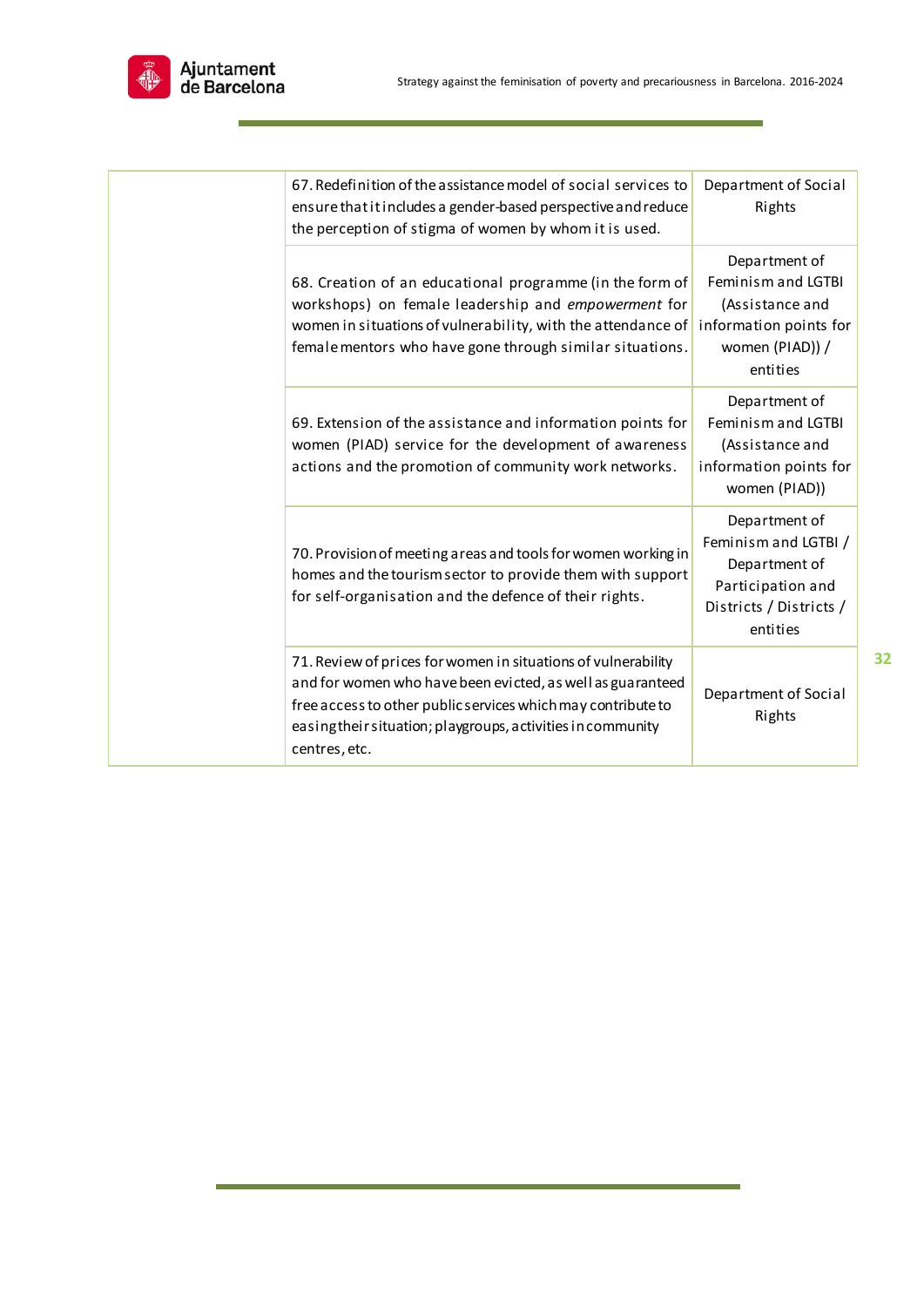

## **VI. GOVERNANCE MODEL**

<span id="page-36-0"></span>Governance of the EFPP must be in harmony with the areas of participation and work for inclusion in the city of Barcelona. In these regards, **the** *Citizen's agreement for an inclusive Barcelona* provides an excellent framework for continuing the development of collaboration between entities and the City Council which was brought to light during the creation of the EFPP. The citizen's agreement is an area of public-private cooperation and joint actions between institutions and organisations for building a more inclusive Barcelona and with greater life quality for all people.

Therefore, without losing the autonomy required for the implementation required by the EFPP described below in the management model-, the Board against the feminisation of poverty could make up a new promotion group for the citizen's agreement. EFPP undertakes to put in place directive lines of municipal action in the fight against the feminisation of poverty in the city. As described in the goals of the EFPP, its fundamental objectives are set out in the medium and long term; for this reason it will also accompany urgent work, imminent needs existing in the city regarding poverty and gender and those proposed under the framework of the citizen's agreement or other specific plans and programmes.

#### <span id="page-36-1"></span>**1. Validity period**

The EFPP has been given **a validity period of 8 years from 2016 to 2024**, with the goal of being able to offer **a temporary framework that is sufficient for its implementation**, that is to say, which effectively enables the generation of structural changes and new dynamics that are to reduce female poverty in the **medium and long term** in the city of Barcelona.

#### <span id="page-36-2"></span>**2. Management model**

#### **a) Board against the feminisation of poverty and precariousness**

Stable body of **political management and monitoring of the EFPP**. It is the assembly of the EFPP. It meets for a general session once a year. It is presided by the Mayor of the city, with the participation of the First Deputy Mayor, the Third Deputy Mayor of Social Rights, the Councillor of Feminism and LGTBI, the Councillor of Housing and the Commissioners of Health and Social Economy. It also involves the participation of informal groups and entities that formed part of the development of the strategy or that wish to form part of its implementation, monitoring and assessment based on an adhesion document. Furthermore, representatives in departments that carry out specific actions, as well as 20 women who participated in the diagnosis process also form part of the Board against the feminisation of poverty. Among its **functions** are those of communicating and disseminating the commitment of the EFPP, guaranteeing that the resources needed to implement the strategy, ratifying the annual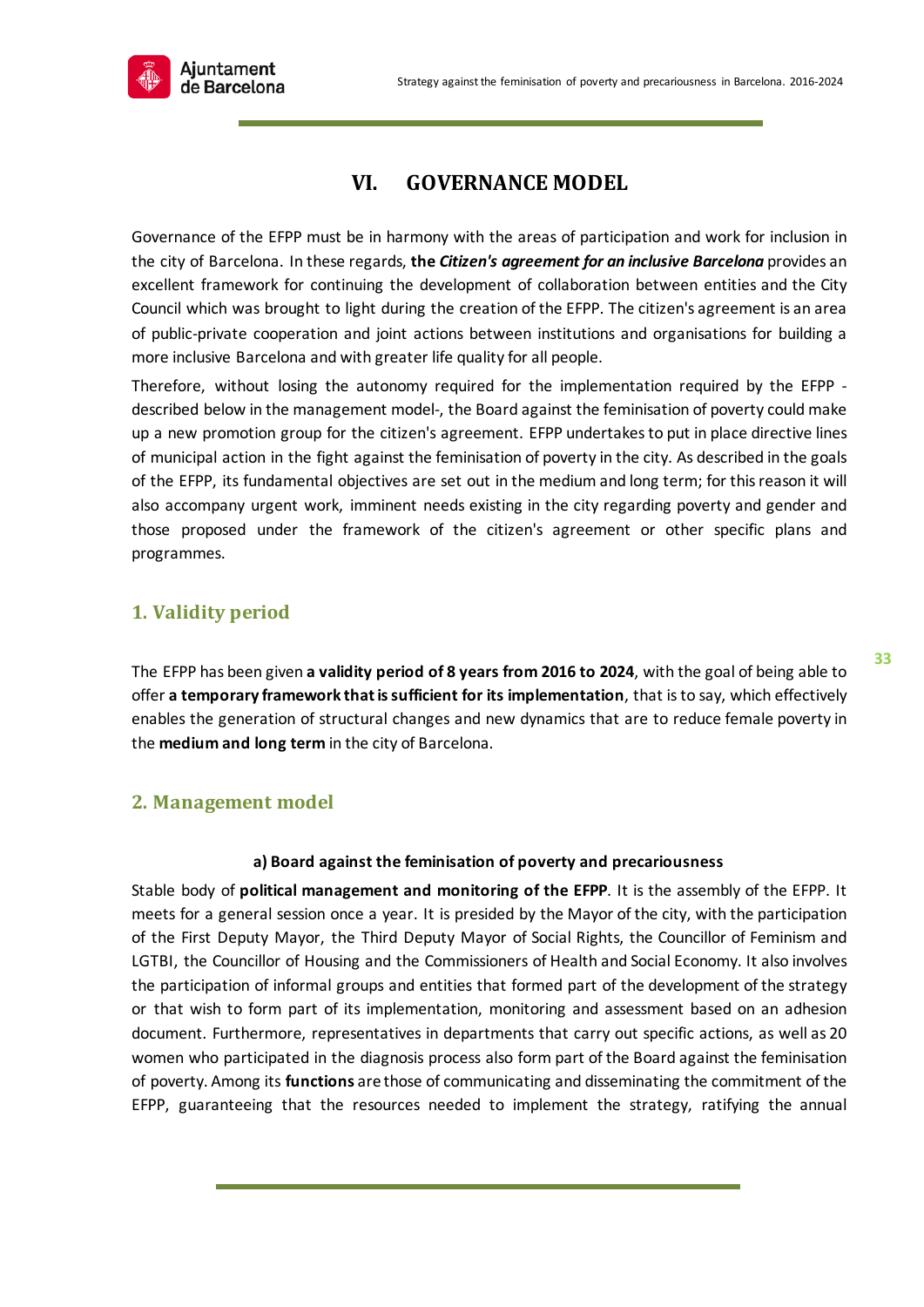

programme and monitoring and assessment reports, and defining the specific work groups to strengthen the deployment of the EFPP. Among these there should be a group from Data and IT systems that will be responsible for defining the monitoring criteria of the EFPP, its update and the definition of monitoring and assessment methodology.

#### **a) Work groups of the Board against the feminisation of poverty and precariousness**

The work groups will define the suitable meeting times throughout the year according to the work planned for the same groups. Composition: a technical secretary and at least one person from Barcelona City Council, three members of entities, groups or associations and two participating women. Online meetings can be carried out or online participation can be facilitated for attending members of work groups.

#### **c) Coordination of the Board and work groups**

Coordination of the EFPP from the City Council is the responsibility of the Department of Gender Mainstreaming and the Department of Feminism and LGTBI. Its functions are: coordination of the implementation of actions carried out by Barcelona City Council and by the collaborating entities, creation of monitoring and assessment reports of the EFPP, meetings of work groups and coordination of **technical sessions** with the different departments involved.

#### <span id="page-37-0"></span>**3. Implementation model**

The aim was for the design of the EFPP of the city of Barcelona to be guided by the search for **coproduction** of the strategy. Over the course of six months a cross-disciplinary process was carried out within Barcelona City Council, as well as with diverse social movements, associations, feminist groups and entities and which fight against poverty and precariousness from a gender-based perspective.

This work method is that which also guides the implementation. During the definition process, on diverse occasions the participant requested assurance of the participation of the women not only in the start-up of this work, but also in its implementation, monitoring and assessment. It was also brought to light that in order to achieve a significant reduction in the poverty of women in our city, we must work hand in hand with the community to break the isolation of many of these women. This goal cannot be reached only with local institutions, but efforts must be multiplied, resources increased and above all strategies coordinated to obtain better results. The executive departments will create a sixmonthly report with the active participation and collaboration of the members of the EFPP.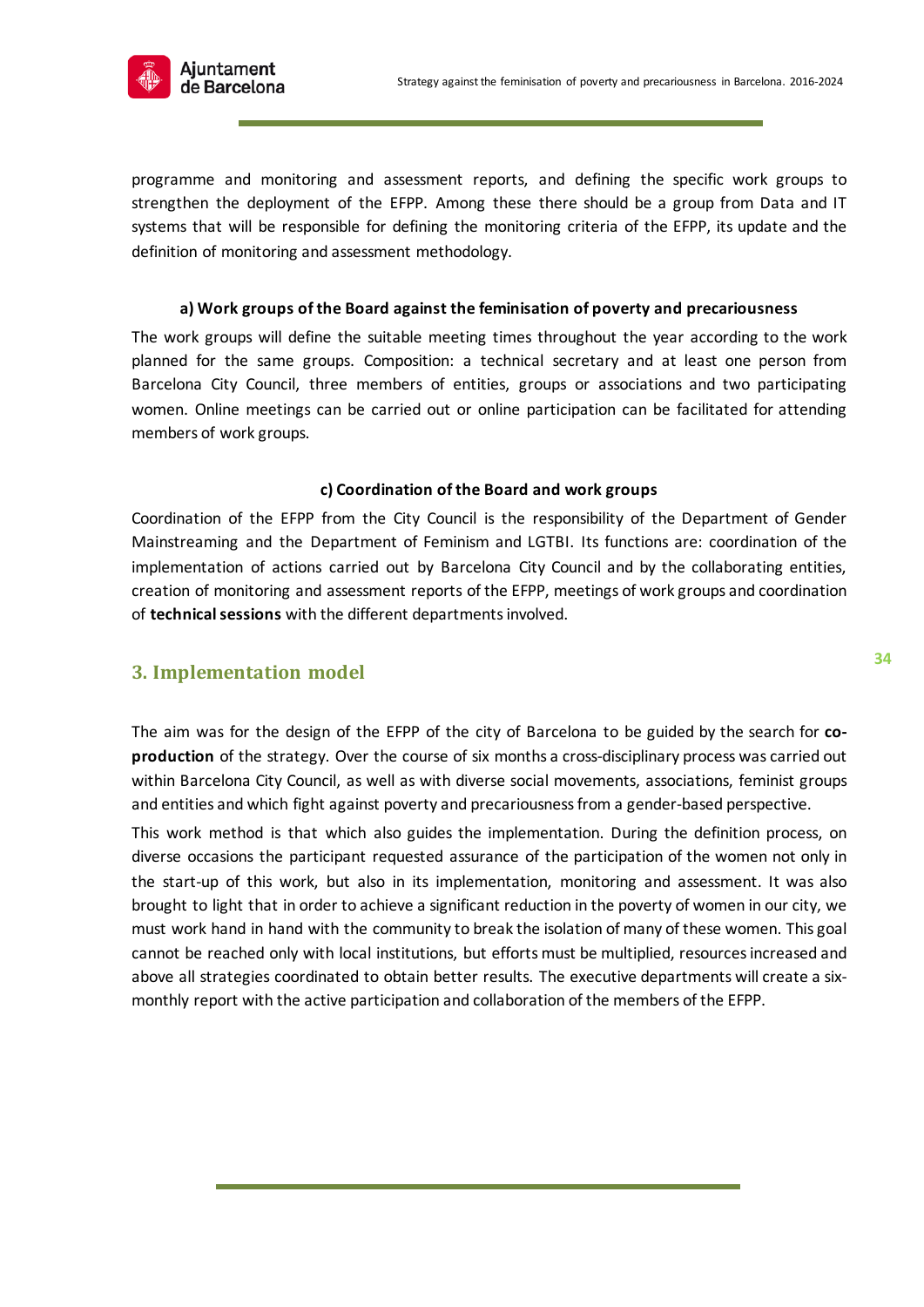

#### <span id="page-38-0"></span>**4. Monitoring and assessment of the EFPP**

The assessment of the EFPP will also be done in line with the spirit of co-production of public policies between the Public Administration and citizens. The management department of the EFPP will create an **annual monitoring report** which will have to be approved by the Board against the feminisation of poverty. This monitoring report will consider indicators and criteria designed and established by the Data and IT systems work group.

As well as the monitoring report, an **intermediate evaluation** will be carried out 4 years from the start of the implementation of the EFPP and an **assessment a few months before the end of the period defined by the EFPP**. The objectives of these assessments will be defined by the Data and IT systems work group. Therefore, the assessment model for the EFPP will be mixed, with significant implication of those who led and managed the strategy, but also with management external to public administration and not linked to associations and entities participating in the EFPP.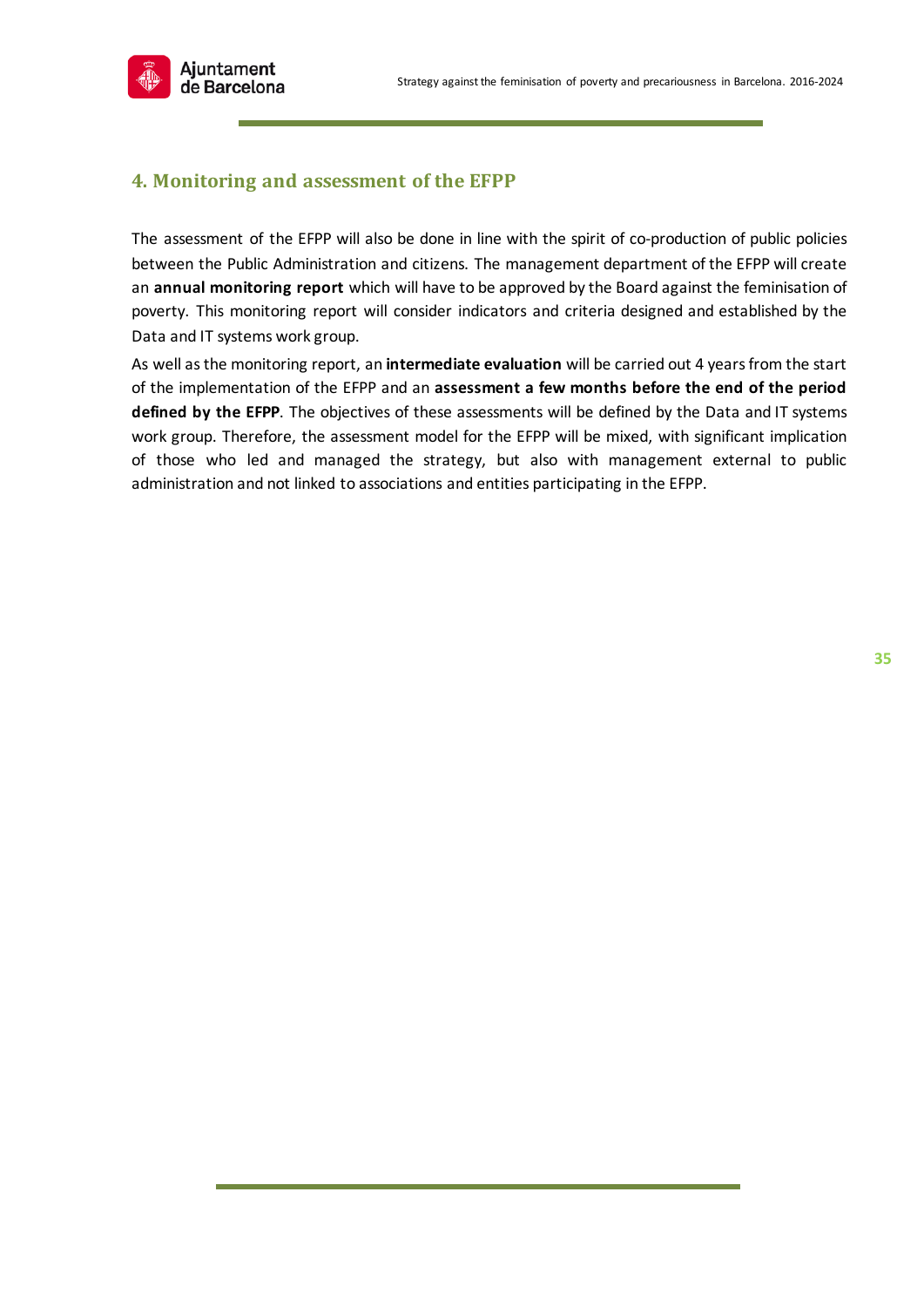

## **VII. BUDGET**

<span id="page-39-0"></span>Of the 71 actions presented since the start of the EFPP in the city of Barcelona, 50 will begin implementation in 2016. These actions, as well as the assigned budget can be consulted in Appendix 1. Considering the different particularities described below, **the initial budget provided for the EFPP for 2016 is € 27,928,176.16**.

In this budget there are **three different types of budget provisions**: that intended for personnel which is not accounted for monetarily here—, that intended for the purchase of assets and services and a third provision which is still to be determined, towards the end of the year. The detail of all three provisions is given below.

Firstly, some of the actions of 2016 can only be carried out with the **dedication of personnel** and therefore under the framework of municipal budgets the resources dedicated are those entered into **Equity and municipal public expenditure**. This is basically what occurs with the actions carried out in **Axis 1 —"Data and IT systems"—**, as these are actions aimed at work with available data, in order to improve the IT capacity, by segregating it by gender, generating a new indicator, creating and reviewing a specific report, etc. In this case, therefore, the dedication of personnel is fully sufficient for the implementation of the actions planned. In the three axes, the actions carried out with this budget provision are, mainly, the improvement of the operation of already existing services through the incorporation of a gender-based perspective, the design of specific programmes, and implementation of educational actions, etc. In summary, of the 50 total actions planned for 2016, **20 are carried out by the dedication of personnel**.

In second place, a large part of the EFPP's actions for 2016, 25 to be precise, have a **specific budgetary provision** (purchase of assets and services) which comes under **Chapter II of municipal public expenditure**.

This is the case in practically all actions in **Axis 2 —"Economy for life"—**. In this case, the budgetary provision is almost 22.5 million Euro divided among different actions aimed at reaching set objectives.

In **the area of the job market** the investment planned to create **services, programmes and mechanisms to improve access to and permanency in the job market** for women in situations of or at risk of vulnerability is very significant. Here occupational plans and subsidised contracts should be noted, as well as the new mechanisms for the improvement of professional qualifications.

However, it is in **the area of domestic and care work** where the planned municipal investment is most significant. Here, it should be noted that the largest part of the assigned budget is intended for the extension of already existing services and therefore, improves the shared responsibility of society as a whole in this work. The most significant budgetary assignment is for the increase, both in the offer and amount of **school meal subsidies** and the extension of services like **home help**, **telecare** and **social meals**.

There are also specific budgetary allocations to **many of the actions of Axis 3 —"City of Rights"—**. Also of great relevance are the 2 million Euro intended to ensure the availability of energy and access to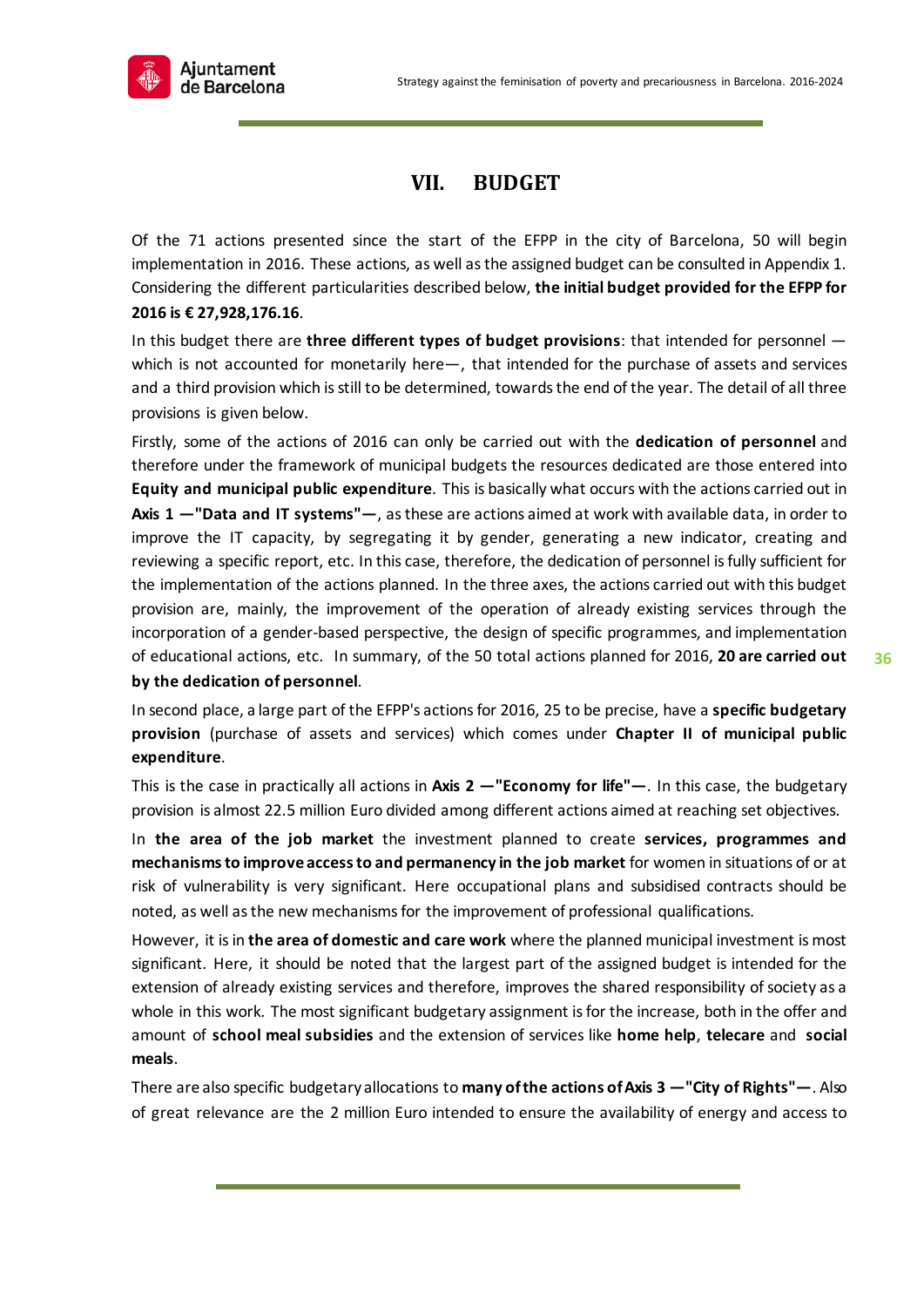

suitable kitchen facilities, and also the extension of the budgets for some existing services to ensure universal healthcare coverage for all women. Also of great significance is the investment that will be made in the area of basic social conditions, empowerment and participation for the provision of an inclusion-based economic grant to households and persons with difficulties covering any basic need, starting with elderly women with non-contributory pensions, disability pensions and single-parent families.

In the case of Axis 3, 4 of the actions of **the housing area** and 1 **of the health area** is where we find the third **type of budgetary provision,** and the **exact provision cannot be determined until the end of the year**. This is because it is related to actions whose results will depend on their demand. Hence, for example, if there is a specific provision to increase the number of emergency social housing, right now we do not know how many will be effectively designated to women in situations of gender-based violence or single-parent families needing them, which is forecast by the action. This is also the case with the increase of renovation grants assuming 100% of costs and review of access criteria by level of income in the case of singleparent households. For now the number that will be demanded by women in this situation is ignored, along with the budget that will be assigned. All in all, it should be noted that only 5 of the 50 actions planned for 2016 are on this budgetary plan.

The following graph summarises that explained so far.



## EFPP budget distribution 2016 according to the 3 types of budgetary assignments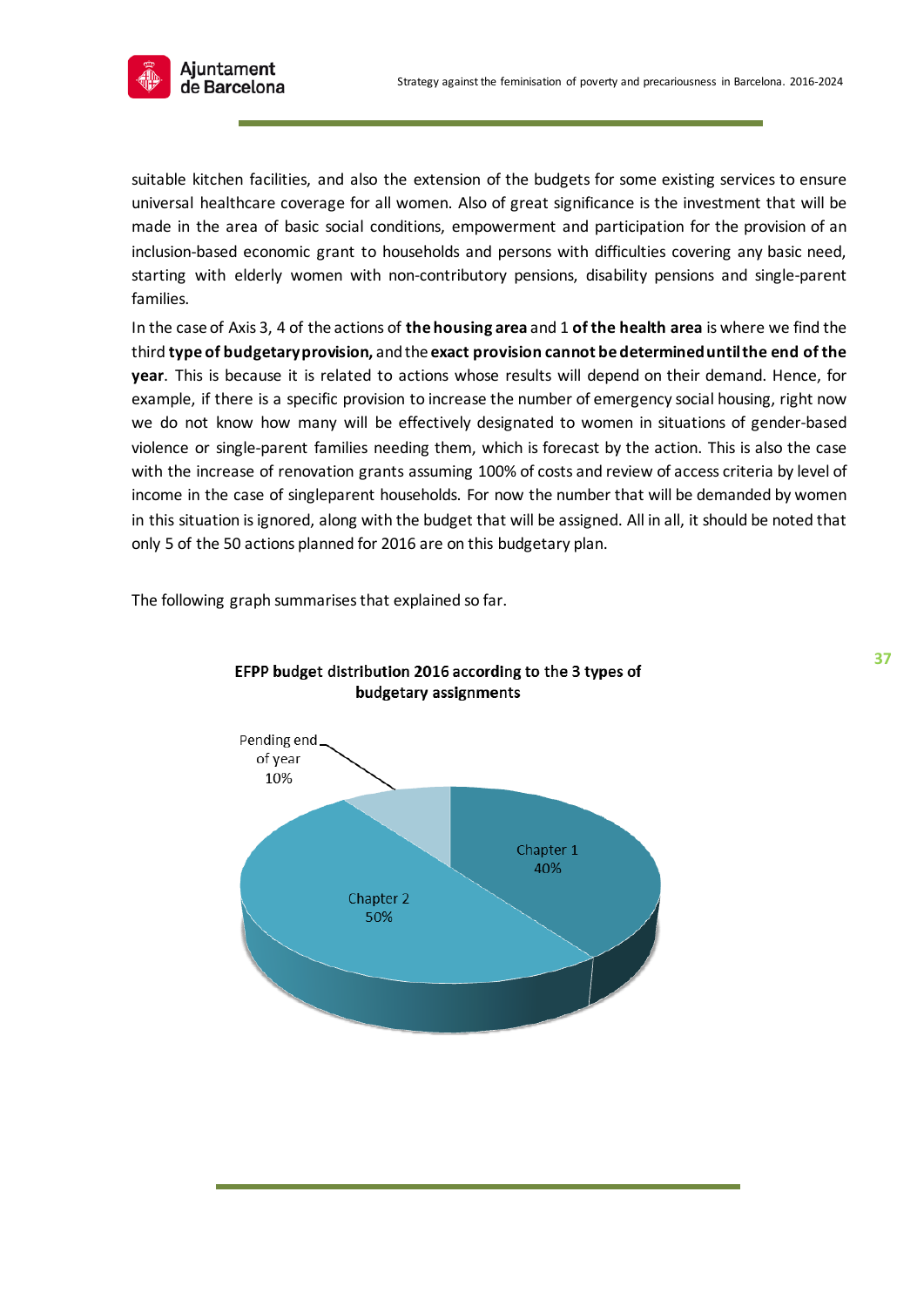

This analysis of the budget by axis is shown on the following graphs:



In summary, considering that at the time of the presentation of the EFPP we only quantified the budget dedicated according to Chapter 2, the **initial budgetary provision of the EFPP for 2016 is € 27,928,176.16**.

By axis, the most expensive one is Axis  $2 -$ "Economy for life and time management" $-$ , which will have a budget of  $\epsilon$  22,442,427.17. That is, 80.4% of the budget of the EFPP for 2016.

With regards to Axis 3, it has an initial budget of € 5,485,748.99, which is 19.6% of the total budget of the EFPP. This amount may in the future be greatly increased with the final results of the linked actions, above all in the area of housing.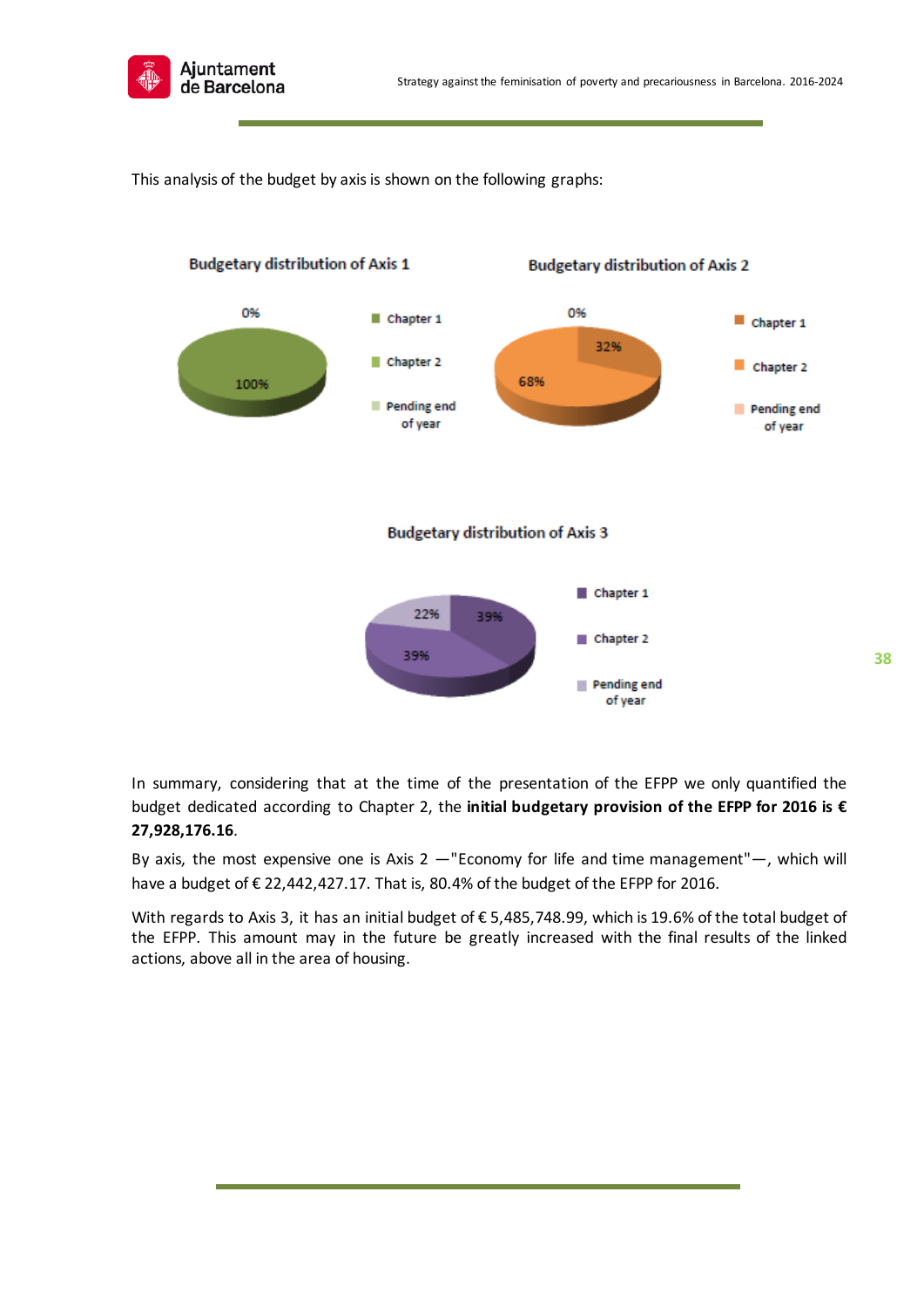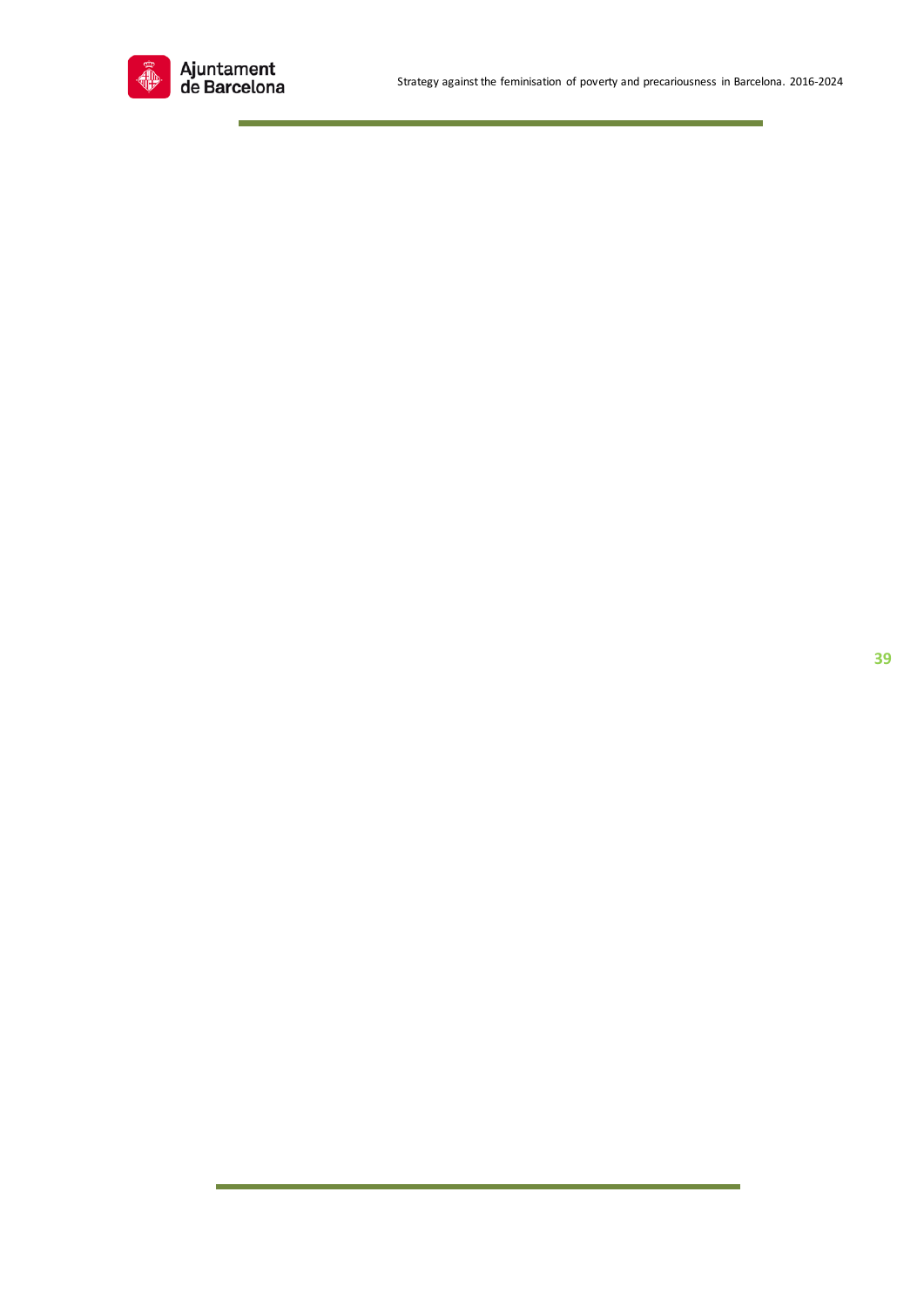

## **APPENDIXES**

## <span id="page-43-1"></span><span id="page-43-0"></span>**Appendix 1. Actions and Budget 2016**

| <b>Objectives</b>                                                                                                                                                                      | <b>Actions 2016</b>                                                                                                                                                                                                                                                                                                                                                                                                                                   | <b>Budget</b> |
|----------------------------------------------------------------------------------------------------------------------------------------------------------------------------------------|-------------------------------------------------------------------------------------------------------------------------------------------------------------------------------------------------------------------------------------------------------------------------------------------------------------------------------------------------------------------------------------------------------------------------------------------------------|---------------|
| <b>AXIS: DATA AND IT SYSTEMS</b>                                                                                                                                                       |                                                                                                                                                                                                                                                                                                                                                                                                                                                       |               |
| 1. Provide the City<br>Council with an IT system<br>that enables its<br>awareness of the<br>phenomenon of the<br>feminisation of poverty<br>in a comprehensive and<br>in-depth manner. | 1. Separation of data by gender in all queries, research and data collection carried out,<br>with special attention given to the separation of data in intervention actions.                                                                                                                                                                                                                                                                          | Chapter I     |
|                                                                                                                                                                                        | 2. Generation of a local poverty indicator that is multidimensional and enables the<br>integration of a gender-based perspective.                                                                                                                                                                                                                                                                                                                     | Chapter I     |
|                                                                                                                                                                                        | 3. Generation of crossings and new specific studies that demonstrate the elements of<br>the feminisation of poverty throughout the life cycle.                                                                                                                                                                                                                                                                                                        | Chapter I     |
|                                                                                                                                                                                        | 4. Dissemination of the annual report with data on gender and the job market (Social<br>and Economic Commission of Barcelona). This report must be reviewed to guarantee<br>the inclusion of new indicators, will include recommendations for fighting against<br>precariousness and the salary gap, and offer a collection of best practices.                                                                                                        | Chapter I     |
|                                                                                                                                                                                        | AXIS: ECONOMY FOR LIFE AND TIME MANAGEMENT                                                                                                                                                                                                                                                                                                                                                                                                            |               |
|                                                                                                                                                                                        | The job market                                                                                                                                                                                                                                                                                                                                                                                                                                        |               |
|                                                                                                                                                                                        | 5. Development of a comprehensive programme for training, accreditation and<br>insertion into quality, stable jobs for women in situations of vulnerability. This must<br>offer a continuous accompaniment service for users with a minimum duration of two<br>years.                                                                                                                                                                                 | €600,000      |
| 1. Promote the                                                                                                                                                                         | 6. The incorporation of a gender-based perspective into the LABORA programme.                                                                                                                                                                                                                                                                                                                                                                         | Chapter I     |
| qualification and<br>accreditation of<br>professionals, as well as<br>the insertion into and<br>permanence in the job<br>market for women in<br>situations of<br>vulnerability.        | 7. Creation of protected employment for women with difficulties accessing and<br>remaining in the job market: over 45s, in situations of gender-based violence,<br>functional diversity, chronically ill, transsexuals, migrants, long-term unemployed<br>women, among others in situations not considered.                                                                                                                                           | Chapter I     |
|                                                                                                                                                                                        | 8. Design of occupational plans and subsidised contracts for the aforementioned<br>groups.                                                                                                                                                                                                                                                                                                                                                            | €3,000,000    |
|                                                                                                                                                                                        | 9. Establishment of an agreement with the Catalan Institute of Professional<br>Qualifications to create channels that facilitate the accreditation of professions and<br>skills (abilities) of women in situations of vulnerability.                                                                                                                                                                                                                  | €1,000,000    |
|                                                                                                                                                                                        | 10. Creation of an accompaniment service for professional accreditation and approval<br>of titles.                                                                                                                                                                                                                                                                                                                                                    |               |
| 2. Combat gender<br>inequality in the formal<br>job market, which makes<br>women vulnerable to<br>poverty.                                                                             | 11. Design and promotion of a seal of quality, with a gender perspective, to recognise<br>companies that offer dignified, egalitarian positions with genuine co-responsibility<br>measures.                                                                                                                                                                                                                                                           | Chapter I     |
|                                                                                                                                                                                        | 12. Establishment of gender equality clauses in all public contracts of the City Council.                                                                                                                                                                                                                                                                                                                                                             | Chapter I     |
|                                                                                                                                                                                        | 13. Foster the city's minimum wage.                                                                                                                                                                                                                                                                                                                                                                                                                   | Chapter I     |
| 3. Promote the dignity of<br>the most female-<br>dominated sectors and<br>meanwhile combat<br>occupational<br>segregation.                                                             | 14. Creation of a social and solidarity-based entrepreneurship for women working in<br>the female-dominated and precarious sector (cleaning, trade and caring for persons)<br>or in situations of unemployment. This service must offer guidance, training, access to<br>credit and accompaniment in the creation of cooperatives or associations (for care or<br>with other aims) which enable women to access dignified, stable and regulated work. | €150,000      |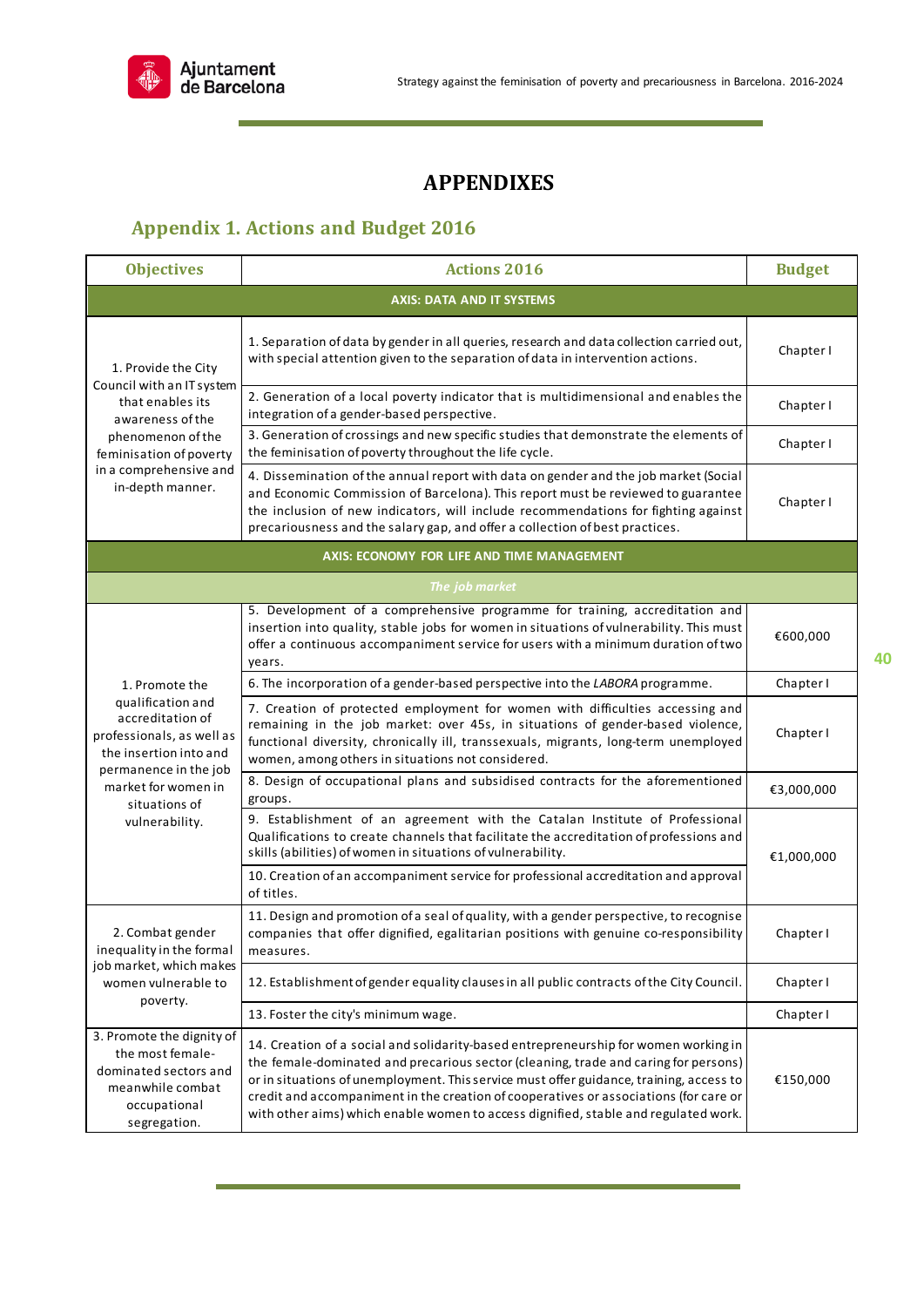

|                                                                                                                                                 | 15. In the aim of combating irregular work contracts and precariousness in the area of<br>care, and to facilitate the creation of care cooperatives in the city, as well as mediation<br>between users of said service and cooperatives in the aim of strengthening this<br>demand instead of resorting to the submerged economy, and contracting of<br>cooperatives by means of service cheques. | €21,000                         |
|-------------------------------------------------------------------------------------------------------------------------------------------------|---------------------------------------------------------------------------------------------------------------------------------------------------------------------------------------------------------------------------------------------------------------------------------------------------------------------------------------------------------------------------------------------------|---------------------------------|
|                                                                                                                                                 | 16. Technical guidance for companies in the sectors of trade, cleaning and caring for<br>people in order for them to create equality measures aimed at combating<br>occupational segregation.                                                                                                                                                                                                     | €5,000                          |
|                                                                                                                                                 | 17. Under the framework of the Strategic tourism plan for Barcelona, the<br>establishment of an agreement between unions and companies to guarantee<br>commitment to improving working conditions in the sector.                                                                                                                                                                                  | Chapterl                        |
|                                                                                                                                                 | <b>Domestic and care work</b>                                                                                                                                                                                                                                                                                                                                                                     |                                 |
|                                                                                                                                                 | 18. Extension of the Canviem-ho (let's change it) project for the development of<br>actions to raise awareness and promote shared responsibility among men.                                                                                                                                                                                                                                       | €10,000                         |
| 4. Promote shared<br>responsibility in<br>domestic and care work<br>of all parties involved:<br>homes, the community,<br>the private sector and | 19. Creation of a platform for the identification and dissemination of community care<br>initiatives and coeducational experiences. It will have virtual support, but will be<br>developed regionally: districts, schools and parent's association (Parent's Association<br>(AMPA)).                                                                                                              | Chapter I                       |
|                                                                                                                                                 | 20. Development of an awareness campaign to promote dignity and recognise the<br>value of unpaid care work and the sexual division of the work. This campaign will place<br>special emphasis on the need to involve the entire community in shared responsibility<br>and disseminate the platform of community care initiatives.                                                                  | €15,000                         |
|                                                                                                                                                 | 21. Carrying out a study to evaluate the possibility of subsidising female-dominated<br>companies that carry out genuine measures for co-responsibility. Followed by a pilot<br>test with a small number of companies.                                                                                                                                                                            | €21,000                         |
| Public Administration.                                                                                                                          |                                                                                                                                                                                                                                                                                                                                                                                                   | €7,000,000                      |
|                                                                                                                                                 | 22. Extension of home help services, telecare, crèches and social meals, with                                                                                                                                                                                                                                                                                                                     | €1,005,940                      |
|                                                                                                                                                 | prioritisation by neighbourhood.                                                                                                                                                                                                                                                                                                                                                                  | €93,973.85                      |
|                                                                                                                                                 |                                                                                                                                                                                                                                                                                                                                                                                                   | €721,953.32                     |
|                                                                                                                                                 | 23. Extension of the RESPIR plus programme and of the IMD (Municipal Institute for<br>Disabled People) in order to offer more places and longer stays.                                                                                                                                                                                                                                            | €250,000                        |
|                                                                                                                                                 | 24. Increase in the offer, amount and coverage of school meal subsidies.                                                                                                                                                                                                                                                                                                                          | €8,505,000                      |
| 5. Re-organise time in                                                                                                                          | 25. Promotion of social debate on the use of time using the media and schools.                                                                                                                                                                                                                                                                                                                    | €10,890                         |
| the municipal area to put<br>both work and care,<br>social and personal time                                                                    | 26. Implementation and synchronisation of extended public service hours and allowing<br>municipal paperwork and processes to be carried out online.                                                                                                                                                                                                                                               | €18,150                         |
| at the centre.                                                                                                                                  | 27. Joint assessment with the Government of Catalonia on extending the use of time<br>survey sample in Barcelona.                                                                                                                                                                                                                                                                                 | €14,520                         |
|                                                                                                                                                 | <b>AXIS: CITY OF RIGHTS</b>                                                                                                                                                                                                                                                                                                                                                                       |                                 |
| Housing                                                                                                                                         |                                                                                                                                                                                                                                                                                                                                                                                                   |                                 |
| 1. Increase the housing<br>offer, both public and<br>private, especially aimed<br>at women in situations<br>of vulnerability                    | 28. Increase the offer of social housing for women in situations of vulnerability.                                                                                                                                                                                                                                                                                                                | Pending end of<br>year and 2017 |
|                                                                                                                                                 | 29. Increase the number of emergency housing intended for women in situations of<br>gender-based violence or single-parent families.                                                                                                                                                                                                                                                              | Pending end of<br>2016          |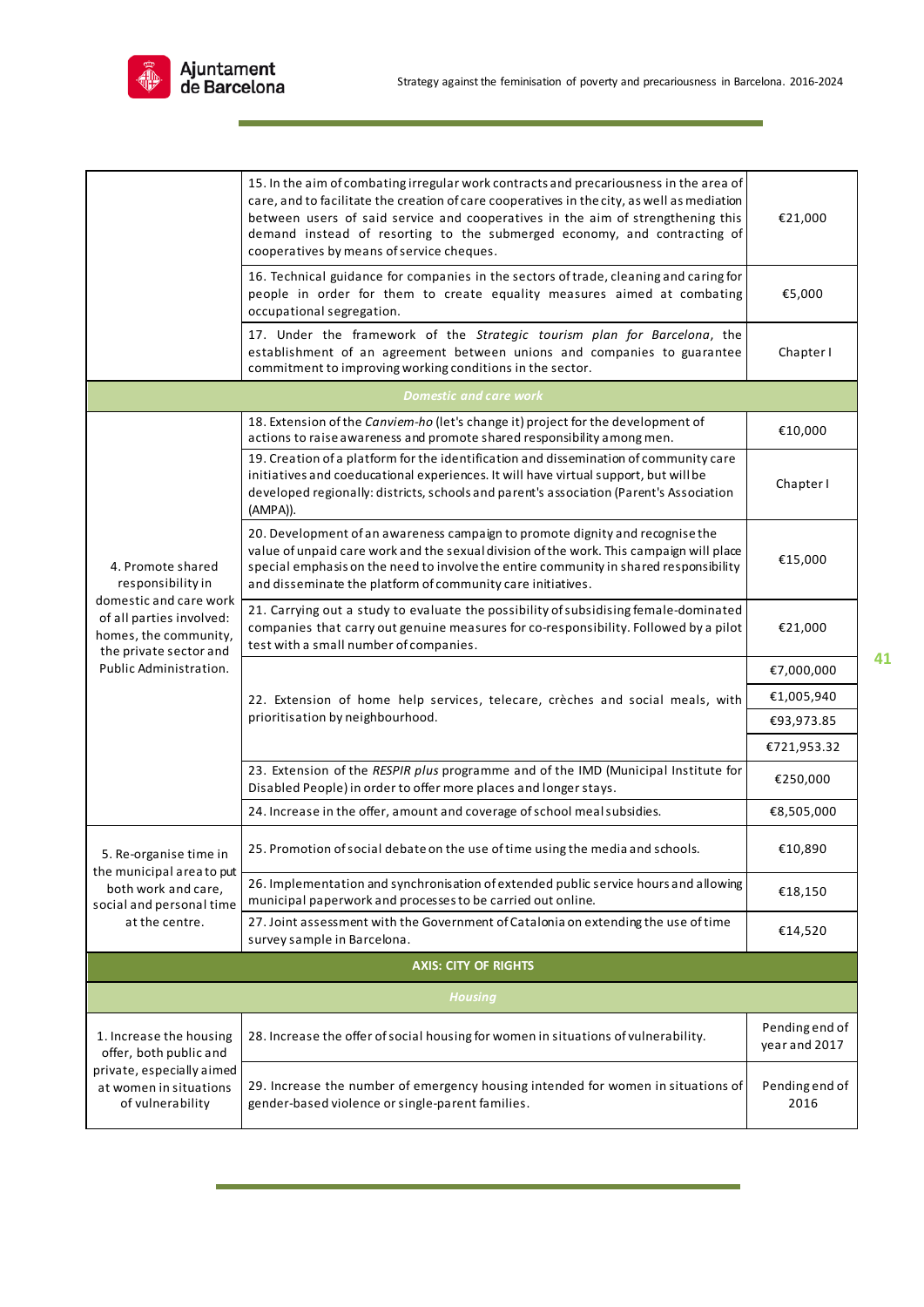

| 2. Guarantee priority<br>housing access to                                 | 30. Promotion and improvement of the coordination between the services for<br>approaching and detecting situations of vulnerability that intervene in the process of<br>accessing housing. Social Services, etc.                                                                                                                     | Chapter I              |
|----------------------------------------------------------------------------|--------------------------------------------------------------------------------------------------------------------------------------------------------------------------------------------------------------------------------------------------------------------------------------------------------------------------------------|------------------------|
| women in situations of<br>vulnerability.                                   | 31. Design of individualised monitoring programmes for cases of eviction to enable us<br>to identify and understand the factors that lead to the loss of the home.<br>Reinforcement of the guidance and accompaniment in these cases.                                                                                                | Chapterl               |
| 3. Combating energy<br>poverty and improving                               | 32. Inclusion of the gender-based perspective in board meetings held for the<br>renovation of housing and buildings.                                                                                                                                                                                                                 | Chapterl               |
| the habitability and<br>conditions of housing of<br>women in situations of | 33. Increase of renovation grants assuming 100% and review of access criteria by level<br>of income, establishing a higher income in the case of single-parent families.                                                                                                                                                             | Pending end of<br>2016 |
| poverty and<br>vulnerability.                                              | 34. Reinforcement of renovation programmes for housing affected by pathologies such<br>as insufficient thermal insulation.                                                                                                                                                                                                           | Pending end of<br>2016 |
|                                                                            | Health                                                                                                                                                                                                                                                                                                                               |                        |
| 1. Fight against                                                           | 35. Guarantee universal access to a balanced diet by means of measures such as the<br>Barcelona Solidarity Card                                                                                                                                                                                                                      | Pending end of<br>2016 |
| malnutrition and bad<br>diet due to situations of                          | 36. Guarantee the availability of energy and access to suitable facilities for cooking in                                                                                                                                                                                                                                            | €72,000                |
| poverty, both regarding                                                    | conditions of health and safety.                                                                                                                                                                                                                                                                                                     | €2,000,000             |
| women and their<br>families.                                               | 37. Provision of educational and awareness activities promoting healthy eating                                                                                                                                                                                                                                                       | €176,528               |
|                                                                            | considering intersectional and gender-based perspectives.                                                                                                                                                                                                                                                                            | Chapter I              |
| 2. Ensure all women<br>universal access to                                 | 38. Implementation of positive actions that guarantee priority access to healthcare for<br>especially vulnerable groups of women.                                                                                                                                                                                                    | Chapter I              |
|                                                                            | 39. Reinforcement of coverage of preventative type programmes and services (breast<br>cancer screening, early detection of cervical cancer protocols, etc.) so that they reach<br>all women.                                                                                                                                         | €180,000               |
|                                                                            | 40. Exploration and implementation of measures to guarantee access to basic<br>provisions and complements (glasses, hearing aids, dental treatments, sanitary towels,<br>nappies, etc.) of the most vulnerable groups. Special consideration for chronic medical<br>treatment as a structural measure of impoverishment.             | €105,000               |
|                                                                            | 41. Training from a gender-based perspective of healthcare personnel to prevent the<br>medicalisation of ailments associated with the traditional gender role, detect and<br>adequately assist possible situations of gender-based violence through healthcare<br>services and to de-stigmatise and prevent prejudice due to gender. | Chapter I              |
| healthcare.                                                                | 42. Reinforcement of psychological care from a gender perspective for female carers.                                                                                                                                                                                                                                                 | €161,914.99            |
|                                                                            | 43. On the subject of psychological care, reinforcement of coordination with social and<br>healthcare services and socio-cultural mediation aimed at integrating accompaniment<br>and the elaboration of a diagnosis. Focused attention on neighbourhoods or districts<br>with lower incomes.                                        | Chapterl               |
|                                                                            | 44. Guarantee of free and open access to birth control methods, both pharmacological<br>and non-pharmacological, for women in situations of poverty or vulnerability, and<br>above all women in situations of violence and with the menopause. Promotion of<br>barrier methods, for its effect of double prevention.                 | €15,000                |
|                                                                            | 45. Reinforcement of training and awareness actions for the prevention of unwanted<br>pregnancies, with a special focus on adolescents (SIRIAN programme).                                                                                                                                                                           | €60,000                |
| 3. Facilitate access to                                                    | 46. Reinforcement and dissemination of Barcelona Sports Institute (IBE) programmes                                                                                                                                                                                                                                                   |                        |
| sports activities or those<br>related to the promotion                     | aimed at promoting sports practice among women, such as "Mares escoles" (school<br>moms), as well as those that try to guarantee universal access through free activities                                                                                                                                                            | €60,000                |
| of the public health of                                                    | that are close to the user (Activa't als parcs (get active at the park) aimed not only at                                                                                                                                                                                                                                            |                        |
| women in situations of                                                     | the elderly, Caminades Barnatresc (Walking), etc.).                                                                                                                                                                                                                                                                                  |                        |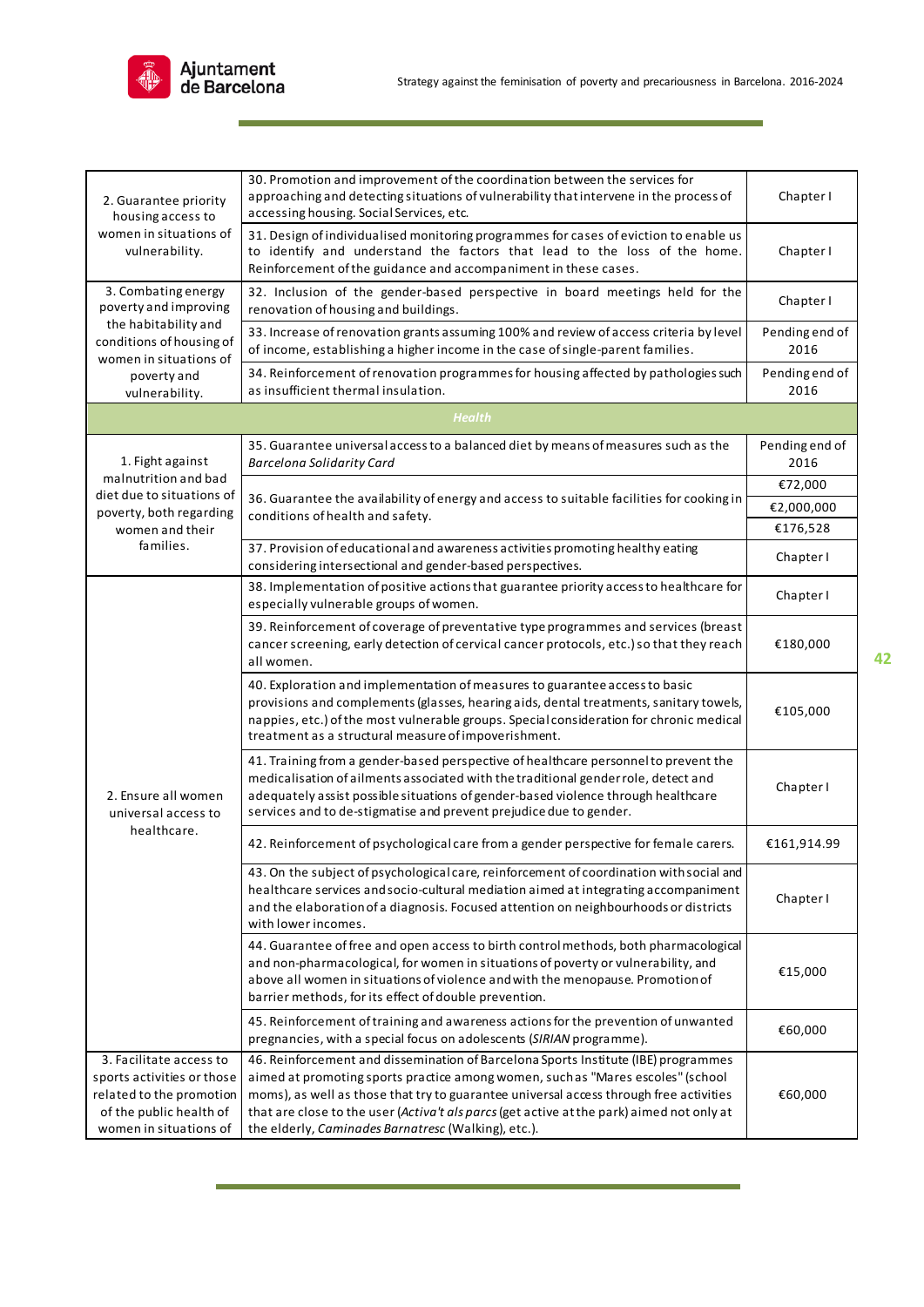

| vulnerability.                                                                                                        |                                                                                                                                                                                                                                                    |            |
|-----------------------------------------------------------------------------------------------------------------------|----------------------------------------------------------------------------------------------------------------------------------------------------------------------------------------------------------------------------------------------------|------------|
|                                                                                                                       | Basic social conditions, empowerment and political and social participation                                                                                                                                                                        |            |
| 1. Promote basic social                                                                                               | 47. Provision of inclusion-based economic support to households and people with<br>difficulty covering basic needs, beginning with elderly women with non-contributory<br>pensions, disability pensions and single-parent families.                | €2,468,562 |
| conditions,<br>empowerment and the<br>socio-political<br>participation of women<br>in situations of<br>vulnerability. | 48. Extension of the assistance and information points for women (PIAD) service for<br>the development of awareness actions and the promotion of community work<br>networks.                                                                       | €186,744   |
|                                                                                                                       | 49. Creation of a support programme for women in situations of homelessness,<br>considering existing resources and those which should exist at the level of healthcare,<br>assistance, housing and insertion, and do so from a gender perspective. | Chapter I  |
|                                                                                                                       | 50. Redefinition of the assistance model of social services to ensure that it includes a<br>gender-based perspective and reduce the perception of stigma of women by whom it<br>is used.                                                           | Chapter I  |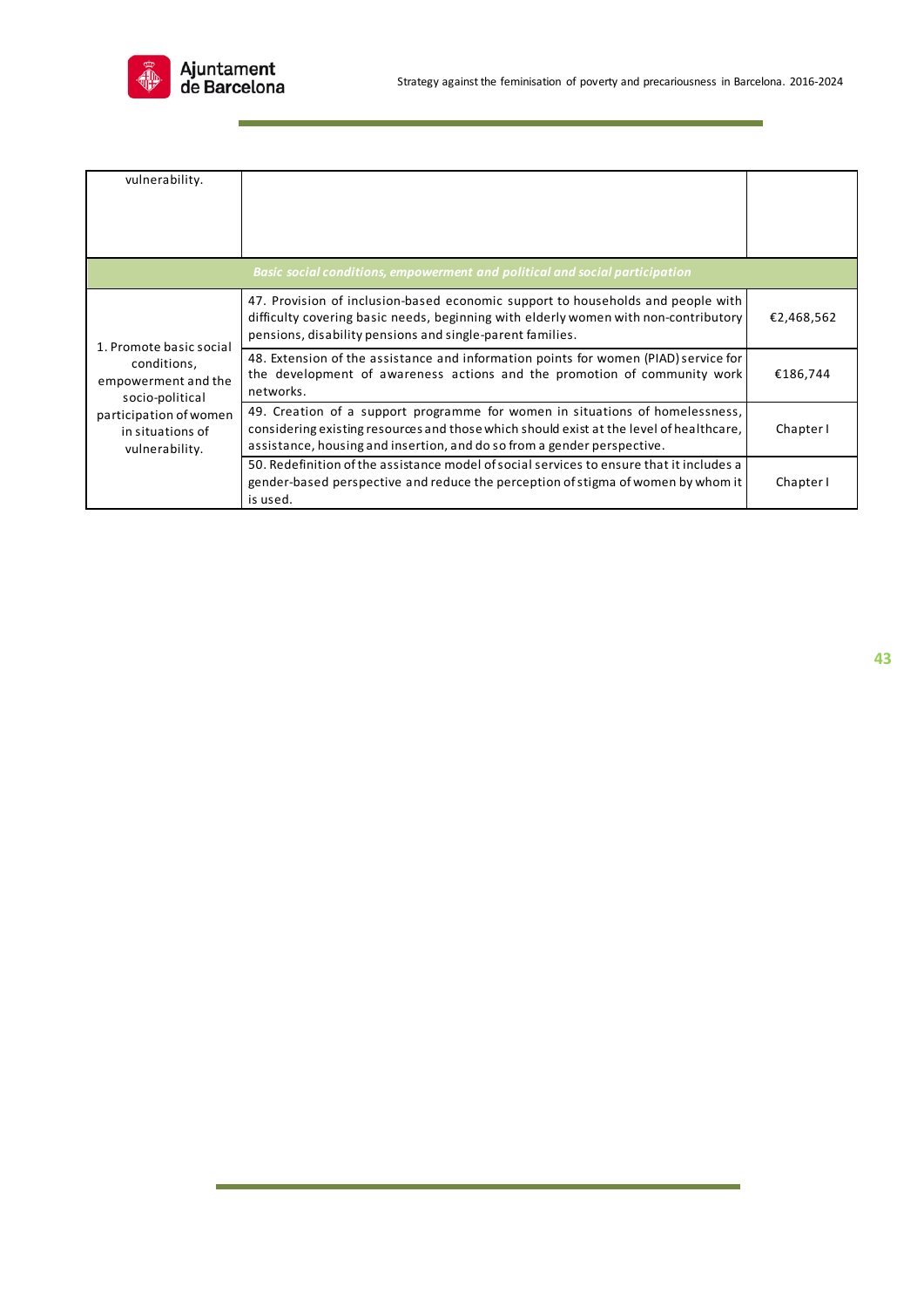

## <span id="page-47-0"></span>**Appendix 2. Participants**

#### **Those attending the presentation on 19 October 2015**

| <b>Name</b>            | <b>Entity</b>                                                     |
|------------------------|-------------------------------------------------------------------|
| Ada Colau              | Mayor                                                             |
| Laia Ortiz             | Deputy Mayor of Social Rights                                     |
| Laura Pérez            | Council for Life Cycle, Feminism and LGTBI                        |
| Marta Cruells          | Council for Life Cycle, Feminism and LGTBI                        |
| Marilén Barceló        | Citizen's Municipal Group                                         |
| Júlia Barea            | Citizen's Municipal Group                                         |
| María José Ortiz       | PP Municipal Group                                                |
| Carme Martín           | PSC Municipal Group                                               |
| Lorena Ventura         | Barcelona Activa                                                  |
| Paco Ramos             | Barcelona Activa                                                  |
| <b>Estel Crusellas</b> | CIRD (Centre for Equality & Resources for Women)                  |
| Georgina Monge         | CIRD (Centre for Equality & Resources for Women)                  |
| Clàudia Manyà          | Commissioner for Social, Cooperative and Solidarity-based Economy |
| Gemma Tarafa           | Commissioner for Health                                           |
| José Antonio Fernández | Social and Economic Council of Barcelona                          |
| Pascual Bayarri        | Social and Economic Council of Barcelona                          |
| Bàrbara Melenchón      | Department of Feminism and LGTBI                                  |
| Núria Menta            | Department of Social Intervention in Public Spaces                |
| Sonia Ruiz             | Department of Gender Mainstreaming                                |
| Monts errat Calvo      | Management of the Time and Life Quality Programme                 |
| Ramon Sanahuja         | Management of Immigration and Interculturalism Services           |
| Ramon Lamiel           | Municipal Institute for People with Disabilities                  |
| Ana García             | Non-standard Women's Association                                  |
| Yasmina Algar          | Single-parent Families Association of Catalonia                   |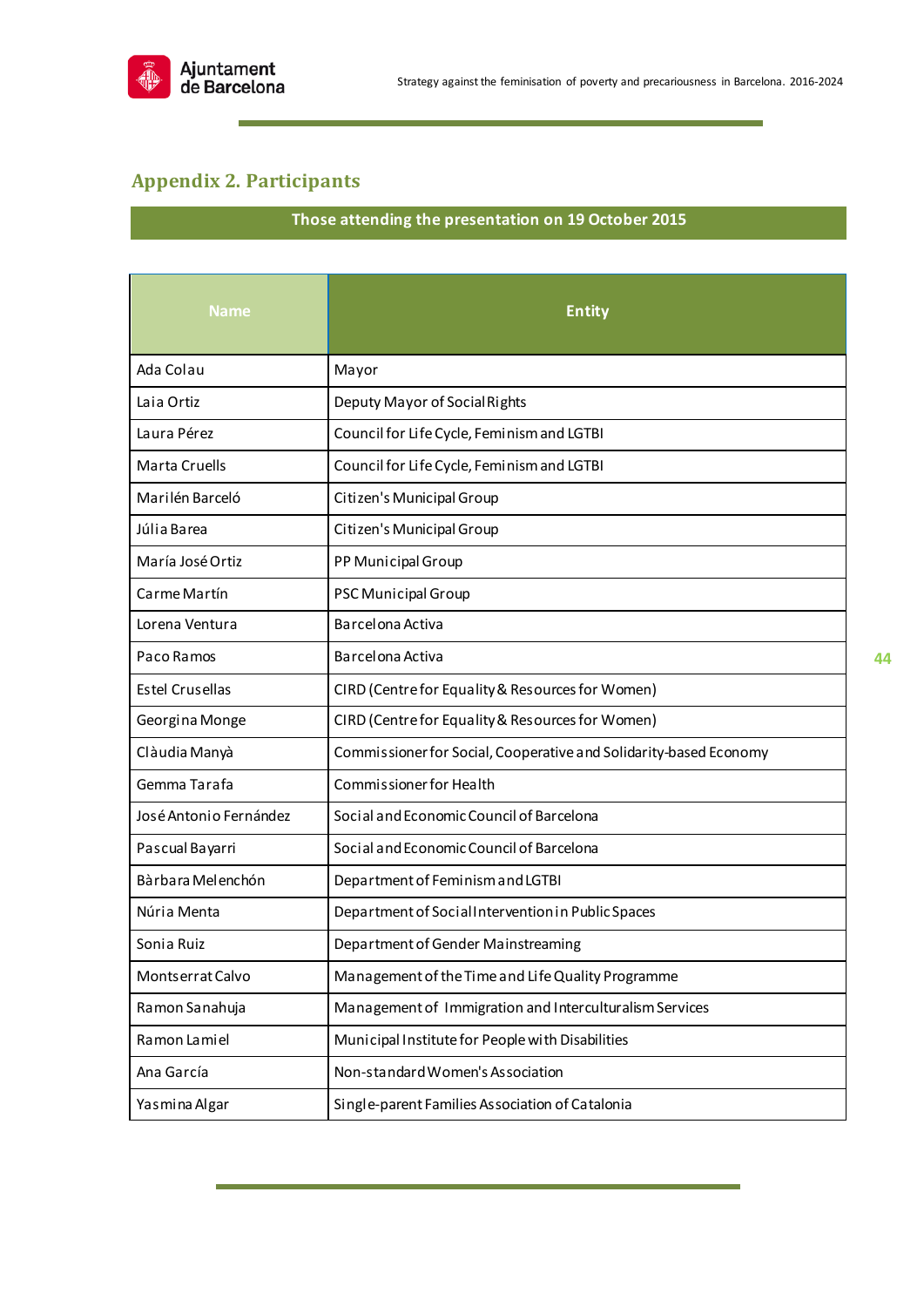

| Mercè Amor         | Women's Intercultural Dialogue Association                                           |
|--------------------|--------------------------------------------------------------------------------------|
| María Palomares    | Calala Women's Foundation                                                            |
| Alba García        | Confederation of Workers' Commissions (CCOO)-Women's Secretariat                     |
| Raquel de Haro     | Confederation of Workers' Commissions (CCOO)-Women's Secretariat                     |
| Teresa Crespo      | Catalan Social Action Entities                                                       |
| Juana Fernández    | Federation of Traveller Associations of Catalonia                                    |
| Ramon Noró         | Arrels Foundation                                                                    |
| Fina Rubio         | Surt Foundation                                                                      |
| Elba Mansilla      | La Ciutat Invisible (The Invisible City Solidarity Group)                            |
| María de la Fuente | Observatori IQ (Up-to-date statistics on the lives of men and women in<br>Catalonia) |
| Montserrat Vilà    | Unitary Platform Against Gender-based Violences                                      |
| Sònia Fuertes      | Board of the Social Tertiary Sector                                                  |
| Cristina Sánchez   | University of Girona                                                                 |
| Sebastià Sarasa    | Pompeu Fabra University                                                              |
| Sandra Ezquerra    | University of Vic                                                                    |
| Alicia Flórez      | Independent researcher, sociologist                                                  |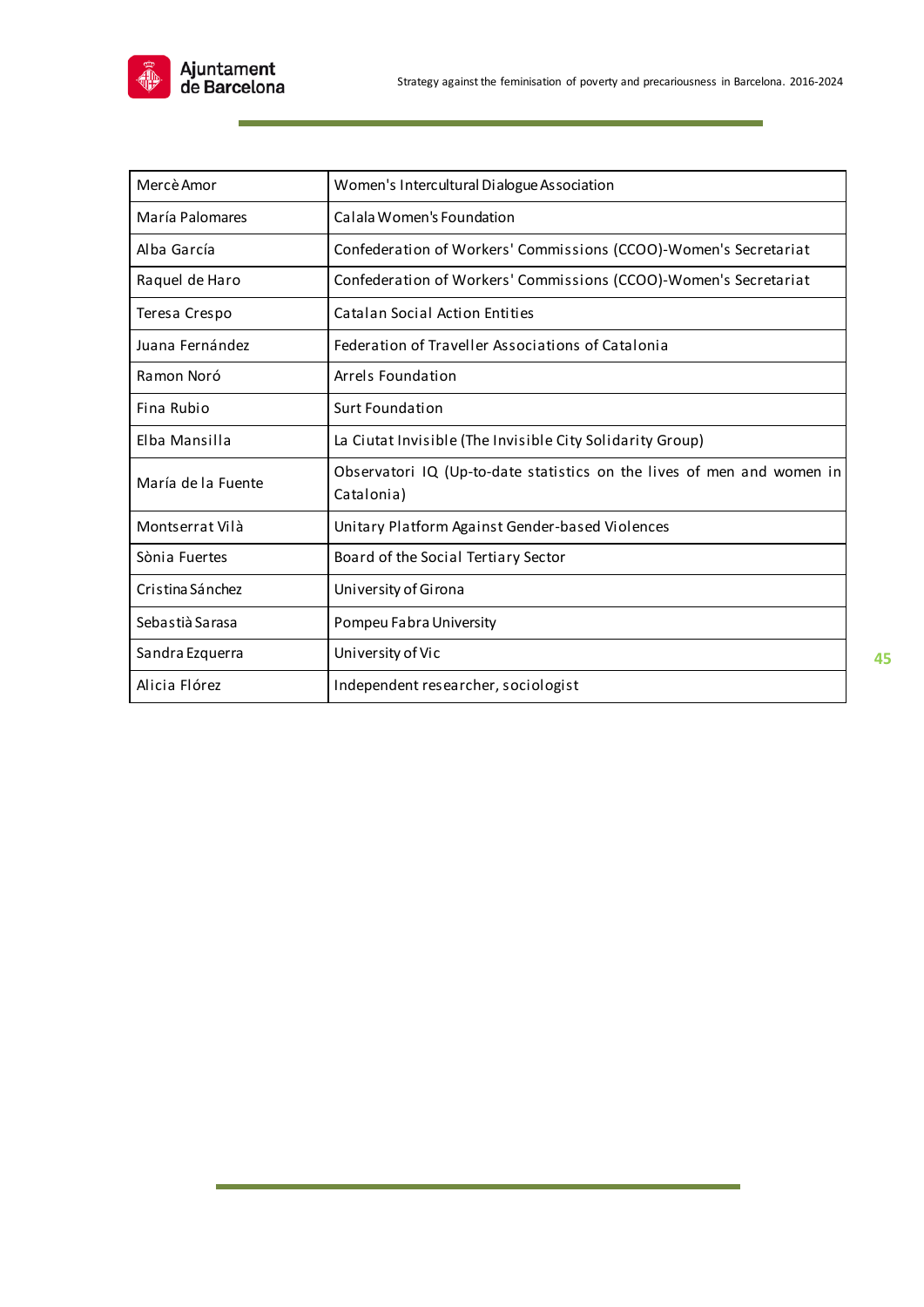## **Attendees to the work groups on 10-11 November and 14-15 December 2015**

| <b>Name</b>            | <b>Entity</b>                                                     |
|------------------------|-------------------------------------------------------------------|
| Paloma Giménez         | Citizen's Municipal Group                                         |
| David Labrador         | Citizen's Municipal Group                                         |
| Montse Cantín          | Ci U Municipal Group                                              |
| Esther Padró           | Ci U Municipal Group                                              |
| Maria Rovira           | <b>CUP Municipal Group</b>                                        |
| Carme Martín           | PSC Municipal Group                                               |
| Lucía Artazcoz         | Public Health Agency of Barcelona                                 |
| Davide Malmusi         | Public Health Agency of Barcelona                                 |
| Lorena Ventura         | Barcelona Activa                                                  |
| Esther Ródenas         | BCN Urban Planning Management                                     |
| Blai Martí             | CIRD (Centre for Equality & Resources for Women)                  |
| <b>Estel Crusellas</b> | CIRD (Centre for Equality & Resources for Women)                  |
| Georgina Monge         | CIRD (Centre for Equality & Resources for Women)                  |
| Ramon Solé             | CIRD (Centre for Equality & Resources for Women)                  |
| Laura de Caralt        | CIRD (Centre for Equality & Resources for Women)                  |
| Verònica Santoro       | CIRD (Centre for Equality & Resources for Women)                  |
| Clàudia Manyà          | Commissioner for Social, Cooperative and Solidarity-based Economy |
| Jordi Via              | Commissioner for Social, Cooperative and Solidarity-based Economy |
| José Antonio Fernández | Social and Economic Council of Barcelona                          |
| Pascual Bayarri        | Social and Economic Council of Barcelona                          |
| Bàrbara Melenchón      | Department of Feminism and LGTBI                                  |
| Mercè Fernández        | Department of Feminism and LGTBI                                  |
| Olga Arisó             | Department of Feminism and LGTBI                                  |
| Sonia Ruiz             | Department of Gender Mainstreaming                                |
| Ramon Sanahuja         | Management of Immigration and Interculturalism Services           |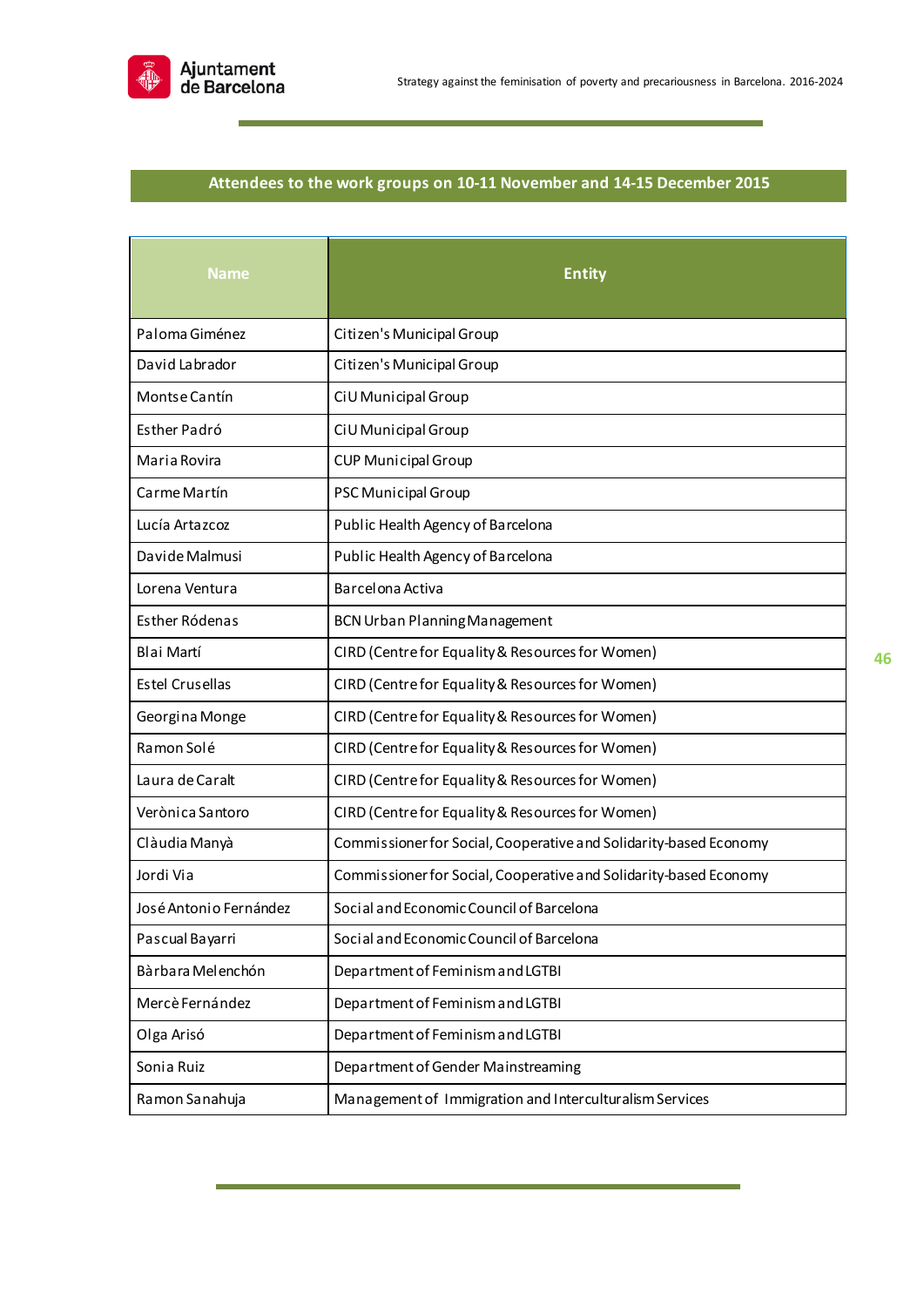

| Marina Sánchez     | Management of Immigration and Interculturalism Services          |
|--------------------|------------------------------------------------------------------|
| Monts errat Calvo  | Management of the Time and Life Quality Programme                |
| Montse Potrony     | Municipal Institute of Education                                 |
| María José Ortiz   | Municipal Institute for People with Disabilities                 |
| El adi Torres      | Municipal Institute of Social Services                           |
| Marta Cruells      | Council for Life Cycle, Feminism and LGTBI                       |
| Mercè Amor         | Women's Intercultural Dialogue Association                       |
| Yasmina Algar      | Single-parent Families Association of Catalonia                  |
| Mireia Bofill      | Cala Dona Women's Group                                          |
| Mercè Otero        | Cala Dona Women's Group                                          |
| María Palomares    | Calala Women's Foundation                                        |
| Leticia Cruz       | Latin-American Women's Association Barcelona                     |
| Júlia de Miguel    | Red Cross Barcelona                                              |
| Gemma Roces        | <b>Red Cross Barcelona</b>                                       |
| Marta Castellano   | Red Cross Barcelona                                              |
| Raquel de Haro     | Confederation of Workers' Commissions (CCOO)-Women's Secretariat |
| Alba García        | Confederation of Workers' Commissions (CCOO)-Women's Secretariat |
| Gemma Altell       | Female Managers and Professionals of Social Action               |
| Teresa Crespo      | Catal an Social Action Entities                                  |
| Olga Guday         | International Women's Foundation (FIDEM)                         |
| Alexandra González | Training and Employment Foundation                               |
| Marina Arnau       | Training and Employment Foundation                               |
| Yolanda Burgueño   | Trinijove Private Foundation                                     |
| Ignasi Parody      | Trinijove Private Foundation                                     |
| Rafaela Reyes      | Trinijove Private Foundation                                     |
| Fina Rubio         | Surt Foundation                                                  |
| Elba Mansilla      | La Ciutat Invisible (The Invisible City Solidarity Group)        |
| Paola Contreras    | Mujeres Pa'lante (Women Moving Forward)                          |
| Norma Véliz        | Mujeres Pa'lante (Women Moving Forward)                          |
| Marta Vera         | Mujeres Pa'lante (Women Moving Forward)                          |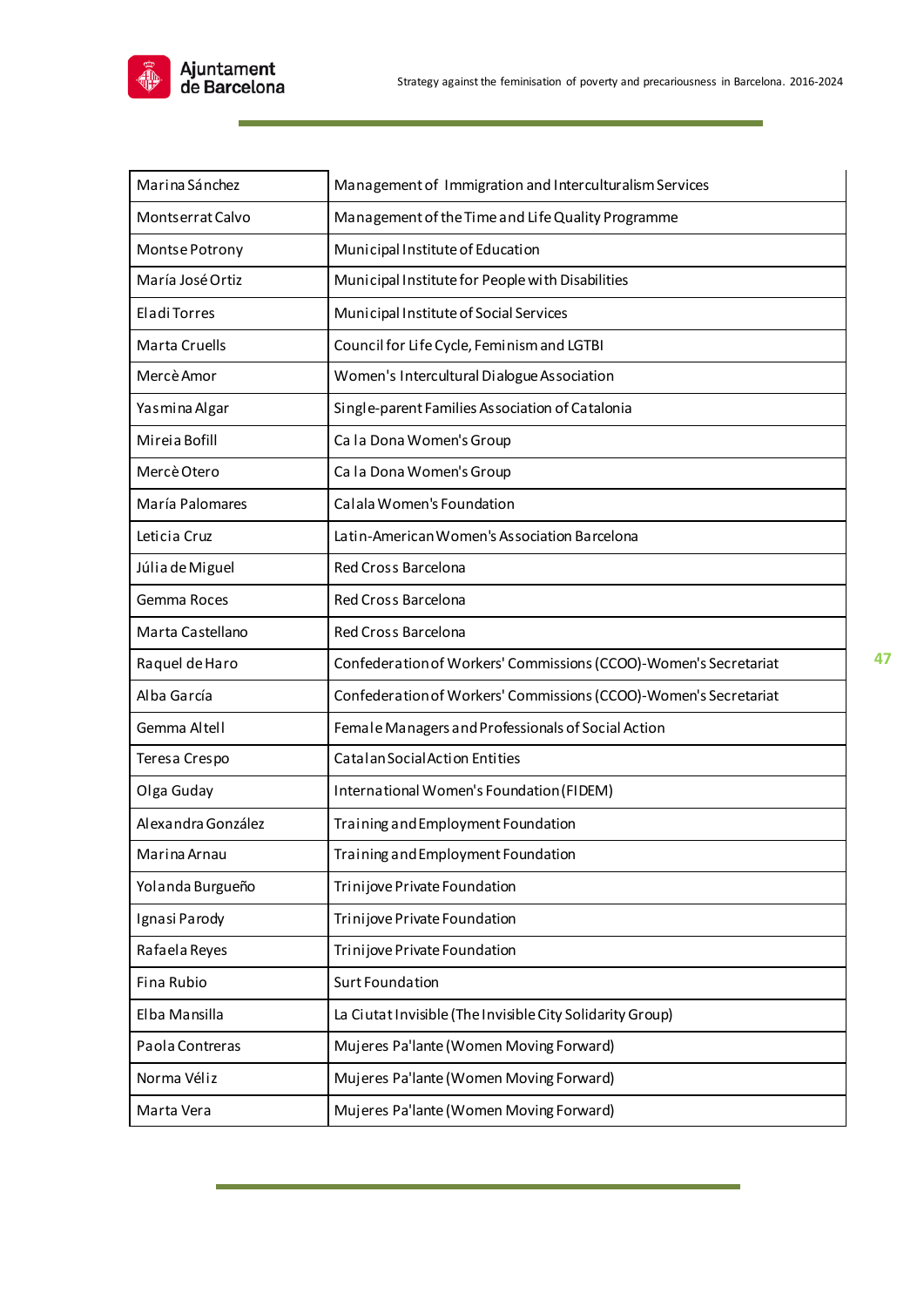

| Marcela Mezzatesta | Mujeres Pa'lante (Women Moving Forward)                                              |
|--------------------|--------------------------------------------------------------------------------------|
| Clara Romero       | Mujeres Pa'lante (Women Moving Forward)                                              |
| María de la Fuente | Observatori IQ (Up-to-date statistics on the lives of men and women in<br>Catalonia) |
| Montserrat Vilà    | Unitary Platform Against Gender-based Violences                                      |
| Esther Juan        | Sindillar Independent Women's Worker's Union                                         |
| Sònia Fuertes      | Board of the Social Tertiary Sector                                                  |
| Cristina Carrasco  | Autonomous University of Barcelona                                                   |
| Cristina Sánchez   | University of Girona                                                                 |
| Sebastià Sarasa    | Pompeu Fabra University                                                              |
| Sandra Ezquerra    | University of Vic                                                                    |
| Marta Mas          | Over 50's Women's Network                                                            |
| Carme Catalán      | Women's Health Network                                                               |
| Alicia Flórez      | Independent researcher, sociologist                                                  |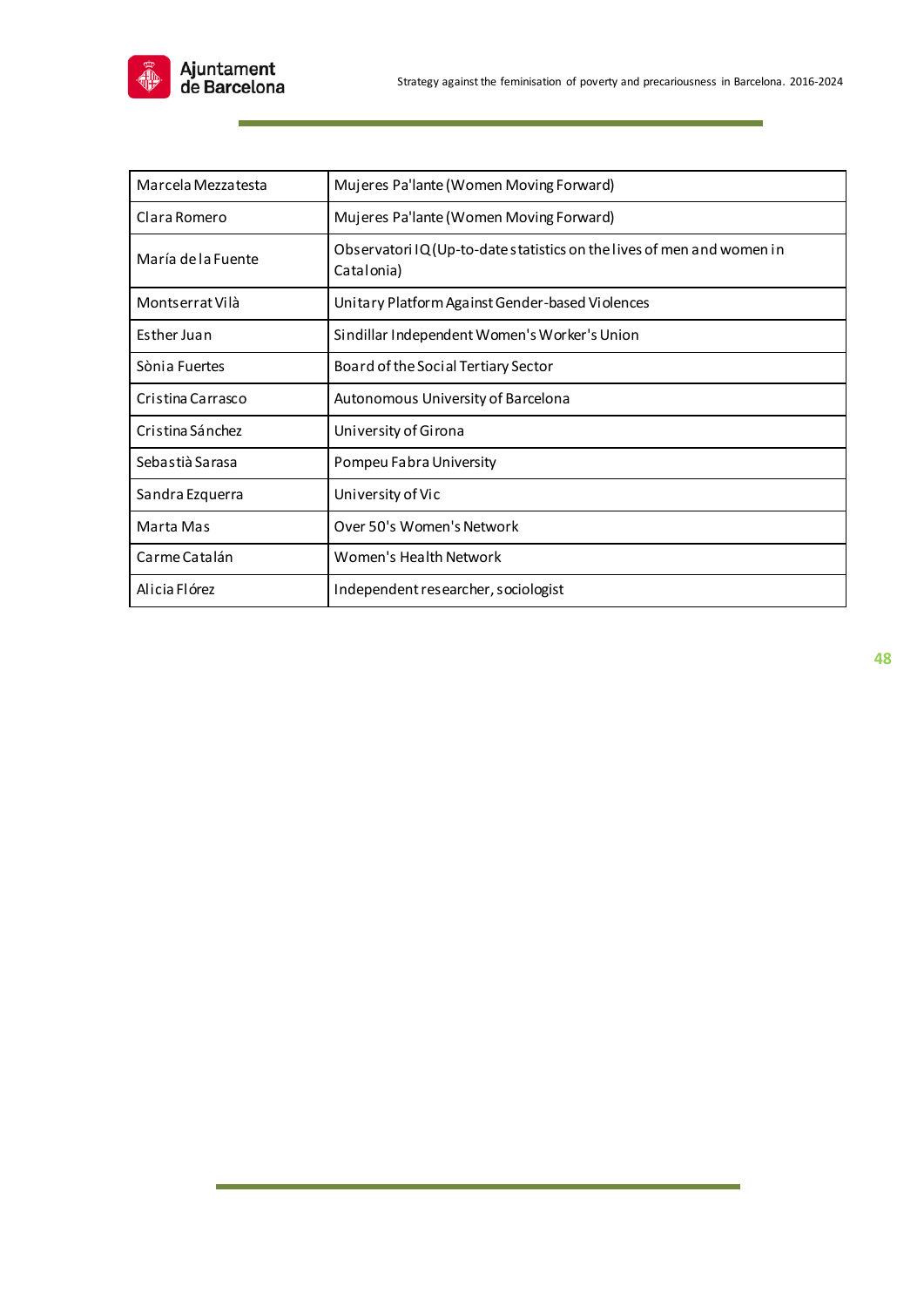## **Attendees of the inter-group session on 17 January 2016**

| <b>Name</b>            | <b>Entity</b>                                                     |
|------------------------|-------------------------------------------------------------------|
| Júlia Barea            | Citizen's Municipal Group                                         |
| Maria Rovira           | <b>CUP Municipal Group</b>                                        |
| Carme Martín           | PSC Municipal Group                                               |
| Blai Martí             | CIRD (Centre for Equality & Resources for Women)                  |
| <b>Estel Crusellas</b> | CIRD (Centre for Equality & Resources for Women)                  |
| Georgina Monge         | CIRD (Centre for Equality & Resources for Women)                  |
| Laura de Caralt        | CIRD (Centre for Equality & Resources for Women)                  |
| Ramon Solé             | CIRD (Centre for Equality & Resources for Women)                  |
| Verònica Santoro       | CIRD (Centre for Equality & Resources for Women)                  |
| Clàudia Manyà          | Commissioner for Social, Cooperative and Solidarity-based Economy |
| José Antonio Fernández | Social and Economic Council of Barcelona                          |
| Pascual Bayarri        | Social and Economic Council of Barcelona                          |
| Bàrbara Melenchón      | Department of Feminism and LGTBI                                  |
| Mercè Fernández        | Department of Feminism and LGTBI                                  |
| Sonia Ruiz             | Department of Gender Mainstreaming                                |
| Joana Chinchilla       | Management of the Time and Life Quality Programme                 |
| Montse Potrony         | Municipal Institute of Education                                  |
| Marta Escardivol       | Municipal Institute of Education                                  |
| María José Ortiz       | Municipal Institute for People with Disabilities                  |
| Marta Cruells          | Council for Life Cycle, Feminism and LGTBI                        |
| Mercè Amor             | Women's Intercultural Dialogue Association                        |
| Mireia Bofill          | Cala Dona Women's Group                                           |
| María Palomares        | Calala Women's Foundation                                         |
| Gemma Altell           | Female Managers and Professionals of Social Action                |
| Teresa Crespo          | Catal an Social Action Entities                                   |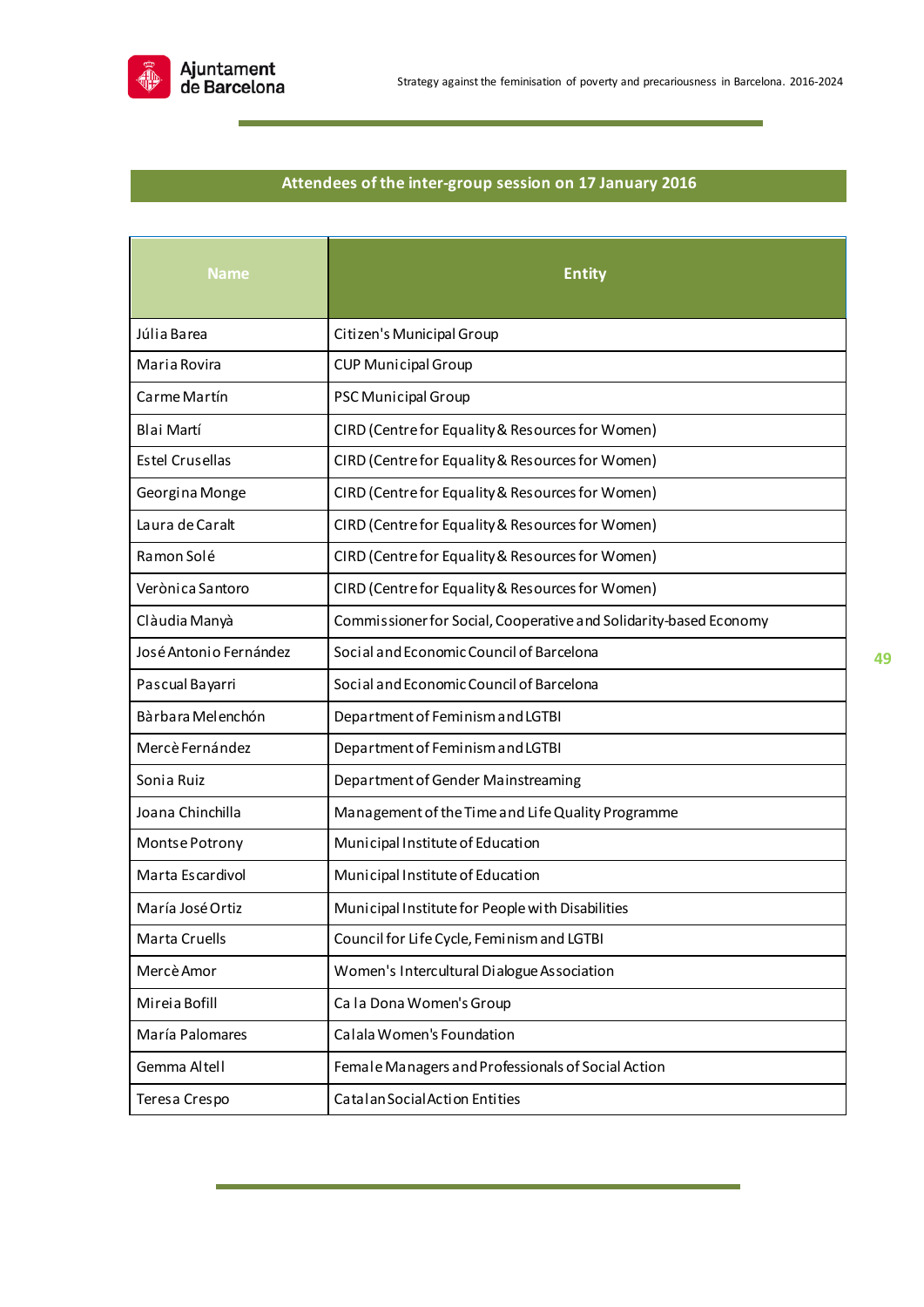

| Fina Rubio        | Surt Foundation                                           |
|-------------------|-----------------------------------------------------------|
| Carol Mallo       | Utopia Foundation                                         |
| Elba Mansilla     | La Ciutat Invisible (The Invisible City Solidarity Group) |
| Paola Contreras   | Mujeres Pa'lante (Women Moving Forward)                   |
| Monts errat Vilà  | Unitary Platform Against Gender-based Violences           |
| Sònia Fuertes     | Board of the Social Tertiary Sector                       |
| Cristina Carrasco | Autonomous University of Barcelona                        |
| Sandra Ezquerra   | University of Vic                                         |
| Marta Mas         | Over 50's Women's Network                                 |
| Carme Catalán     | Women's Health Network                                    |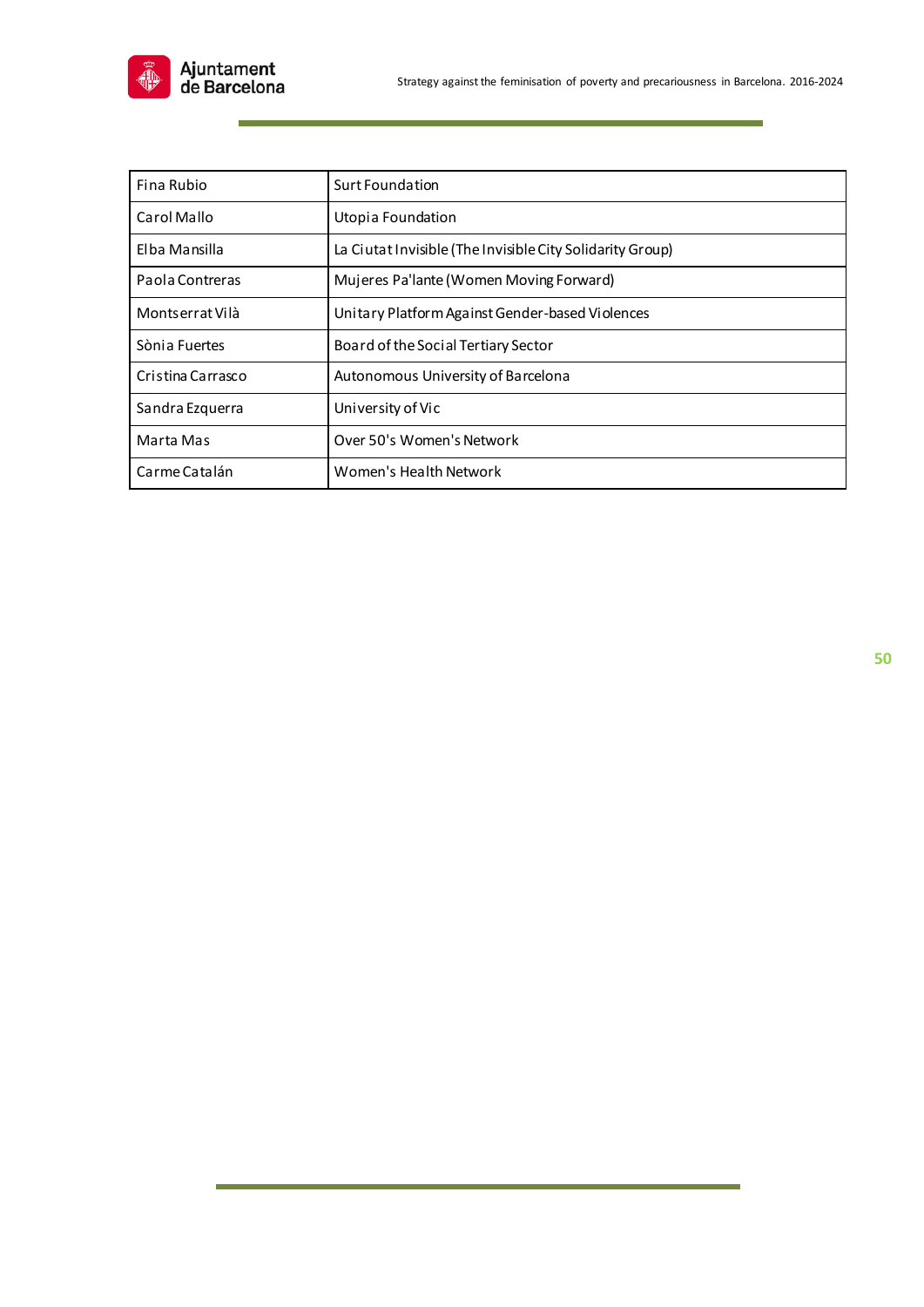

## **Attendees work group on 17 March 2016**

| <b>Name</b>            | <b>Entity</b>                                                     |
|------------------------|-------------------------------------------------------------------|
| Maria Rovira           | <b>CUP Municipal Group</b>                                        |
| Lucía Artazcoz         | Public Health Agency of Barcelona                                 |
| Davide Malmusi         | Public Health Agency of Barcelona                                 |
| Carme Turull           | Barcelona Activa                                                  |
| Blai Martí             | CIRD (Centre for Equality & Resources for Women)                  |
| <b>Estel Crusellas</b> | CIRD (Centre for Equality & Resources for Women)                  |
| Laura de Caralt        | CIRD (Centre for Equality & Resources for Women)                  |
| Verònica Santoro       | CIRD (Centre for Equality & Resources for Women)                  |
| Berta Andrés           | Guinardó Social Services Centre                                   |
| Clàudia Manyà          | Commissioner for Social, Cooperative and Solidarity-based Economy |
| José Antonio Fernández | Social and Economic Council of Barcelona                          |
| Sonia Ruiz             | Department of Gender Mainstreaming                                |
| Yasmina Algar          | Single-parent Families Association of Catalonia                   |
| Raquel de Haro         | Confederation of Workers' Commissions (CCOO)-Women's Secretariat  |
| Gemma Roces            | <b>Red Cross Barcelona</b>                                        |
| Teresa Crespo          | Catalan Social Action Entities                                    |
| Rafaela Reyes          | Trinijove Private Foundation                                      |
| Marta Mas              | Over 50's Women's Network                                         |
| Carme Catalán          | Women's Health Network                                            |